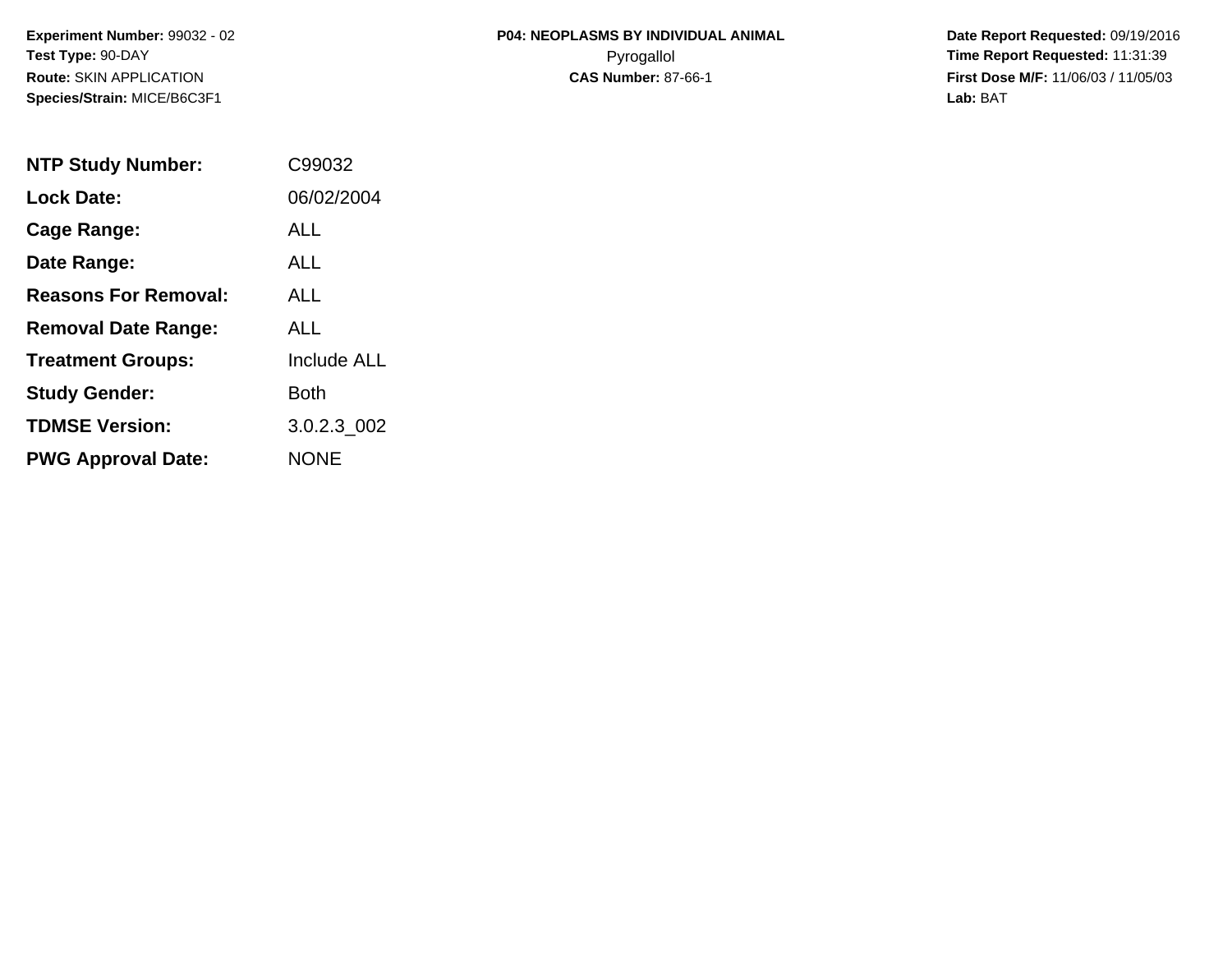| <b>B6C3F1 MICE MALE</b>                                                          | DAY ON TEST                                                                     | $\pmb{0}$<br>$\pmb{0}$<br>$\boldsymbol{9}$<br>3                                | $\mathsf{O}\xspace$<br>$\pmb{0}$<br>$\frac{9}{3}$                       | $\boldsymbol{0}$<br>$\mathbf 0$<br>$9\,$<br>3                 | $\mathsf 0$<br>$\mathbf 0$<br>$\boldsymbol{9}$<br>$\sqrt{3}$     | $\pmb{0}$<br>$\mathbf 0$<br>$\overline{9}$<br>3                   | $\pmb{0}$<br>$\mathsf{O}\xspace$<br>$\overline{9}$<br>$\overline{3}$ | $\pmb{0}$<br>$\mathbf 0$<br>$\boldsymbol{9}$<br>$\mathbf{3}$               | $\pmb{0}$<br>$\mathbf 0$<br>9<br>3               | $\pmb{0}$<br>$\mathbf 0$<br>$\boldsymbol{9}$<br>3             | $\mathbf 0$<br>$\mathbf 0$<br>9<br>3                       |                                                                                               |
|----------------------------------------------------------------------------------|---------------------------------------------------------------------------------|--------------------------------------------------------------------------------|-------------------------------------------------------------------------|---------------------------------------------------------------|------------------------------------------------------------------|-------------------------------------------------------------------|----------------------------------------------------------------------|----------------------------------------------------------------------------|--------------------------------------------------|---------------------------------------------------------------|------------------------------------------------------------|-----------------------------------------------------------------------------------------------|
| 0 MG/KG                                                                          | <b>ANIMAL ID</b>                                                                | $\mathbf 0$<br>$\pmb{0}$<br>$\mathsf{O}\xspace$<br>$\mathbf 0$<br>$\mathbf{1}$ | $\mathbf 0$<br>$\pmb{0}$<br>$\mathsf{O}$<br>$\pmb{0}$<br>$\overline{2}$ | $\mathbf 0$<br>$\mathbf 0$<br>$\mathbf 0$<br>0<br>$\mathsf 3$ | $\mathbf 0$<br>$\mathbf 0$<br>$\mathbf 0$<br>0<br>$\overline{4}$ | 0<br>$\mathsf{O}$<br>$\mathbf 0$<br>$\mathbf 0$<br>$\overline{5}$ | $\pmb{0}$<br>$\pmb{0}$<br>$\mathbf 0$<br>$\mathbf 0$<br>$\,6\,$      | $\mathbf 0$<br>$\mathbf 0$<br>$\mathbf 0$<br>$\mathbf 0$<br>$\overline{7}$ | $\Omega$<br>$\mathbf 0$<br>$\mathbf 0$<br>0<br>8 | $\mathbf 0$<br>$\mathbf 0$<br>$\mathbf 0$<br>$\mathbf 0$<br>9 | $\Omega$<br>$\mathbf 0$<br>$\mathbf 0$<br>1<br>$\mathbf 0$ | * TOTALS                                                                                      |
| <b>ALIMENTARY SYSTEM</b>                                                         |                                                                                 |                                                                                |                                                                         |                                                               |                                                                  |                                                                   |                                                                      |                                                                            |                                                  |                                                               |                                                            |                                                                                               |
| Esophagus                                                                        |                                                                                 |                                                                                |                                                                         |                                                               |                                                                  |                                                                   |                                                                      |                                                                            |                                                  |                                                               | $\overline{ }$                                             | 10                                                                                            |
| Gallbladder                                                                      |                                                                                 |                                                                                |                                                                         |                                                               |                                                                  |                                                                   |                                                                      |                                                                            |                                                  |                                                               | $\overline{1}$                                             | 10                                                                                            |
| Intestine Large, Cecum                                                           |                                                                                 |                                                                                |                                                                         |                                                               |                                                                  |                                                                   |                                                                      |                                                                            |                                                  |                                                               | $+$                                                        | 10                                                                                            |
| Intestine Large, Colon                                                           |                                                                                 |                                                                                |                                                                         |                                                               |                                                                  |                                                                   |                                                                      |                                                                            |                                                  | ÷                                                             | $+$                                                        | 10                                                                                            |
| Intestine Large, Rectum                                                          |                                                                                 |                                                                                |                                                                         |                                                               |                                                                  |                                                                   |                                                                      |                                                                            |                                                  |                                                               | $\ddot{}$                                                  | 10                                                                                            |
| Intestine Small, Duodenum                                                        |                                                                                 |                                                                                |                                                                         |                                                               |                                                                  |                                                                   |                                                                      |                                                                            |                                                  |                                                               | $\ddot{}$                                                  | 10                                                                                            |
| Intestine Small, Ileum                                                           |                                                                                 |                                                                                |                                                                         |                                                               |                                                                  |                                                                   |                                                                      |                                                                            |                                                  |                                                               | $\ddot{}$                                                  | 10                                                                                            |
| Intestine Small, Jejunum                                                         |                                                                                 |                                                                                |                                                                         |                                                               |                                                                  |                                                                   |                                                                      |                                                                            |                                                  |                                                               | $\overline{ }$                                             | 10                                                                                            |
| Liver                                                                            |                                                                                 |                                                                                |                                                                         |                                                               |                                                                  |                                                                   |                                                                      |                                                                            |                                                  |                                                               | $\overline{ }$                                             | 10                                                                                            |
| Pancreas                                                                         |                                                                                 | $\div$                                                                         |                                                                         |                                                               |                                                                  |                                                                   |                                                                      |                                                                            |                                                  | $\ddot{}$                                                     | $+$                                                        | 10                                                                                            |
| Salivary Glands                                                                  |                                                                                 |                                                                                |                                                                         |                                                               |                                                                  |                                                                   |                                                                      |                                                                            |                                                  |                                                               | $\ddot{}$                                                  | 10                                                                                            |
| Stomach, Forestomach                                                             |                                                                                 |                                                                                |                                                                         |                                                               |                                                                  |                                                                   |                                                                      |                                                                            |                                                  |                                                               |                                                            | 10                                                                                            |
| Stomach, Glandular                                                               |                                                                                 | +                                                                              |                                                                         |                                                               |                                                                  |                                                                   |                                                                      |                                                                            |                                                  |                                                               | $\ddot{}$                                                  | 10                                                                                            |
| <b>CARDIOVASCULAR SYSTEM</b>                                                     |                                                                                 |                                                                                |                                                                         |                                                               |                                                                  |                                                                   |                                                                      |                                                                            |                                                  |                                                               |                                                            |                                                                                               |
| <b>Blood Vessel</b>                                                              |                                                                                 | $+$                                                                            |                                                                         |                                                               |                                                                  | $\div$                                                            |                                                                      |                                                                            |                                                  | $\pm$                                                         | $+$                                                        | 10                                                                                            |
| +  Tissue examined microscopically<br>X  Lesion present<br>I Insufficient tissue | *  Total animals with tissue examined microscopically; Total animals with tumor |                                                                                |                                                                         |                                                               |                                                                  |                                                                   |                                                                      |                                                                            |                                                  |                                                               |                                                            | M  Missing tissue<br>A  Autolysis precludes evaluation<br>BLANK  Not examined microscopically |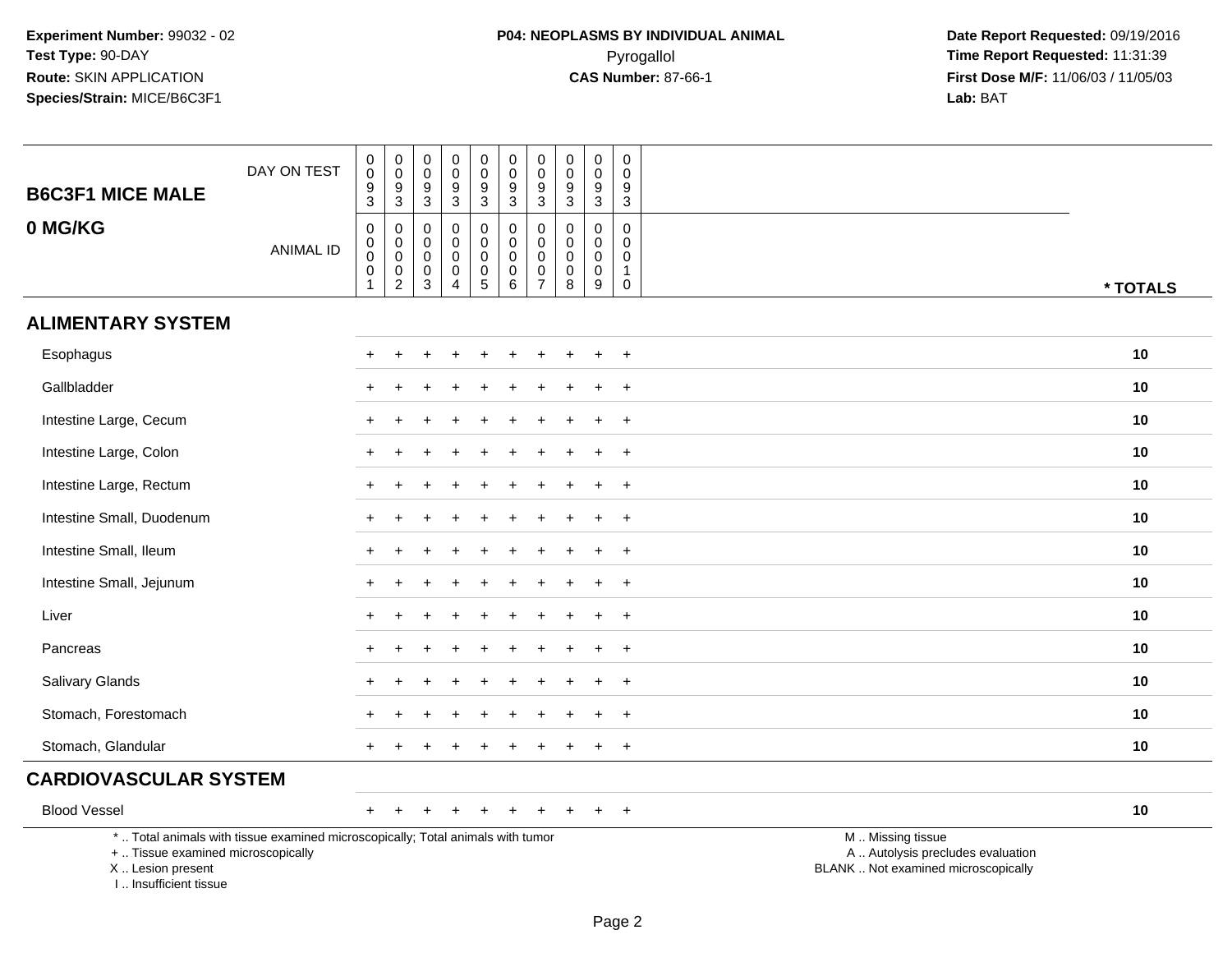| <b>B6C3F1 MICE MALE</b><br>0 MG/KG | DAY ON TEST<br><b>ANIMAL ID</b> | 0<br>$\mathsf{O}\xspace$<br>9<br>3<br>$\mathbf 0$<br>$\begin{smallmatrix}0\0\0\end{smallmatrix}$<br>$\pmb{0}$ | $\begin{smallmatrix}0\\0\end{smallmatrix}$<br>$\frac{9}{3}$<br>$\boldsymbol{0}$<br>$\begin{smallmatrix}0\\0\end{smallmatrix}$<br>$\begin{smallmatrix} 0\\ 2 \end{smallmatrix}$ | $_{\rm 0}^{\rm 0}$<br>$\boldsymbol{9}$<br>$\ensuremath{\mathsf{3}}$<br>$\begin{smallmatrix}0\\0\\0\\0\end{smallmatrix}$<br>$_{3}^{\rm 0}$ | $\begin{smallmatrix}0\0\0\9\end{smallmatrix}$<br>$\sqrt{3}$<br>$\begin{smallmatrix}0\0\0\0\0\end{smallmatrix}$ | $\begin{array}{c}\n0 \\ 0 \\ 3\n\end{array}$<br>0<br>0<br>0<br>5 | $_{\rm 0}^{\rm 0}$<br>$\boldsymbol{9}$<br>3<br>0<br>$\mathbf 0$<br>$\pmb{0}$<br>$\,0\,$ | $\begin{smallmatrix}0\\0\end{smallmatrix}$<br>9<br>3<br>0<br>$\mathbf 0$ | $\begin{smallmatrix}0\0\0\end{smallmatrix}$<br>$\boldsymbol{9}$<br>$\mathbf{3}$<br>0<br>0<br>0<br>$\pmb{0}$ | 0<br>0<br>$\boldsymbol{9}$<br>3<br>0<br>0<br>0<br>0 | $\mathbf 0$<br>$\pmb{0}$<br>$\boldsymbol{9}$<br>$\mathbf{3}$<br>$\mathbf 0$<br>$\mathbf 0$<br>$\mathbf 0$ |                         |
|------------------------------------|---------------------------------|---------------------------------------------------------------------------------------------------------------|--------------------------------------------------------------------------------------------------------------------------------------------------------------------------------|-------------------------------------------------------------------------------------------------------------------------------------------|----------------------------------------------------------------------------------------------------------------|------------------------------------------------------------------|-----------------------------------------------------------------------------------------|--------------------------------------------------------------------------|-------------------------------------------------------------------------------------------------------------|-----------------------------------------------------|-----------------------------------------------------------------------------------------------------------|-------------------------|
|                                    |                                 |                                                                                                               |                                                                                                                                                                                |                                                                                                                                           | 4                                                                                                              |                                                                  | 6                                                                                       |                                                                          | 8                                                                                                           | 9                                                   | $\mathbf 0$                                                                                               | * TOTALS                |
| Heart                              |                                 | $+$                                                                                                           | $\pm$                                                                                                                                                                          |                                                                                                                                           | $\pm$                                                                                                          | $\pm$                                                            | ٠                                                                                       |                                                                          | $\pm$                                                                                                       | $+$                                                 | $+$                                                                                                       | 10                      |
| <b>ENDOCRINE SYSTEM</b>            |                                 |                                                                                                               |                                                                                                                                                                                |                                                                                                                                           |                                                                                                                |                                                                  |                                                                                         |                                                                          |                                                                                                             |                                                     |                                                                                                           |                         |
| <b>Adrenal Cortex</b>              |                                 | $\ddot{}$                                                                                                     |                                                                                                                                                                                |                                                                                                                                           | $+$                                                                                                            | $\ddot{}$                                                        | ÷                                                                                       |                                                                          | $\ddot{}$                                                                                                   | $+$                                                 | $+$                                                                                                       | 10                      |
| Adrenal Medulla                    |                                 | $+$                                                                                                           | $\pm$                                                                                                                                                                          | $\div$                                                                                                                                    | $\pm$                                                                                                          | $\pm$                                                            | $\ddot{}$                                                                               | $+$                                                                      | $\pm$                                                                                                       | $+$                                                 | $+$                                                                                                       | 10                      |
| Islets, Pancreatic                 |                                 | $\pm$                                                                                                         |                                                                                                                                                                                | $\div$                                                                                                                                    | $\pm$                                                                                                          | $+$                                                              | $\ddot{}$                                                                               | $+$                                                                      | $+$                                                                                                         | $+$                                                 | $+$                                                                                                       | 10                      |
| Parathyroid Gland                  |                                 | M                                                                                                             | $+$                                                                                                                                                                            | $+$                                                                                                                                       | M                                                                                                              | M                                                                | M                                                                                       | $+$                                                                      | $+$                                                                                                         | M +                                                 |                                                                                                           | $\overline{\mathbf{5}}$ |
| <b>Pituitary Gland</b>             |                                 | $\pm$                                                                                                         |                                                                                                                                                                                | $\div$                                                                                                                                    | $\pm$                                                                                                          | $\pm$                                                            | $\pm$                                                                                   | $\pm$                                                                    | $+$                                                                                                         | $+$                                                 | $+$                                                                                                       | 10                      |
| <b>Thyroid Gland</b>               |                                 | $\ddot{}$                                                                                                     |                                                                                                                                                                                |                                                                                                                                           |                                                                                                                |                                                                  |                                                                                         |                                                                          |                                                                                                             | $\pm$                                               | $+$                                                                                                       | 10                      |

## **GENERAL BODY SYSTEM**

NONE

#### **GENITAL SYSTEM**

| Epididymis             |  | + + + + + + + + + + |  |  |  |  | 10 |
|------------------------|--|---------------------|--|--|--|--|----|
| <b>Preputial Gland</b> |  | + + + + + + + + + + |  |  |  |  | 10 |
| Prostate               |  | + + + + + + + + + + |  |  |  |  | 10 |
| <b>Seminal Vesicle</b> |  | + + + + + + + + + + |  |  |  |  | 10 |
| <b>Testes</b>          |  | + + + + + + + + + + |  |  |  |  | 10 |
|                        |  |                     |  |  |  |  |    |

\* .. Total animals with tissue examined microscopically; Total animals with tumor

+ .. Tissue examined microscopically

X .. Lesion present

I .. Insufficient tissue

M .. Missing tissue

y the contract of the contract of the contract of the contract of the contract of the contract of the contract of  $A$ . Autolysis precludes evaluation

Lesion present BLANK .. Not examined microscopically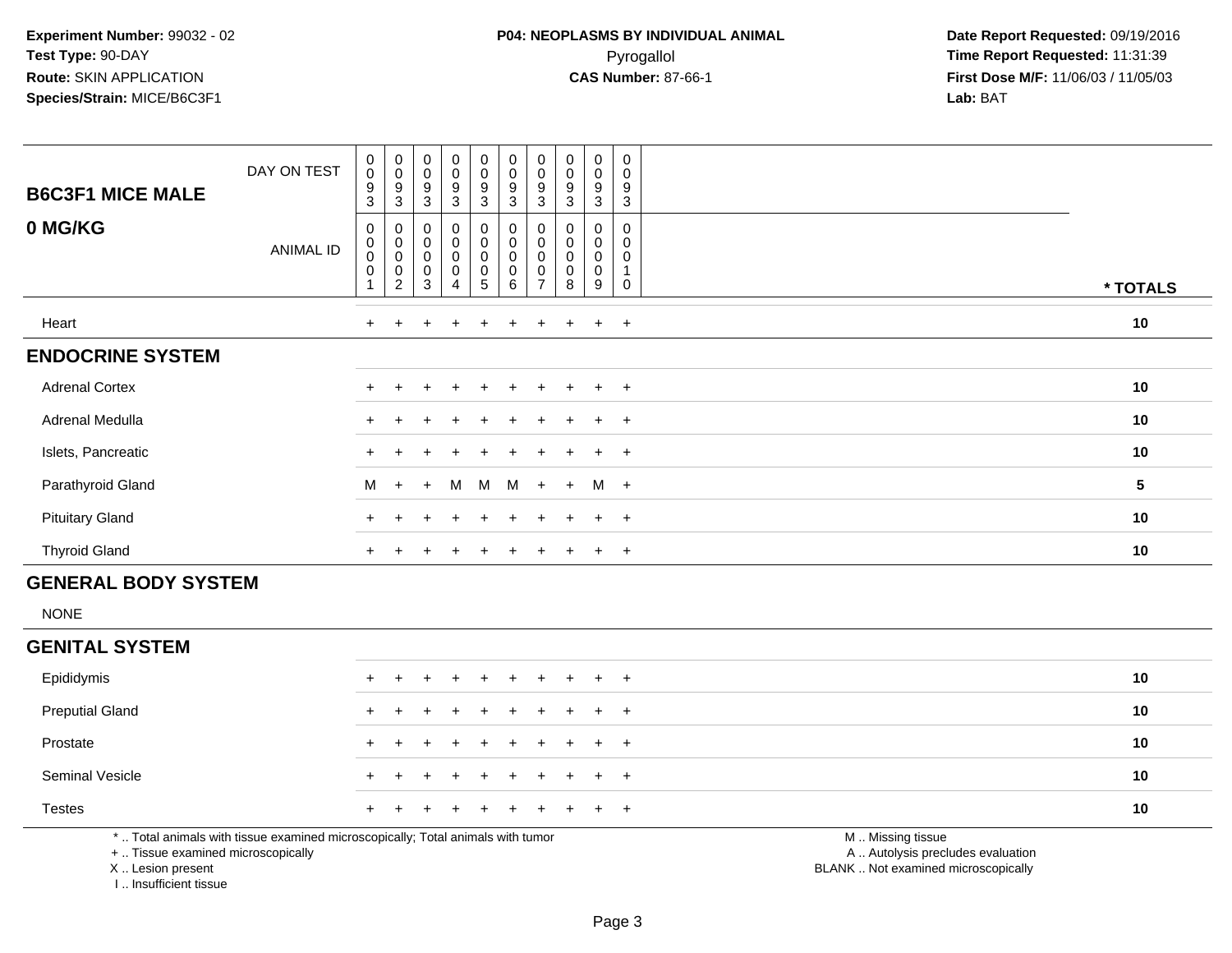| <b>B6C3F1 MICE MALE</b>                                                          | DAY ON TEST                                                                     | $\pmb{0}$<br>0<br>$\mathsf g$<br>3                             | $_{\rm 0}^{\rm 0}$<br>$\boldsymbol{9}$<br>3                            | $\pmb{0}$<br>$\boldsymbol{0}$<br>$\boldsymbol{9}$<br>$\sqrt{3}$ | $_{\rm 0}^{\rm 0}$<br>$\overline{9}$<br>$\mathbf{3}$                     | $\begin{smallmatrix} 0\\0 \end{smallmatrix}$<br>$\boldsymbol{9}$<br>3 | $\pmb{0}$<br>$\mathbf 0$<br>$\boldsymbol{9}$<br>$\mathbf{3}$        | $\pmb{0}$<br>$\mathbf 0$<br>9<br>3                     | $\pmb{0}$<br>$\mathbf 0$<br>$\boldsymbol{9}$<br>$\mathbf{3}$ | $\pmb{0}$<br>0<br>$\boldsymbol{9}$<br>3                 | $\mathbf 0$<br>$\mathbf 0$<br>9<br>$\mathbf{3}$                          |                                                                                               |          |
|----------------------------------------------------------------------------------|---------------------------------------------------------------------------------|----------------------------------------------------------------|------------------------------------------------------------------------|-----------------------------------------------------------------|--------------------------------------------------------------------------|-----------------------------------------------------------------------|---------------------------------------------------------------------|--------------------------------------------------------|--------------------------------------------------------------|---------------------------------------------------------|--------------------------------------------------------------------------|-----------------------------------------------------------------------------------------------|----------|
| 0 MG/KG                                                                          | <b>ANIMAL ID</b>                                                                | $\mathbf 0$<br>0<br>$\mathbf 0$<br>$\mathbf 0$<br>$\mathbf{1}$ | 0<br>$\mathsf{O}\xspace$<br>$\mathbf 0$<br>$\pmb{0}$<br>$\overline{c}$ | 0<br>0<br>0<br>$\pmb{0}$<br>$\mathbf{3}$                        | $\mathbf 0$<br>$\mathbf 0$<br>$\mathbf 0$<br>$\pmb{0}$<br>$\overline{4}$ | 0<br>$\mathbf 0$<br>0<br>$\begin{array}{c} 0 \\ 5 \end{array}$        | $\mathbf 0$<br>$\mathsf{O}\xspace$<br>$\mathbf 0$<br>$\pmb{0}$<br>6 | 0<br>$\mathbf 0$<br>$\mathbf 0$<br>0<br>$\overline{7}$ | $\Omega$<br>$\mathbf 0$<br>0<br>0<br>8                       | $\mathbf 0$<br>$\mathbf 0$<br>0<br>$\mathbf 0$<br>$9\,$ | $\mathbf 0$<br>$\mathbf 0$<br>$\mathbf 0$<br>$\mathbf{1}$<br>$\mathbf 0$ |                                                                                               | * TOTALS |
| <b>HEMATOPOIETIC SYSTEM</b>                                                      |                                                                                 |                                                                |                                                                        |                                                                 |                                                                          |                                                                       |                                                                     |                                                        |                                                              |                                                         |                                                                          |                                                                                               |          |
| <b>Bone Marrow</b>                                                               |                                                                                 |                                                                |                                                                        |                                                                 |                                                                          |                                                                       |                                                                     |                                                        |                                                              |                                                         | $\overline{1}$                                                           |                                                                                               | 10       |
| Lymph Node, Mandibular                                                           |                                                                                 |                                                                |                                                                        |                                                                 |                                                                          |                                                                       |                                                                     |                                                        |                                                              | м                                                       | $+$                                                                      |                                                                                               | 9        |
| Lymph Node, Mesenteric                                                           |                                                                                 |                                                                |                                                                        |                                                                 |                                                                          |                                                                       |                                                                     |                                                        |                                                              |                                                         | $+$                                                                      |                                                                                               | 10       |
| Spleen                                                                           |                                                                                 |                                                                |                                                                        |                                                                 |                                                                          |                                                                       |                                                                     |                                                        |                                                              | ÷                                                       | $\ddot{}$                                                                |                                                                                               | 10       |
| Thymus                                                                           |                                                                                 |                                                                |                                                                        |                                                                 |                                                                          |                                                                       |                                                                     |                                                        |                                                              | $\ddot{}$                                               | $\overline{+}$                                                           |                                                                                               | 10       |
| <b>INTEGUMENTARY SYSTEM</b>                                                      |                                                                                 |                                                                |                                                                        |                                                                 |                                                                          |                                                                       |                                                                     |                                                        |                                                              |                                                         |                                                                          |                                                                                               |          |
| Mammary Gland                                                                    |                                                                                 | М                                                              | M                                                                      | M                                                               | M                                                                        | M                                                                     | M                                                                   | M                                                      | M                                                            |                                                         | M M                                                                      |                                                                                               | $\bf{0}$ |
| Skin                                                                             |                                                                                 |                                                                |                                                                        |                                                                 |                                                                          |                                                                       |                                                                     |                                                        |                                                              | $\div$                                                  | $+$                                                                      |                                                                                               | 10       |
| <b>MUSCULOSKELETAL SYSTEM</b>                                                    |                                                                                 |                                                                |                                                                        |                                                                 |                                                                          |                                                                       |                                                                     |                                                        |                                                              |                                                         |                                                                          |                                                                                               |          |
| <b>Bone</b>                                                                      |                                                                                 |                                                                |                                                                        |                                                                 |                                                                          |                                                                       |                                                                     |                                                        |                                                              | $\ddot{}$                                               | $+$                                                                      |                                                                                               | 10       |
| <b>NERVOUS SYSTEM</b>                                                            |                                                                                 |                                                                |                                                                        |                                                                 |                                                                          |                                                                       |                                                                     |                                                        |                                                              |                                                         |                                                                          |                                                                                               |          |
| <b>Brain</b>                                                                     |                                                                                 | $+$                                                            | $\ddot{}$                                                              | $+$                                                             | $+$                                                                      | $+$                                                                   | $+$                                                                 | $+$                                                    | $+$                                                          | $+$                                                     | $+$                                                                      |                                                                                               | 10       |
| <b>RESPIRATORY SYSTEM</b>                                                        |                                                                                 |                                                                |                                                                        |                                                                 |                                                                          |                                                                       |                                                                     |                                                        |                                                              |                                                         |                                                                          |                                                                                               |          |
| Lung                                                                             |                                                                                 |                                                                |                                                                        |                                                                 |                                                                          |                                                                       |                                                                     |                                                        |                                                              |                                                         | $\overline{ }$                                                           |                                                                                               | 10       |
| Nose                                                                             |                                                                                 |                                                                |                                                                        |                                                                 |                                                                          |                                                                       |                                                                     |                                                        |                                                              |                                                         | $\ddot{}$                                                                |                                                                                               | 10       |
| +  Tissue examined microscopically<br>X  Lesion present<br>I Insufficient tissue | *  Total animals with tissue examined microscopically; Total animals with tumor |                                                                |                                                                        |                                                                 |                                                                          |                                                                       |                                                                     |                                                        |                                                              |                                                         |                                                                          | M  Missing tissue<br>A  Autolysis precludes evaluation<br>BLANK  Not examined microscopically |          |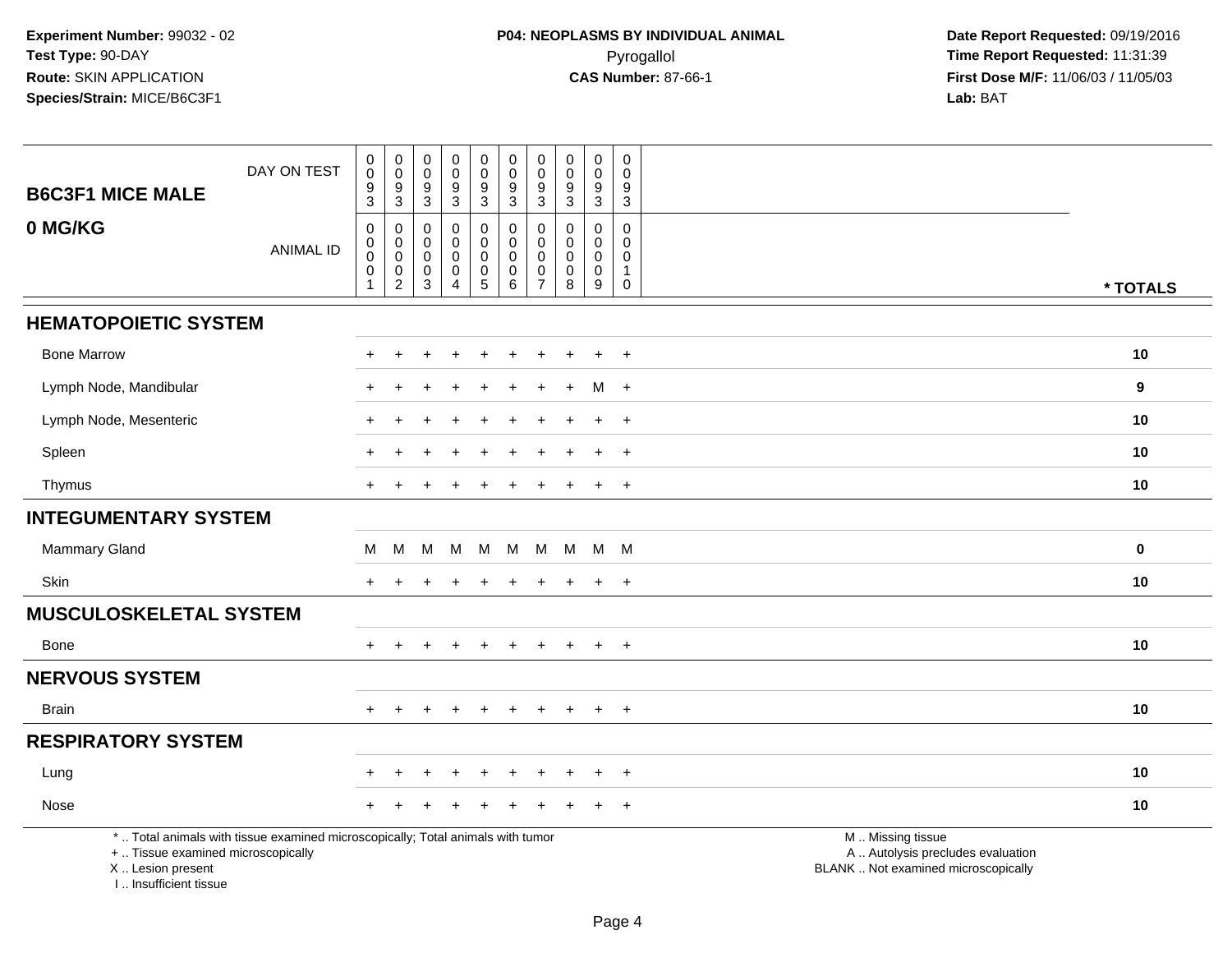| <b>B6C3F1 MICE MALE</b>      | DAY ON TEST      | $\begin{smallmatrix}0\\0\end{smallmatrix}$<br>$\boldsymbol{9}$<br>3 | $_{\rm 0}^{\rm 0}$<br>$\boldsymbol{9}$<br>3                               | $_{\rm 0}^{\rm 0}$<br>$\boldsymbol{9}$<br>$\mathbf{3}$      | $\begin{smallmatrix} 0\\0 \end{smallmatrix}$<br>$\boldsymbol{9}$<br>3         | $_{\rm 0}^{\rm 0}$<br>$\boldsymbol{9}$<br>$\mathbf{3}$    | $\begin{smallmatrix}0\0\0\end{smallmatrix}$<br>$\boldsymbol{9}$<br>3 | $_{\rm 0}^{\rm 0}$<br>9<br>3                 | $\begin{smallmatrix} 0\\0 \end{smallmatrix}$<br>$\boldsymbol{9}$<br>3 | $\begin{smallmatrix} 0\\0 \end{smallmatrix}$<br>$\boldsymbol{9}$<br>3 | $\boldsymbol{0}$<br>$\boldsymbol{0}$<br>$\boldsymbol{9}$<br>$\mathbf{3}$ |          |
|------------------------------|------------------|---------------------------------------------------------------------|---------------------------------------------------------------------------|-------------------------------------------------------------|-------------------------------------------------------------------------------|-----------------------------------------------------------|----------------------------------------------------------------------|----------------------------------------------|-----------------------------------------------------------------------|-----------------------------------------------------------------------|--------------------------------------------------------------------------|----------|
| 0 MG/KG                      | <b>ANIMAL ID</b> | 0<br>$\pmb{0}$<br>0<br>$\pmb{0}$                                    | $\boldsymbol{0}$<br>$\pmb{0}$<br>$\pmb{0}$<br>$\pmb{0}$<br>$\overline{2}$ | $\pmb{0}$<br>$\begin{matrix} 0 \\ 0 \\ 0 \end{matrix}$<br>3 | $\begin{smallmatrix} 0\\0 \end{smallmatrix}$<br>$\mathbf 0$<br>$\pmb{0}$<br>4 | $\mathbf 0$<br>$\pmb{0}$<br>$\mathbf 0$<br>$\pmb{0}$<br>5 | 0<br>$\boldsymbol{0}$<br>0<br>0<br>6                                 | 0<br>0<br>$\mathbf 0$<br>0<br>$\overline{z}$ | 0<br>$\pmb{0}$<br>$\pmb{0}$<br>$\pmb{0}$<br>8                         | 0<br>$\pmb{0}$<br>$\pmb{0}$<br>0<br>9                                 | 0<br>$\pmb{0}$<br>$\pmb{0}$<br>$\mathbf{1}$<br>0                         | * TOTALS |
| Trachea                      |                  | $+$                                                                 | $+$                                                                       | ÷                                                           | $\ddot{}$                                                                     | $\pm$                                                     | $\ddot{}$                                                            | $+$                                          | $\pm$                                                                 | $+$                                                                   | $+$                                                                      | 10       |
| <b>SPECIAL SENSES SYSTEM</b> |                  |                                                                     |                                                                           |                                                             |                                                                               |                                                           |                                                                      |                                              |                                                                       |                                                                       |                                                                          |          |
| Eye                          |                  | $+$                                                                 | $+$                                                                       | $\pm$                                                       | $+$                                                                           | $+$                                                       | $+$                                                                  | $+$                                          | $+$                                                                   | $+$                                                                   | $+$                                                                      | 10       |
| Harderian Gland              |                  | $+$                                                                 |                                                                           |                                                             |                                                                               |                                                           | $\div$                                                               | $+$                                          | $+$                                                                   | $+$                                                                   | $+$                                                                      | 10       |
| <b>URINARY SYSTEM</b>        |                  |                                                                     |                                                                           |                                                             |                                                                               |                                                           |                                                                      |                                              |                                                                       |                                                                       |                                                                          |          |
| Kidney                       |                  | $+$                                                                 | $+$                                                                       | $\overline{+}$                                              | $+$                                                                           | $+$                                                       | $+$                                                                  | $+$                                          | $+$                                                                   | $+$                                                                   | $+$                                                                      | 10       |
| <b>Urinary Bladder</b>       |                  | $+$                                                                 | $\ddot{}$                                                                 | $\pm$                                                       | $\overline{+}$                                                                | $\pm$                                                     | $\ddot{}$                                                            | $+$                                          | $+$                                                                   | $+$                                                                   | $+$                                                                      | 10       |
| <b>SYSTEMIC LESIONS</b>      |                  |                                                                     |                                                                           |                                                             |                                                                               |                                                           |                                                                      |                                              |                                                                       |                                                                       |                                                                          |          |
| Multiple Organ               |                  |                                                                     |                                                                           |                                                             |                                                                               |                                                           |                                                                      |                                              |                                                                       | $+$                                                                   | $+$                                                                      | 10       |

\* .. Total animals with tissue examined microscopically; Total animals with tumor

+ .. Tissue examined microscopically

X .. Lesion present

I .. Insufficient tissue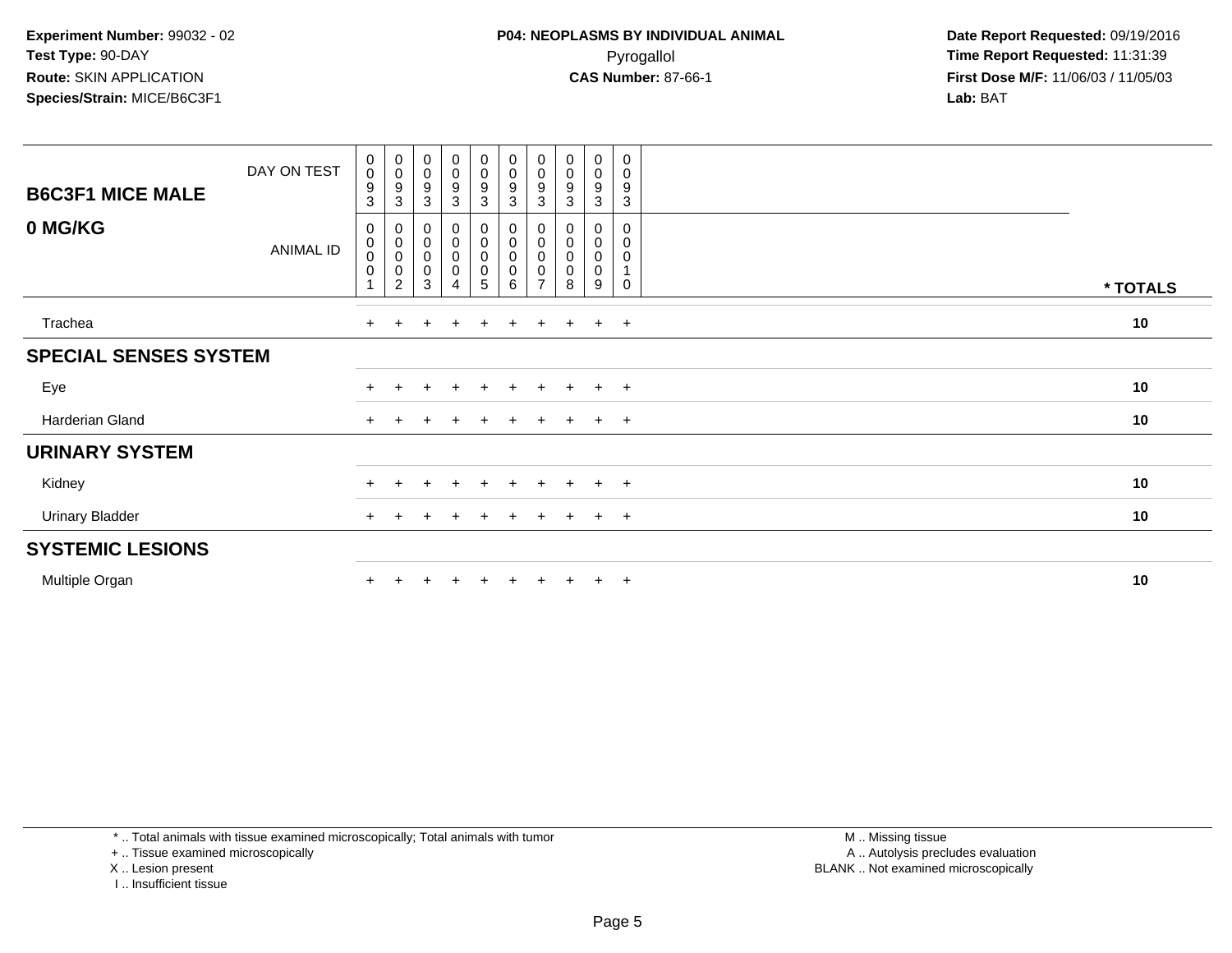|                               | DAY ON TEST                                                                                                                                                                                                                        | 0<br>$\mathbf 0$ | $\pmb{0}$<br>$\overline{0}$                                       | 0<br>$\Omega$         | 0<br>0      | $\pmb{0}$<br>0                      | 0<br>$\mathbf 0$      | $\pmb{0}$<br>$\mathbf 0$                                       | 0<br>0 | $\mathbf 0$<br>0      | 0<br>0                                              |                                      |          |
|-------------------------------|------------------------------------------------------------------------------------------------------------------------------------------------------------------------------------------------------------------------------------|------------------|-------------------------------------------------------------------|-----------------------|-------------|-------------------------------------|-----------------------|----------------------------------------------------------------|--------|-----------------------|-----------------------------------------------------|--------------------------------------|----------|
| <b>B6C3F1 MICE MALE</b>       |                                                                                                                                                                                                                                    | 9<br>3           | 9<br>3                                                            | 9<br>3                | 9<br>3      | 9<br>3                              | 9<br>$\mathbf{3}$     | $9\,$<br>3                                                     | 9<br>3 | 9<br>3                | 9<br>3                                              |                                      |          |
| <b>38 MG/KG</b>               | <b>ANIMAL ID</b>                                                                                                                                                                                                                   | 0<br>0<br>0      | 0<br>$\mathbf 0$<br>$\mathbf 0$<br>$\mathbf{1}$<br>$\overline{2}$ | 0<br>0<br>0<br>1<br>3 | 0<br>0<br>4 | 0<br>0<br>0<br>1<br>$5\phantom{.0}$ | 0<br>0<br>0<br>1<br>6 | $\Omega$<br>$\mathbf 0$<br>0<br>$\mathbf{1}$<br>$\overline{7}$ | 0<br>8 | 0<br>0<br>0<br>1<br>9 | $\Omega$<br>0<br>0<br>$\overline{c}$<br>$\mathbf 0$ |                                      | * TOTALS |
| <b>ALIMENTARY SYSTEM</b>      |                                                                                                                                                                                                                                    |                  |                                                                   |                       |             |                                     |                       |                                                                |        |                       |                                                     |                                      |          |
| <b>NONE</b>                   |                                                                                                                                                                                                                                    |                  |                                                                   |                       |             |                                     |                       |                                                                |        |                       |                                                     |                                      |          |
| <b>CARDIOVASCULAR SYSTEM</b>  |                                                                                                                                                                                                                                    |                  |                                                                   |                       |             |                                     |                       |                                                                |        |                       |                                                     |                                      |          |
| <b>NONE</b>                   |                                                                                                                                                                                                                                    |                  |                                                                   |                       |             |                                     |                       |                                                                |        |                       |                                                     |                                      |          |
| <b>ENDOCRINE SYSTEM</b>       |                                                                                                                                                                                                                                    |                  |                                                                   |                       |             |                                     |                       |                                                                |        |                       |                                                     |                                      |          |
| <b>NONE</b>                   |                                                                                                                                                                                                                                    |                  |                                                                   |                       |             |                                     |                       |                                                                |        |                       |                                                     |                                      |          |
| <b>GENERAL BODY SYSTEM</b>    |                                                                                                                                                                                                                                    |                  |                                                                   |                       |             |                                     |                       |                                                                |        |                       |                                                     |                                      |          |
| <b>NONE</b>                   |                                                                                                                                                                                                                                    |                  |                                                                   |                       |             |                                     |                       |                                                                |        |                       |                                                     |                                      |          |
| <b>GENITAL SYSTEM</b>         |                                                                                                                                                                                                                                    |                  |                                                                   |                       |             |                                     |                       |                                                                |        |                       |                                                     |                                      |          |
| <b>NONE</b>                   |                                                                                                                                                                                                                                    |                  |                                                                   |                       |             |                                     |                       |                                                                |        |                       |                                                     |                                      |          |
| <b>HEMATOPOIETIC SYSTEM</b>   |                                                                                                                                                                                                                                    |                  |                                                                   |                       |             |                                     |                       |                                                                |        |                       |                                                     |                                      |          |
| Spleen                        |                                                                                                                                                                                                                                    | +                |                                                                   |                       |             | $+$                                 | $\pm$                 | $+$                                                            | $+$    |                       | $+$ $+$                                             |                                      | 10       |
| <b>INTEGUMENTARY SYSTEM</b>   |                                                                                                                                                                                                                                    |                  |                                                                   |                       |             |                                     |                       |                                                                |        |                       |                                                     |                                      |          |
| Skin                          |                                                                                                                                                                                                                                    | $+$              | $^{+}$                                                            | $\pm$                 | $\ddot{}$   | $+$                                 | $+$                   | $+$                                                            |        | $+$ $+$ $+$           |                                                     |                                      | 10       |
| <b>MUSCULOSKELETAL SYSTEM</b> |                                                                                                                                                                                                                                    |                  |                                                                   |                       |             |                                     |                       |                                                                |        |                       |                                                     |                                      |          |
| <b>NONE</b>                   |                                                                                                                                                                                                                                    |                  |                                                                   |                       |             |                                     |                       |                                                                |        |                       |                                                     |                                      |          |
|                               | $\bullet$ . The contract of the contract of the contract of the contract of the state of the contract of the contract of the contract of the contract of the contract of the contract of the contract of the contract of the contr |                  |                                                                   |                       |             |                                     |                       |                                                                |        |                       |                                                     | <b>AA</b> AA's a family and a strain |          |

\* .. Total animals with tissue examined microscopically; Total animals with tumor

+ .. Tissue examined microscopically

X .. Lesion present

I .. Insufficient tissue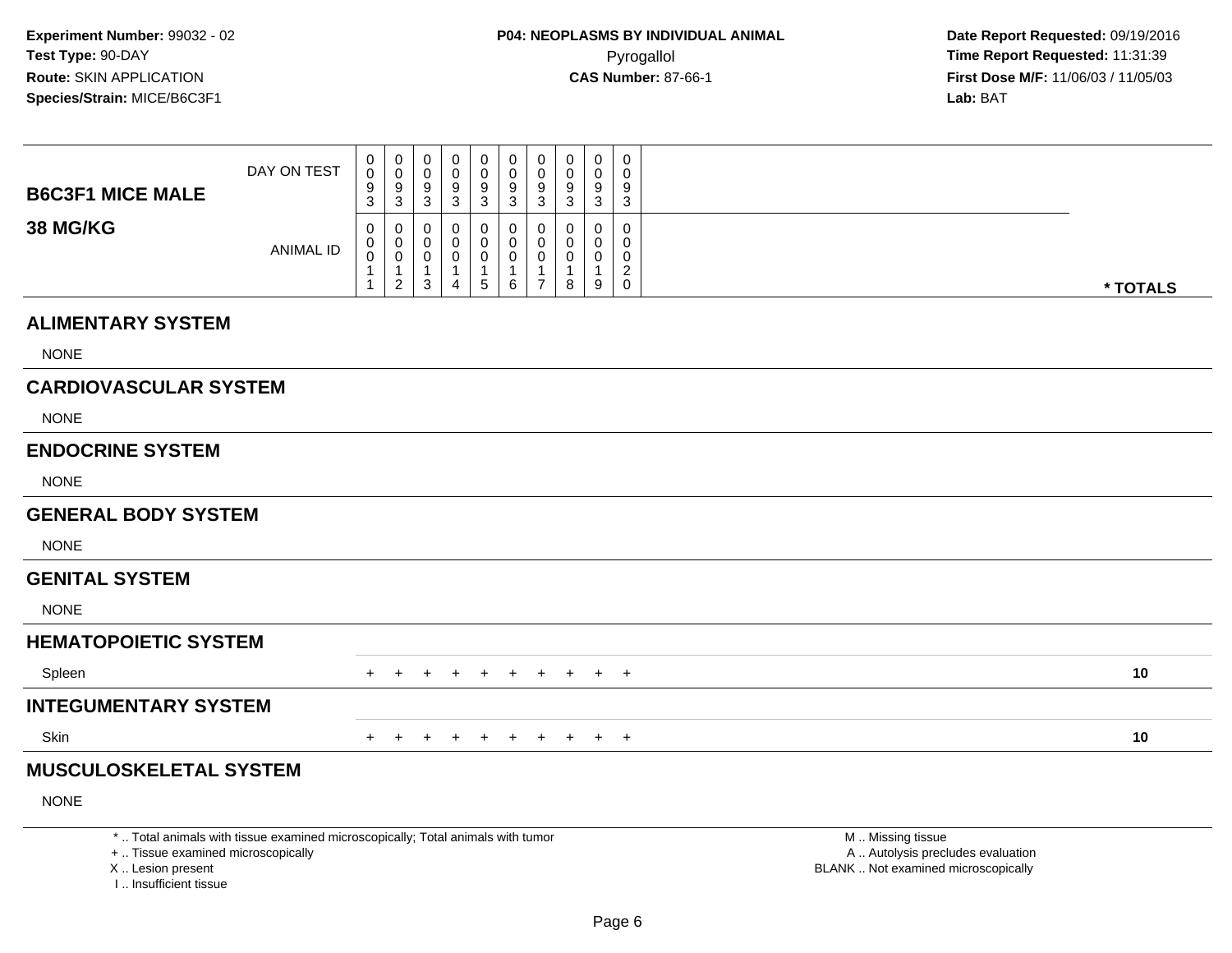| <b>B6C3F1 MICE MALE</b> | DAY ON TEST      | U<br>$\sim$<br>9<br>$\sim$<br>◡ | $\mathbf{0}$<br>ັບ<br>3 | υ<br>U<br>9<br>3      | 0<br>0<br>9<br>3 | 0<br>0<br>9<br>3           | 0<br>υ<br>9<br>◠<br>ື | Q | υ<br>υ<br>9<br>د       | 9<br>J. | 0<br>0<br>9<br>3           |          |
|-------------------------|------------------|---------------------------------|-------------------------|-----------------------|------------------|----------------------------|-----------------------|---|------------------------|---------|----------------------------|----------|
| <b>38 MG/KG</b>         | <b>ANIMAL ID</b> | 0<br>v                          | 0<br>U<br>2             | U<br>U<br>U<br>◠<br>P | 0<br>0<br>0<br>4 | 0<br>0<br>0<br>$5^{\circ}$ | 0<br>6                |   | $\mathbf{0}$<br>υ<br>8 | U<br>9  | 0<br>0<br>0<br>ີ<br>-<br>0 | * TOTALS |

### **NERVOUS SYSTEM**

NONE

## **RESPIRATORY SYSTEM**

NONE

#### **SPECIAL SENSES SYSTEM**

NONE

#### **URINARY SYSTEM**

NONE

## **SYSTEMIC LESIONS**

Multiple Organn  $+$ 

<sup>+</sup> <sup>+</sup> <sup>+</sup> <sup>+</sup> <sup>+</sup> <sup>+</sup> <sup>+</sup> <sup>+</sup> <sup>+</sup> **<sup>10</sup>**

\* .. Total animals with tissue examined microscopically; Total animals with tumor

+ .. Tissue examined microscopically

X .. Lesion present

I .. Insufficient tissue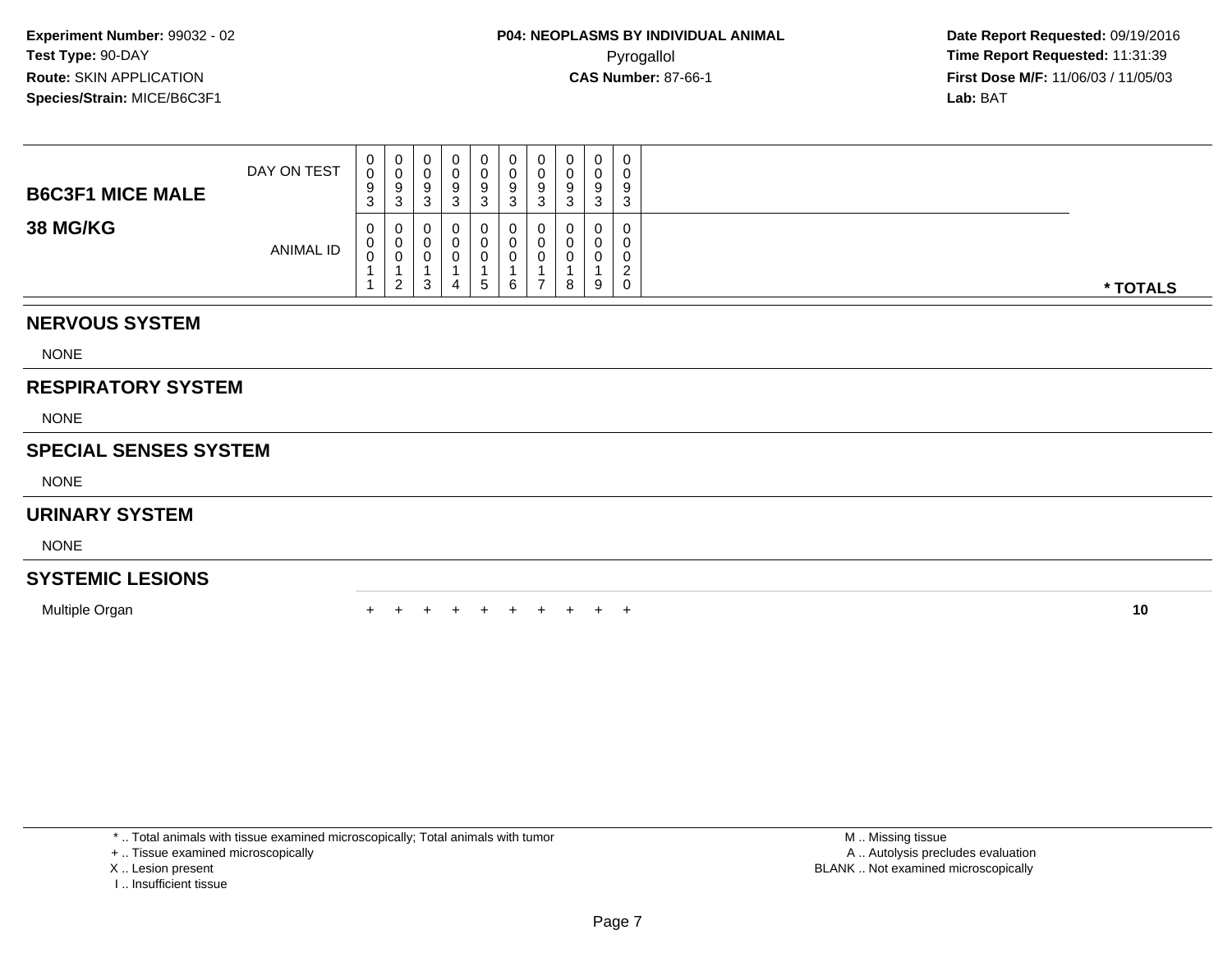|                                                                                                                  | DAY ON TEST                         | $\pmb{0}$<br>0                     | $\pmb{0}$<br>$\mathbf 0$     | 0<br>$\Omega$                      | 0<br>0                                                                                                                                                                                                                        | $\pmb{0}$<br>0             | $\pmb{0}$<br>0                  | $\pmb{0}$<br>$\mathbf 0$            | 0<br>$\mathbf 0$                   | 0<br>0                             | 0<br>$\Omega$                           |                                                                                                                                                                                                                                |          |
|------------------------------------------------------------------------------------------------------------------|-------------------------------------|------------------------------------|------------------------------|------------------------------------|-------------------------------------------------------------------------------------------------------------------------------------------------------------------------------------------------------------------------------|----------------------------|---------------------------------|-------------------------------------|------------------------------------|------------------------------------|-----------------------------------------|--------------------------------------------------------------------------------------------------------------------------------------------------------------------------------------------------------------------------------|----------|
| <b>B6C3F1 MICE MALE</b>                                                                                          |                                     | 9<br>3                             | 9<br>3                       | 9<br>3                             | 9<br>3                                                                                                                                                                                                                        | 9<br>3                     | 9<br>$\mathbf{3}$               | $\boldsymbol{9}$<br>$\mathbf{3}$    | 9<br>3                             | 9<br>$\mathbf{3}$                  | 9<br>3                                  |                                                                                                                                                                                                                                |          |
| <b>75 MG/KG</b>                                                                                                  | <b>ANIMAL ID</b>                    | 0<br>0<br>0<br>$\overline{c}$<br>1 | 0<br>0<br>0<br>$\frac{2}{2}$ | 0<br>0<br>0<br>$\overline{2}$<br>3 | 0<br>0<br>0<br>$\frac{2}{4}$                                                                                                                                                                                                  | 0<br>0<br>0<br>$rac{2}{5}$ | 0<br>0<br>0<br>$^2\phantom{1}6$ | $\Omega$<br>0<br>0<br>$\frac{2}{7}$ | 0<br>0<br>0<br>$\overline{2}$<br>8 | 0<br>0<br>0<br>$\overline{2}$<br>9 | 0<br>0<br>0<br>3<br>$\mathsf{O}\xspace$ |                                                                                                                                                                                                                                | * TOTALS |
| <b>ALIMENTARY SYSTEM</b>                                                                                         |                                     |                                    |                              |                                    |                                                                                                                                                                                                                               |                            |                                 |                                     |                                    |                                    |                                         |                                                                                                                                                                                                                                |          |
| <b>NONE</b>                                                                                                      |                                     |                                    |                              |                                    |                                                                                                                                                                                                                               |                            |                                 |                                     |                                    |                                    |                                         |                                                                                                                                                                                                                                |          |
| <b>CARDIOVASCULAR SYSTEM</b>                                                                                     |                                     |                                    |                              |                                    |                                                                                                                                                                                                                               |                            |                                 |                                     |                                    |                                    |                                         |                                                                                                                                                                                                                                |          |
| <b>NONE</b>                                                                                                      |                                     |                                    |                              |                                    |                                                                                                                                                                                                                               |                            |                                 |                                     |                                    |                                    |                                         |                                                                                                                                                                                                                                |          |
| <b>ENDOCRINE SYSTEM</b>                                                                                          |                                     |                                    |                              |                                    |                                                                                                                                                                                                                               |                            |                                 |                                     |                                    |                                    |                                         |                                                                                                                                                                                                                                |          |
| <b>NONE</b>                                                                                                      |                                     |                                    |                              |                                    |                                                                                                                                                                                                                               |                            |                                 |                                     |                                    |                                    |                                         |                                                                                                                                                                                                                                |          |
| <b>GENERAL BODY SYSTEM</b>                                                                                       |                                     |                                    |                              |                                    |                                                                                                                                                                                                                               |                            |                                 |                                     |                                    |                                    |                                         |                                                                                                                                                                                                                                |          |
| <b>NONE</b>                                                                                                      |                                     |                                    |                              |                                    |                                                                                                                                                                                                                               |                            |                                 |                                     |                                    |                                    |                                         |                                                                                                                                                                                                                                |          |
| <b>GENITAL SYSTEM</b>                                                                                            |                                     |                                    |                              |                                    |                                                                                                                                                                                                                               |                            |                                 |                                     |                                    |                                    |                                         |                                                                                                                                                                                                                                |          |
| <b>NONE</b>                                                                                                      |                                     |                                    |                              |                                    |                                                                                                                                                                                                                               |                            |                                 |                                     |                                    |                                    |                                         |                                                                                                                                                                                                                                |          |
| <b>HEMATOPOIETIC SYSTEM</b>                                                                                      |                                     |                                    |                              |                                    |                                                                                                                                                                                                                               |                            |                                 |                                     |                                    |                                    |                                         |                                                                                                                                                                                                                                |          |
| Spleen                                                                                                           |                                     | $^+$                               | $+$                          | $\ddot{}$                          |                                                                                                                                                                                                                               | $^+$                       | $+$                             | $+$                                 | $+$                                | $+$ $+$                            |                                         |                                                                                                                                                                                                                                | 10       |
| <b>INTEGUMENTARY SYSTEM</b>                                                                                      |                                     |                                    |                              |                                    |                                                                                                                                                                                                                               |                            |                                 |                                     |                                    |                                    |                                         |                                                                                                                                                                                                                                |          |
| Skin                                                                                                             |                                     | $+$                                | $+$                          | $+$                                | $+$                                                                                                                                                                                                                           | $+$                        | $+$                             | $+$                                 |                                    | $+$ $+$ $+$                        |                                         |                                                                                                                                                                                                                                | 10       |
| <b>MUSCULOSKELETAL SYSTEM</b>                                                                                    |                                     |                                    |                              |                                    |                                                                                                                                                                                                                               |                            |                                 |                                     |                                    |                                    |                                         |                                                                                                                                                                                                                                |          |
| <b>NONE</b>                                                                                                      |                                     |                                    |                              |                                    |                                                                                                                                                                                                                               |                            |                                 |                                     |                                    |                                    |                                         |                                                                                                                                                                                                                                |          |
| the terms of the contract of the contract of the contract of the contract of the contract of the contract of the | the contract of the contract of the |                                    |                              |                                    | the comment of the comment of the comment of the comment of the comment of the comment of the comment of the comment of the comment of the comment of the comment of the comment of the comment of the comment of the comment |                            |                                 |                                     |                                    |                                    |                                         | the state of the state of the state of the state of the state of the state of the state of the state of the state of the state of the state of the state of the state of the state of the state of the state of the state of t |          |

\* .. Total animals with tissue examined microscopically; Total animals with tumor

+ .. Tissue examined microscopically

X .. Lesion present

I .. Insufficient tissue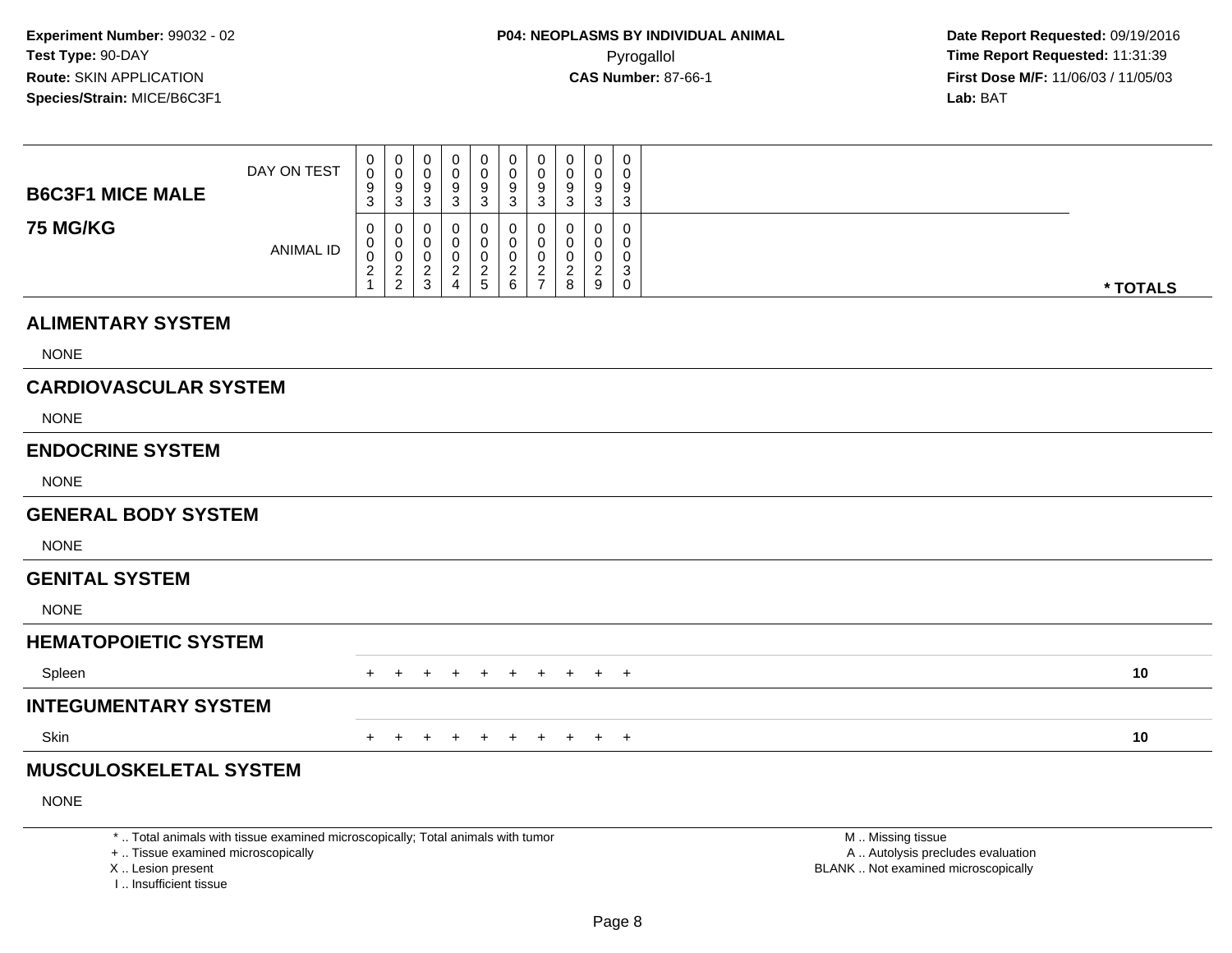| <b>B6C3F1 MICE MALE</b> | DAY ON TEST      | U<br>$\sim$<br>9<br>ັ | $\mathbf{0}$<br>3       | U<br>У<br>P                              | 0<br>0<br>9<br>ు | 0<br>0<br>9<br>3       | U<br>$\Omega$<br>ື | J | υ<br>ν<br>9<br>د | 9<br>u        | 0<br>9<br>-3          |          |
|-------------------------|------------------|-----------------------|-------------------------|------------------------------------------|------------------|------------------------|--------------------|---|------------------|---------------|-----------------------|----------|
| <b>75 MG/KG</b>         | <b>ANIMAL ID</b> | 0<br>v<br><u>_</u>    | 0<br>U<br><u>_</u><br>∠ | U<br>U<br>U<br><u>.</u><br>◠<br><b>ت</b> | 0<br>0<br>0<br>4 | 0<br>Ü<br>$\mathbf{p}$ | 0<br>6             |   | 0<br>8           | <u>.</u><br>9 | 0<br>0<br>0<br>3<br>0 | * TOTALS |

## **NERVOUS SYSTEM**

NONE

## **RESPIRATORY SYSTEM**

NONE

#### **SPECIAL SENSES SYSTEM**

NONE

#### **URINARY SYSTEM**

NONE

## **SYSTEMIC LESIONS**

Multiple Organn  $+$ 

<sup>+</sup> <sup>+</sup> <sup>+</sup> <sup>+</sup> <sup>+</sup> <sup>+</sup> <sup>+</sup> <sup>+</sup> <sup>+</sup> **<sup>10</sup>**

\* .. Total animals with tissue examined microscopically; Total animals with tumor

+ .. Tissue examined microscopically

X .. Lesion present

I .. Insufficient tissue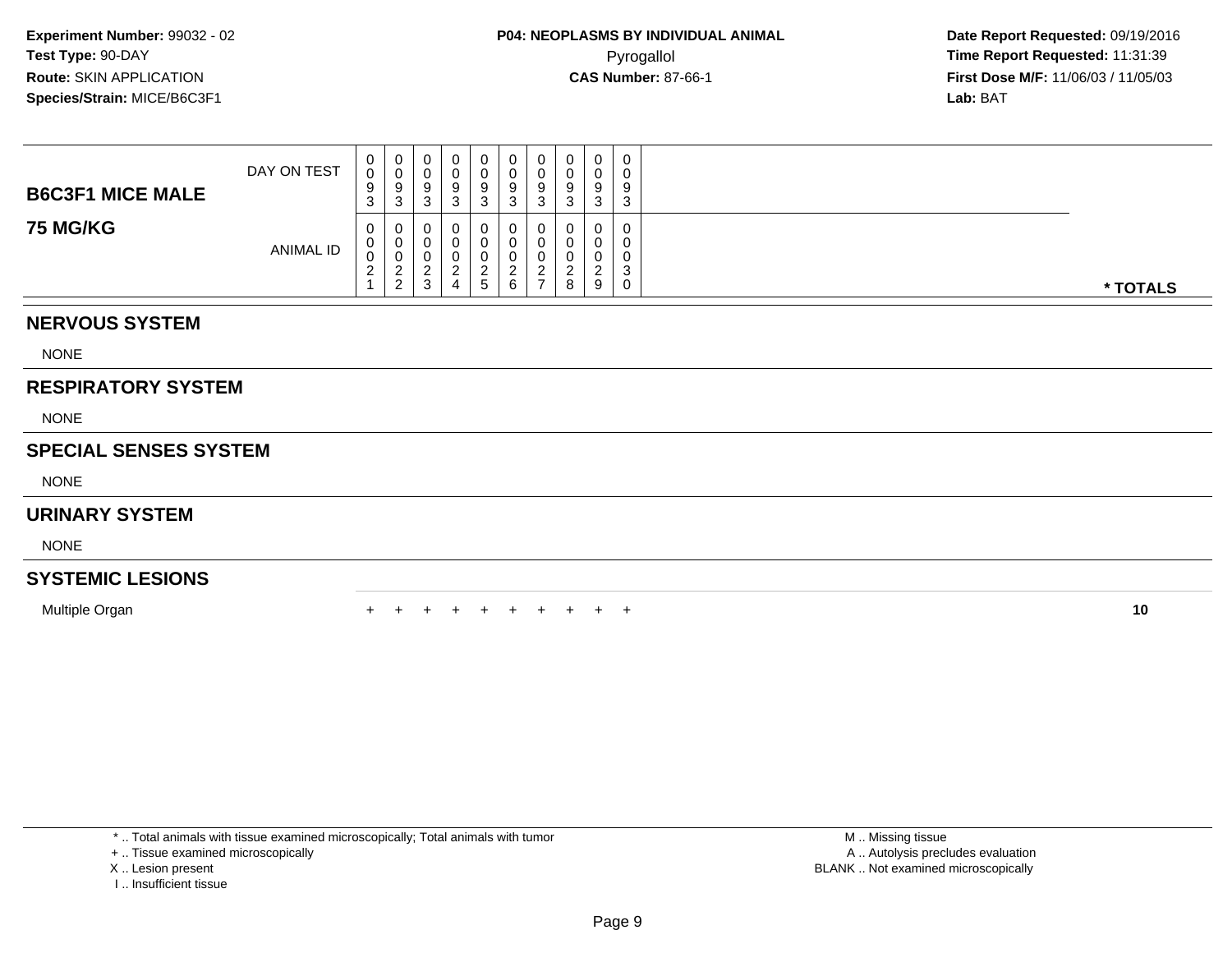| <b>B6C3F1 MICE MALE</b>       | DAY ON TEST      | $\pmb{0}$<br>$\pmb{0}$<br>$\boldsymbol{9}$                                    | 0<br>$\pmb{0}$<br>9                                                                 | 0<br>0<br>9                                                                | 0<br>0<br>9                                                            | $\pmb{0}$<br>$\pmb{0}$<br>9                                                  | $\mathbf 0$<br>$\mathbf 0$<br>$\boldsymbol{9}$             | 0<br>$\mathbf 0$<br>$9\,$                                              | 0<br>0<br>9                | 0<br>0<br>9                | 0<br>0<br>9                        |          |  |
|-------------------------------|------------------|-------------------------------------------------------------------------------|-------------------------------------------------------------------------------------|----------------------------------------------------------------------------|------------------------------------------------------------------------|------------------------------------------------------------------------------|------------------------------------------------------------|------------------------------------------------------------------------|----------------------------|----------------------------|------------------------------------|----------|--|
| <b>150 MG/KG</b>              | <b>ANIMAL ID</b> | 3<br>0<br>$\pmb{0}$<br>$\pmb{0}$<br>$\ensuremath{\mathsf{3}}$<br>$\mathbf{1}$ | 3<br>0<br>$\mathbf 0$<br>$\mathbf 0$<br>$\ensuremath{\mathsf{3}}$<br>$\overline{c}$ | 3<br>0<br>0<br>0<br>$\ensuremath{\mathsf{3}}$<br>$\ensuremath{\mathsf{3}}$ | 3<br>$\Omega$<br>0<br>0<br>$\ensuremath{\mathsf{3}}$<br>$\overline{4}$ | $\sqrt{3}$<br>0<br>0<br>$\pmb{0}$<br>$\ensuremath{\mathsf{3}}$<br>$\sqrt{5}$ | $\mathbf{3}$<br>0<br>0<br>$\mathbf 0$<br>$\mathbf{3}$<br>6 | 3<br>0<br>$\mathbf 0$<br>$\mathbf 0$<br>$\mathbf{3}$<br>$\overline{7}$ | 3<br>0<br>0<br>0<br>3<br>8 | 3<br>0<br>0<br>0<br>3<br>9 | 3<br>0<br>0<br>0<br>4<br>$\pmb{0}$ | * TOTALS |  |
| <b>ALIMENTARY SYSTEM</b>      |                  |                                                                               |                                                                                     |                                                                            |                                                                        |                                                                              |                                                            |                                                                        |                            |                            |                                    |          |  |
| <b>NONE</b>                   |                  |                                                                               |                                                                                     |                                                                            |                                                                        |                                                                              |                                                            |                                                                        |                            |                            |                                    |          |  |
| <b>CARDIOVASCULAR SYSTEM</b>  |                  |                                                                               |                                                                                     |                                                                            |                                                                        |                                                                              |                                                            |                                                                        |                            |                            |                                    |          |  |
| <b>NONE</b>                   |                  |                                                                               |                                                                                     |                                                                            |                                                                        |                                                                              |                                                            |                                                                        |                            |                            |                                    |          |  |
| <b>ENDOCRINE SYSTEM</b>       |                  |                                                                               |                                                                                     |                                                                            |                                                                        |                                                                              |                                                            |                                                                        |                            |                            |                                    |          |  |
| <b>NONE</b>                   |                  |                                                                               |                                                                                     |                                                                            |                                                                        |                                                                              |                                                            |                                                                        |                            |                            |                                    |          |  |
| <b>GENERAL BODY SYSTEM</b>    |                  |                                                                               |                                                                                     |                                                                            |                                                                        |                                                                              |                                                            |                                                                        |                            |                            |                                    |          |  |
| <b>NONE</b>                   |                  |                                                                               |                                                                                     |                                                                            |                                                                        |                                                                              |                                                            |                                                                        |                            |                            |                                    |          |  |
| <b>GENITAL SYSTEM</b>         |                  |                                                                               |                                                                                     |                                                                            |                                                                        |                                                                              |                                                            |                                                                        |                            |                            |                                    |          |  |
| <b>NONE</b>                   |                  |                                                                               |                                                                                     |                                                                            |                                                                        |                                                                              |                                                            |                                                                        |                            |                            |                                    |          |  |
| <b>HEMATOPOIETIC SYSTEM</b>   |                  |                                                                               |                                                                                     |                                                                            |                                                                        |                                                                              |                                                            |                                                                        |                            |                            |                                    |          |  |
| Spleen                        |                  |                                                                               |                                                                                     |                                                                            |                                                                        | $\pm$                                                                        | $\overline{+}$                                             | $+$                                                                    | $+$                        |                            | $+$ $+$                            | 10       |  |
| <b>INTEGUMENTARY SYSTEM</b>   |                  |                                                                               |                                                                                     |                                                                            |                                                                        |                                                                              |                                                            |                                                                        |                            |                            |                                    |          |  |
| Skin                          |                  | $\pm$                                                                         | $\pm$                                                                               | $\ddot{}$                                                                  | $+$                                                                    | $+$                                                                          | $+$                                                        | $+$                                                                    | $+$                        |                            | $+$ $+$                            | 10       |  |
| <b>MUSCULOSKELETAL SYSTEM</b> |                  |                                                                               |                                                                                     |                                                                            |                                                                        |                                                                              |                                                            |                                                                        |                            |                            |                                    |          |  |

NONE

\* .. Total animals with tissue examined microscopically; Total animals with tumor

+ .. Tissue examined microscopically

X .. Lesion present

I .. Insufficient tissue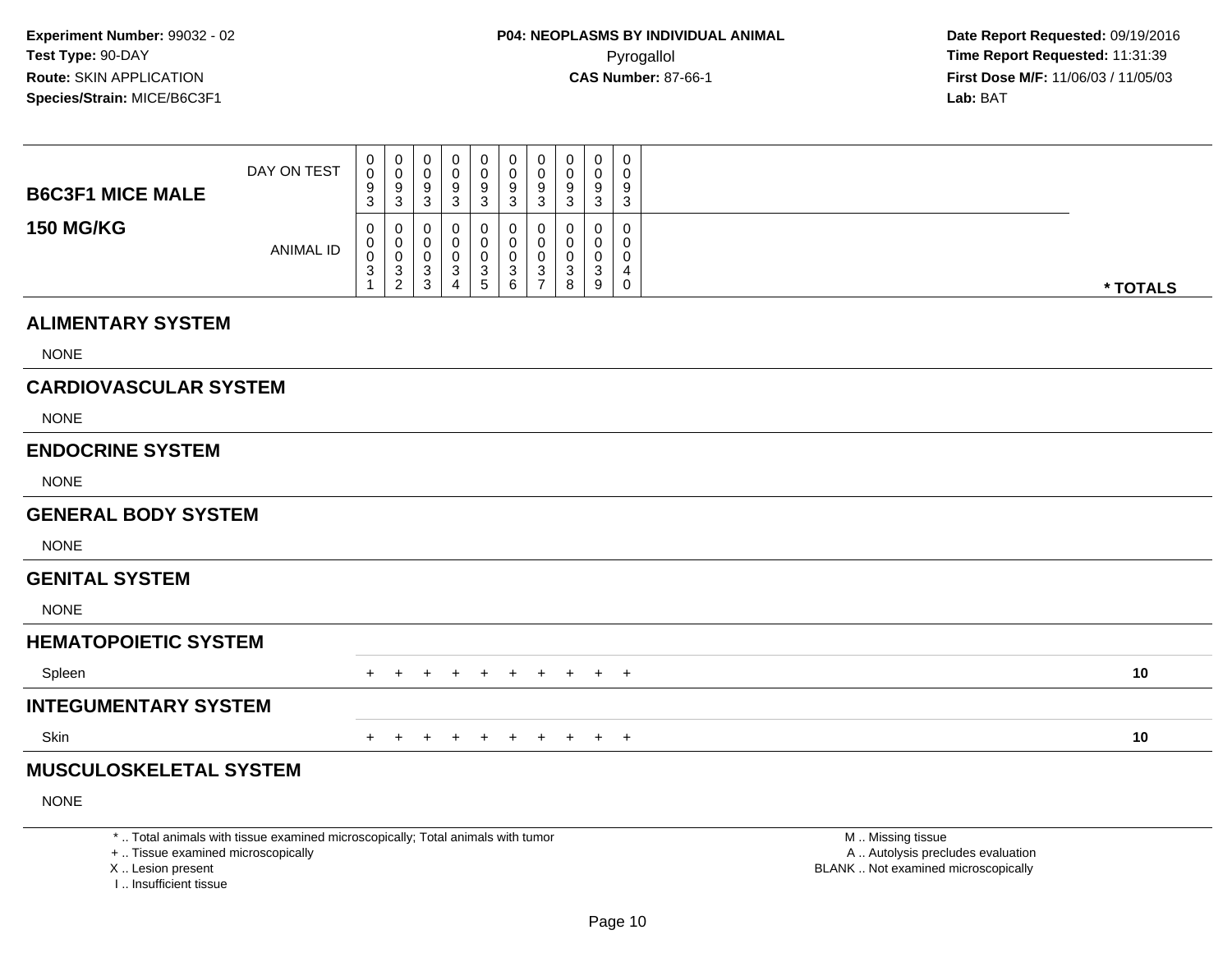| <b>B6C3F1 MICE MALE</b> | DAY ON TEST      | U<br>$\Omega$<br>9<br>J. | $\mathbf{0}$<br>ັ<br>3 | U<br>U<br>9<br>◠<br>J      | 0<br>9<br>ು                   | 0<br>0<br>9<br>3       | 0<br>9<br>ົ<br>◡ | ◡<br>- ა | 0<br>υ<br>9<br>ა      | 9<br>◡ | 0<br>0<br>9<br>3      |          |
|-------------------------|------------------|--------------------------|------------------------|----------------------------|-------------------------------|------------------------|------------------|----------|-----------------------|--------|-----------------------|----------|
| <b>150 MG/KG</b>        | <b>ANIMAL ID</b> | 0<br>v<br>ັບ             | 0<br>ັບ<br>2<br>∼      | U<br>U<br>U<br>N<br>◠<br>ت | 0<br>0<br>0<br><b>اب</b><br>4 | 0<br>0<br>0<br>3<br>b. | 0<br>⌒<br>ື<br>6 |          | υ<br>υ<br>u<br>ت<br>8 | U<br>9 | 0<br>C<br>0<br>4<br>0 | * TOTALS |

## **NERVOUS SYSTEM**

NONE

## **RESPIRATORY SYSTEM**

NONE

## **SPECIAL SENSES SYSTEM**

NONE

#### **URINARY SYSTEM**

NONE

## **SYSTEMIC LESIONS**

Multiple Organn  $+$ 

<sup>+</sup> <sup>+</sup> <sup>+</sup> <sup>+</sup> <sup>+</sup> <sup>+</sup> <sup>+</sup> <sup>+</sup> <sup>+</sup> **<sup>10</sup>**

\* .. Total animals with tissue examined microscopically; Total animals with tumor

+ .. Tissue examined microscopically

X .. Lesion present

I .. Insufficient tissue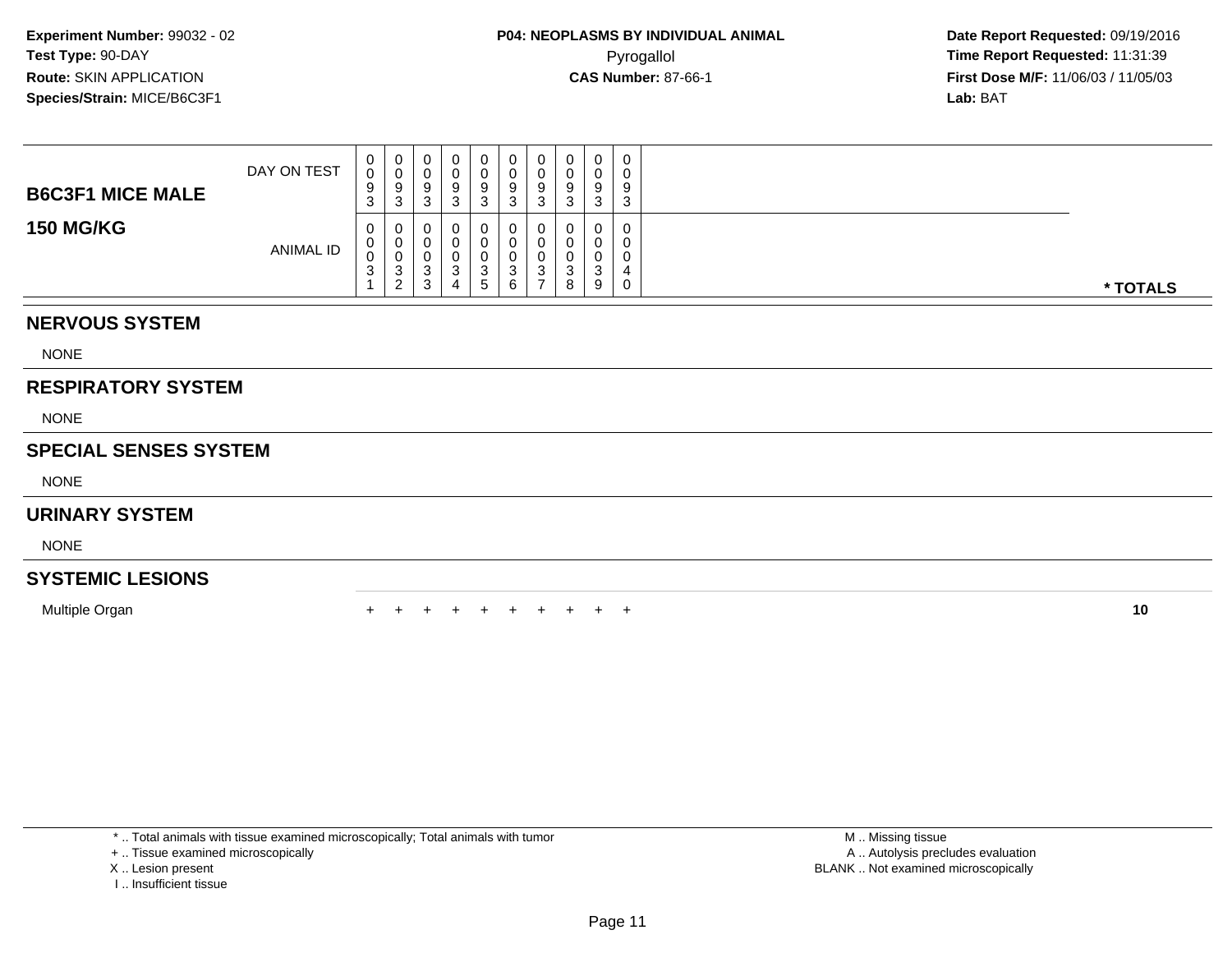| <b>B6C3F1 MICE MALE</b>                                 | DAY ON TEST                                                                     | 0<br>0<br>9<br>3                       | 0<br>$\pmb{0}$<br>$\frac{9}{3}$                    | 0<br>$\mathbf 0$<br>9<br>3                                      | 0<br>0<br>$\frac{9}{3}$                                | 0<br>$\mathbf 0$<br>$\frac{9}{3}$                                          | 0<br>$\mathsf{O}\xspace$<br>$\frac{9}{3}$                       | 0<br>$\pmb{0}$<br>9<br>$\mathbf{3}$              | 0<br>0<br>9<br>3                    | 0<br>0<br>9<br>3                                   | $\pmb{0}$<br>$\mathbf 0$<br>9<br>$\mathbf{3}$                       |                                                                                               |          |
|---------------------------------------------------------|---------------------------------------------------------------------------------|----------------------------------------|----------------------------------------------------|-----------------------------------------------------------------|--------------------------------------------------------|----------------------------------------------------------------------------|-----------------------------------------------------------------|--------------------------------------------------|-------------------------------------|----------------------------------------------------|---------------------------------------------------------------------|-----------------------------------------------------------------------------------------------|----------|
| <b>300 MG/KG</b>                                        | <b>ANIMAL ID</b>                                                                | $\Omega$<br>$\mathbf 0$<br>0<br>4<br>1 | 0<br>$\mathsf{O}$<br>$\mathsf{O}$<br>$\frac{4}{2}$ | 0<br>$\mathbf 0$<br>$\mathbf 0$<br>$\overline{4}$<br>$\sqrt{3}$ | 0<br>$\mathbf 0$<br>$\mathbf 0$<br>4<br>$\overline{4}$ | $\mathbf 0$<br>$\Omega$<br>$\mathbf 0$<br>$\overline{4}$<br>$\overline{5}$ | 0<br>$\mathbf 0$<br>$\mathbf 0$<br>$\overline{\mathbf{4}}$<br>6 | 0<br>$\mathbf 0$<br>$\mathbf 0$<br>$\frac{4}{7}$ | $\Omega$<br>$\Omega$<br>0<br>4<br>8 | $\Omega$<br>$\Omega$<br>0<br>4<br>$\boldsymbol{9}$ | $\mathbf 0$<br>$\Omega$<br>$\mathbf 0$<br>$\sqrt{5}$<br>$\mathbf 0$ |                                                                                               | * TOTALS |
| <b>ALIMENTARY SYSTEM</b>                                |                                                                                 |                                        |                                                    |                                                                 |                                                        |                                                                            |                                                                 |                                                  |                                     |                                                    |                                                                     |                                                                                               |          |
| <b>NONE</b>                                             |                                                                                 |                                        |                                                    |                                                                 |                                                        |                                                                            |                                                                 |                                                  |                                     |                                                    |                                                                     |                                                                                               |          |
| <b>CARDIOVASCULAR SYSTEM</b>                            |                                                                                 |                                        |                                                    |                                                                 |                                                        |                                                                            |                                                                 |                                                  |                                     |                                                    |                                                                     |                                                                                               |          |
| <b>NONE</b>                                             |                                                                                 |                                        |                                                    |                                                                 |                                                        |                                                                            |                                                                 |                                                  |                                     |                                                    |                                                                     |                                                                                               |          |
| <b>ENDOCRINE SYSTEM</b>                                 |                                                                                 |                                        |                                                    |                                                                 |                                                        |                                                                            |                                                                 |                                                  |                                     |                                                    |                                                                     |                                                                                               |          |
| <b>Thyroid Gland</b>                                    |                                                                                 | $+$                                    | $+$                                                | $+$                                                             |                                                        |                                                                            | + + + + +                                                       |                                                  |                                     |                                                    | $+$ $+$                                                             |                                                                                               | 10       |
| <b>GENERAL BODY SYSTEM</b>                              |                                                                                 |                                        |                                                    |                                                                 |                                                        |                                                                            |                                                                 |                                                  |                                     |                                                    |                                                                     |                                                                                               |          |
| <b>NONE</b>                                             |                                                                                 |                                        |                                                    |                                                                 |                                                        |                                                                            |                                                                 |                                                  |                                     |                                                    |                                                                     |                                                                                               |          |
| <b>GENITAL SYSTEM</b>                                   |                                                                                 |                                        |                                                    |                                                                 |                                                        |                                                                            |                                                                 |                                                  |                                     |                                                    |                                                                     |                                                                                               |          |
| <b>NONE</b>                                             |                                                                                 |                                        |                                                    |                                                                 |                                                        |                                                                            |                                                                 |                                                  |                                     |                                                    |                                                                     |                                                                                               |          |
| <b>HEMATOPOIETIC SYSTEM</b>                             |                                                                                 |                                        |                                                    |                                                                 |                                                        |                                                                            |                                                                 |                                                  |                                     |                                                    |                                                                     |                                                                                               |          |
| Spleen                                                  |                                                                                 | $\pm$                                  | $\pm$                                              | $\div$                                                          | $+$                                                    | $\pm$                                                                      | $+$                                                             | $+$                                              | $+$                                 | $+$ $-$                                            | $+$                                                                 |                                                                                               | 10       |
| <b>INTEGUMENTARY SYSTEM</b>                             |                                                                                 |                                        |                                                    |                                                                 |                                                        |                                                                            |                                                                 |                                                  |                                     |                                                    |                                                                     |                                                                                               |          |
| Skin                                                    |                                                                                 | $+$                                    | $+$                                                | $\ddot{}$                                                       | $+$                                                    | $+$                                                                        | $+$                                                             | $+$                                              | $+$                                 |                                                    | $+$ $+$                                                             |                                                                                               | 10       |
| <b>MUSCULOSKELETAL SYSTEM</b>                           |                                                                                 |                                        |                                                    |                                                                 |                                                        |                                                                            |                                                                 |                                                  |                                     |                                                    |                                                                     |                                                                                               |          |
| <b>NONE</b>                                             |                                                                                 |                                        |                                                    |                                                                 |                                                        |                                                                            |                                                                 |                                                  |                                     |                                                    |                                                                     |                                                                                               |          |
| +  Tissue examined microscopically<br>X  Lesion present | *  Total animals with tissue examined microscopically; Total animals with tumor |                                        |                                                    |                                                                 |                                                        |                                                                            |                                                                 |                                                  |                                     |                                                    |                                                                     | M  Missing tissue<br>A  Autolysis precludes evaluation<br>BLANK  Not examined microscopically |          |

I .. Insufficient tissue

Page 12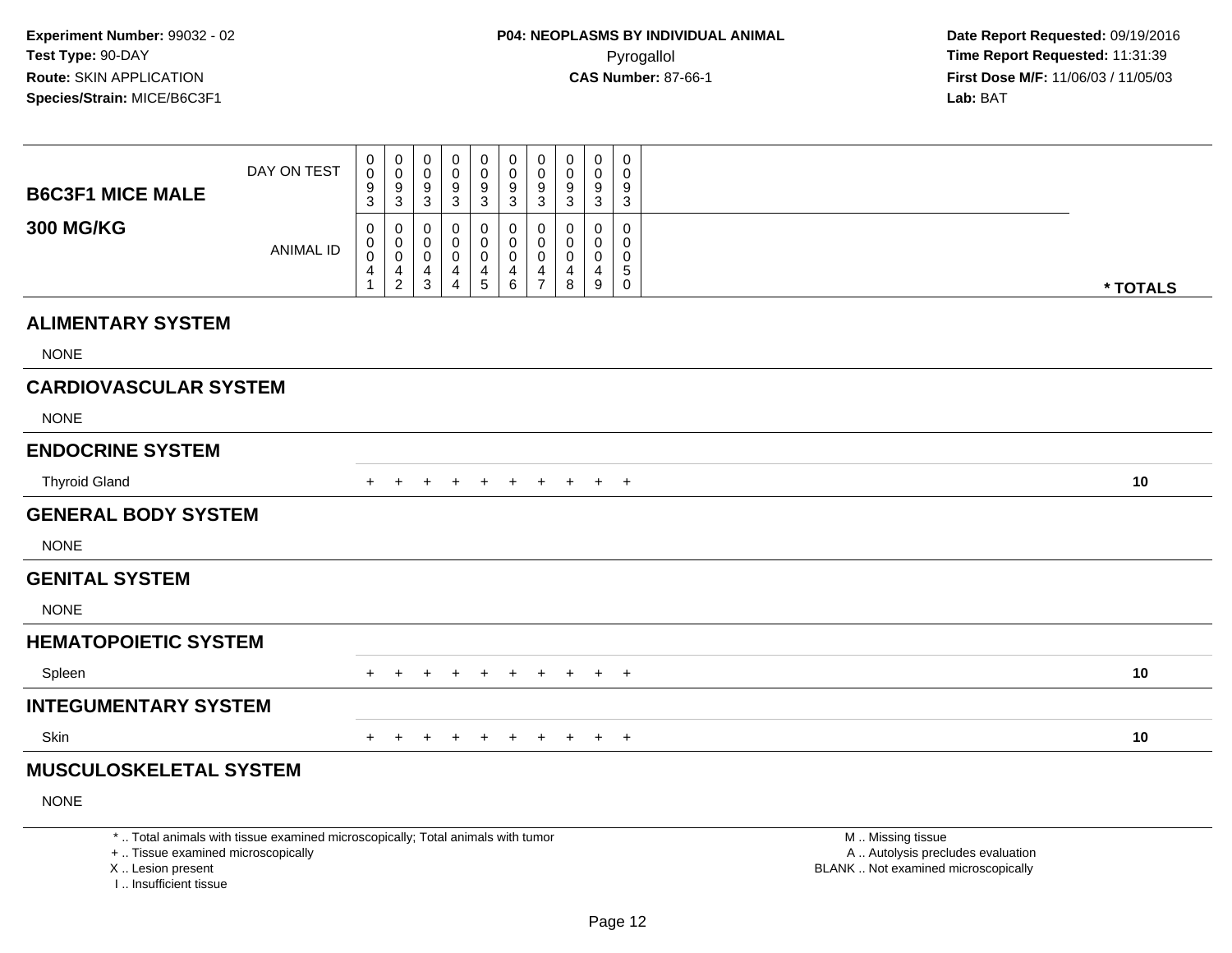| <b>B6C3F1 MICE MALE</b> | DAY ON TEST      | ◡<br>9  | U<br>u<br>9<br>ა       | 0<br>9<br>3      | 0<br>$\Omega$<br>- 0 | 0<br>υ<br>9<br>$\sqrt{2}$<br>◡ |   | - 11 | 0<br>U<br>9<br>- 0 | $\mathbf 0$<br>0<br>9<br>ು | 0<br>9<br>3      |          |
|-------------------------|------------------|---------|------------------------|------------------|----------------------|--------------------------------|---|------|--------------------|----------------------------|------------------|----------|
| <b>300 MG/KG</b>        | <b>ANIMAL ID</b> | v.<br>◡ | v<br>ν<br>ັບ<br>າ<br>▵ | O<br>O<br>υ<br>3 | 4                    | 0<br>0<br>v<br>G               | c |      | U<br>υ<br>υ<br>8   | 0<br>0<br>0<br>-9          | 0<br>O<br>э<br>0 | * TOTALS |

## **NERVOUS SYSTEM**

NONE

## **RESPIRATORY SYSTEM**

NONE

#### **SPECIAL SENSES SYSTEM**

NONE

#### **URINARY SYSTEM**

NONE

## **SYSTEMIC LESIONS**

Multiple Organn  $+$ 

<sup>+</sup> <sup>+</sup> <sup>+</sup> <sup>+</sup> <sup>+</sup> <sup>+</sup> <sup>+</sup> <sup>+</sup> <sup>+</sup> **<sup>10</sup>**

\* .. Total animals with tissue examined microscopically; Total animals with tumor

+ .. Tissue examined microscopically

X .. Lesion present

I .. Insufficient tissue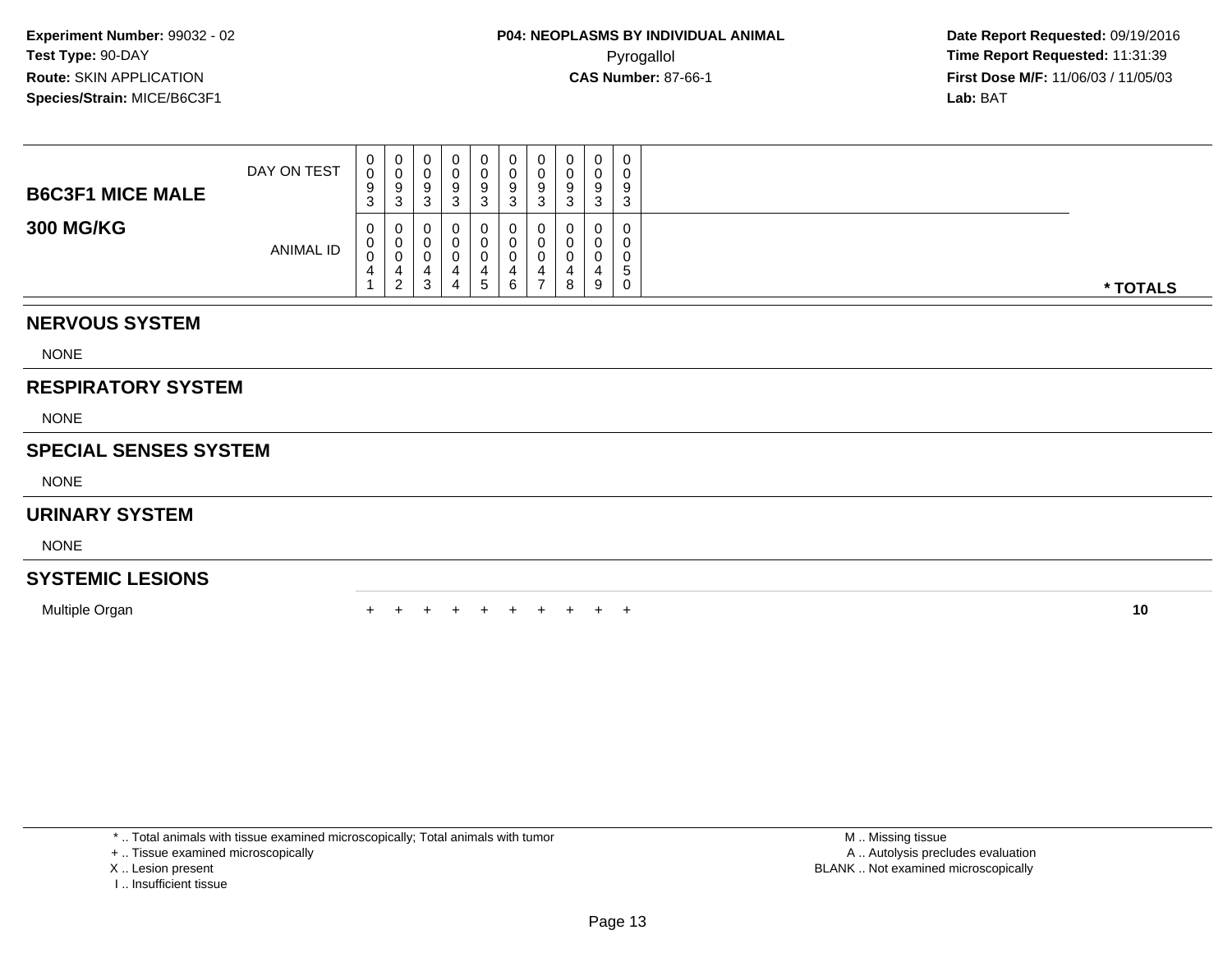| <b>B6C3F1 MICE MALE</b>                                                          | DAY ON TEST                                                                     | $\pmb{0}$<br>$\pmb{0}$<br>$\boldsymbol{9}$<br>3                                        | $\mathsf{O}\xspace$<br>$\mathbf 0$<br>$\frac{9}{3}$           | $\boldsymbol{0}$<br>$\mathbf 0$<br>$9\,$<br>3                              | $\mathsf 0$<br>$\mathbf 0$<br>$\boldsymbol{9}$<br>$\sqrt{3}$              | $\mathbf 0$<br>$\mathbf 0$<br>$\overline{9}$<br>3 | $\pmb{0}$<br>$\mathsf{O}\xspace$<br>$\overline{9}$<br>$\overline{3}$                        | $\pmb{0}$<br>$\mathbf 0$<br>$\boldsymbol{9}$<br>$\mathbf{3}$                  | $\mathsf{O}\xspace$<br>$\mathbf 0$<br>9<br>3              | $\pmb{0}$<br>$\mathbf 0$<br>$\boldsymbol{9}$<br>3            | $\mathbf 0$<br>$\mathbf 0$<br>9<br>3                       |                                                                                               |
|----------------------------------------------------------------------------------|---------------------------------------------------------------------------------|----------------------------------------------------------------------------------------|---------------------------------------------------------------|----------------------------------------------------------------------------|---------------------------------------------------------------------------|---------------------------------------------------|---------------------------------------------------------------------------------------------|-------------------------------------------------------------------------------|-----------------------------------------------------------|--------------------------------------------------------------|------------------------------------------------------------|-----------------------------------------------------------------------------------------------|
| <b>600 MG/KG</b>                                                                 | <b>ANIMAL ID</b>                                                                | $\boldsymbol{0}$<br>$\pmb{0}$<br>$\mathsf{O}\xspace$<br>$\overline{5}$<br>$\mathbf{1}$ | $\boldsymbol{0}$<br>$\pmb{0}$<br>$\mathbf 0$<br>$\frac{5}{2}$ | $\mathbf 0$<br>$\mathbf 0$<br>$\mathbf 0$<br>$\mathbf 5$<br>$\mathfrak{S}$ | $\mathbf 0$<br>$\mathbf 0$<br>$\mathbf 0$<br>$\sqrt{5}$<br>$\overline{4}$ | 0<br>$\mathbf 0$<br>$\mathbf 0$<br>$\overline{5}$ | $\pmb{0}$<br>$\mathsf{O}\xspace$<br>$\begin{array}{c} 0 \\ 5 \end{array}$<br>$6\phantom{1}$ | $\mathbf 0$<br>$\mathbf 0$<br>$\mathbf 0$<br>$\overline{5}$<br>$\overline{7}$ | $\Omega$<br>$\mathbf 0$<br>$\mathbf 0$<br>$\sqrt{5}$<br>8 | $\mathbf 0$<br>$\mathbf 0$<br>$\mathbf 0$<br>$\sqrt{5}$<br>9 | $\Omega$<br>$\mathbf 0$<br>$\mathbf 0$<br>6<br>$\mathbf 0$ | * TOTALS                                                                                      |
| <b>ALIMENTARY SYSTEM</b>                                                         |                                                                                 |                                                                                        |                                                               |                                                                            |                                                                           |                                                   |                                                                                             |                                                                               |                                                           |                                                              |                                                            |                                                                                               |
| Esophagus                                                                        |                                                                                 |                                                                                        |                                                               |                                                                            |                                                                           |                                                   |                                                                                             |                                                                               |                                                           |                                                              | $\overline{ }$                                             | 10                                                                                            |
| Gallbladder                                                                      |                                                                                 |                                                                                        |                                                               |                                                                            |                                                                           |                                                   |                                                                                             |                                                                               |                                                           |                                                              | $\overline{1}$                                             | 10                                                                                            |
| Intestine Large, Cecum                                                           |                                                                                 |                                                                                        |                                                               |                                                                            |                                                                           |                                                   |                                                                                             |                                                                               |                                                           |                                                              | $+$                                                        | 10                                                                                            |
| Intestine Large, Colon                                                           |                                                                                 |                                                                                        |                                                               |                                                                            |                                                                           |                                                   |                                                                                             |                                                                               |                                                           | ÷                                                            | $+$                                                        | 10                                                                                            |
| Intestine Large, Rectum                                                          |                                                                                 |                                                                                        |                                                               |                                                                            |                                                                           |                                                   |                                                                                             |                                                                               |                                                           |                                                              | $\ddot{}$                                                  | 10                                                                                            |
| Intestine Small, Duodenum                                                        |                                                                                 |                                                                                        |                                                               |                                                                            |                                                                           |                                                   |                                                                                             |                                                                               |                                                           |                                                              | $\ddot{}$                                                  | 10                                                                                            |
| Intestine Small, Ileum                                                           |                                                                                 |                                                                                        |                                                               |                                                                            |                                                                           |                                                   |                                                                                             |                                                                               |                                                           |                                                              | $\ddot{}$                                                  | 10                                                                                            |
| Intestine Small, Jejunum                                                         |                                                                                 |                                                                                        |                                                               |                                                                            |                                                                           |                                                   |                                                                                             |                                                                               |                                                           |                                                              | $\overline{ }$                                             | 10                                                                                            |
| Liver                                                                            |                                                                                 |                                                                                        |                                                               |                                                                            |                                                                           |                                                   |                                                                                             |                                                                               |                                                           |                                                              | $\overline{ }$                                             | 10                                                                                            |
| Pancreas                                                                         |                                                                                 | $\div$                                                                                 |                                                               |                                                                            |                                                                           |                                                   |                                                                                             |                                                                               |                                                           | $\ddot{}$                                                    | $+$                                                        | 10                                                                                            |
| Salivary Glands                                                                  |                                                                                 |                                                                                        |                                                               |                                                                            |                                                                           |                                                   |                                                                                             |                                                                               |                                                           |                                                              | $\ddot{}$                                                  | 10                                                                                            |
| Stomach, Forestomach                                                             |                                                                                 |                                                                                        |                                                               |                                                                            |                                                                           |                                                   |                                                                                             |                                                                               |                                                           |                                                              |                                                            | 10                                                                                            |
| Stomach, Glandular                                                               |                                                                                 | +                                                                                      |                                                               |                                                                            |                                                                           |                                                   |                                                                                             |                                                                               |                                                           |                                                              | $\ddot{}$                                                  | 10                                                                                            |
| <b>CARDIOVASCULAR SYSTEM</b>                                                     |                                                                                 |                                                                                        |                                                               |                                                                            |                                                                           |                                                   |                                                                                             |                                                                               |                                                           |                                                              |                                                            |                                                                                               |
| <b>Blood Vessel</b>                                                              |                                                                                 | $+$                                                                                    |                                                               |                                                                            |                                                                           | $\div$                                            |                                                                                             |                                                                               |                                                           | $\pm$                                                        | $+$                                                        | 10                                                                                            |
| +  Tissue examined microscopically<br>X  Lesion present<br>I Insufficient tissue | *  Total animals with tissue examined microscopically; Total animals with tumor |                                                                                        |                                                               |                                                                            |                                                                           |                                                   |                                                                                             |                                                                               |                                                           |                                                              |                                                            | M  Missing tissue<br>A  Autolysis precludes evaluation<br>BLANK  Not examined microscopically |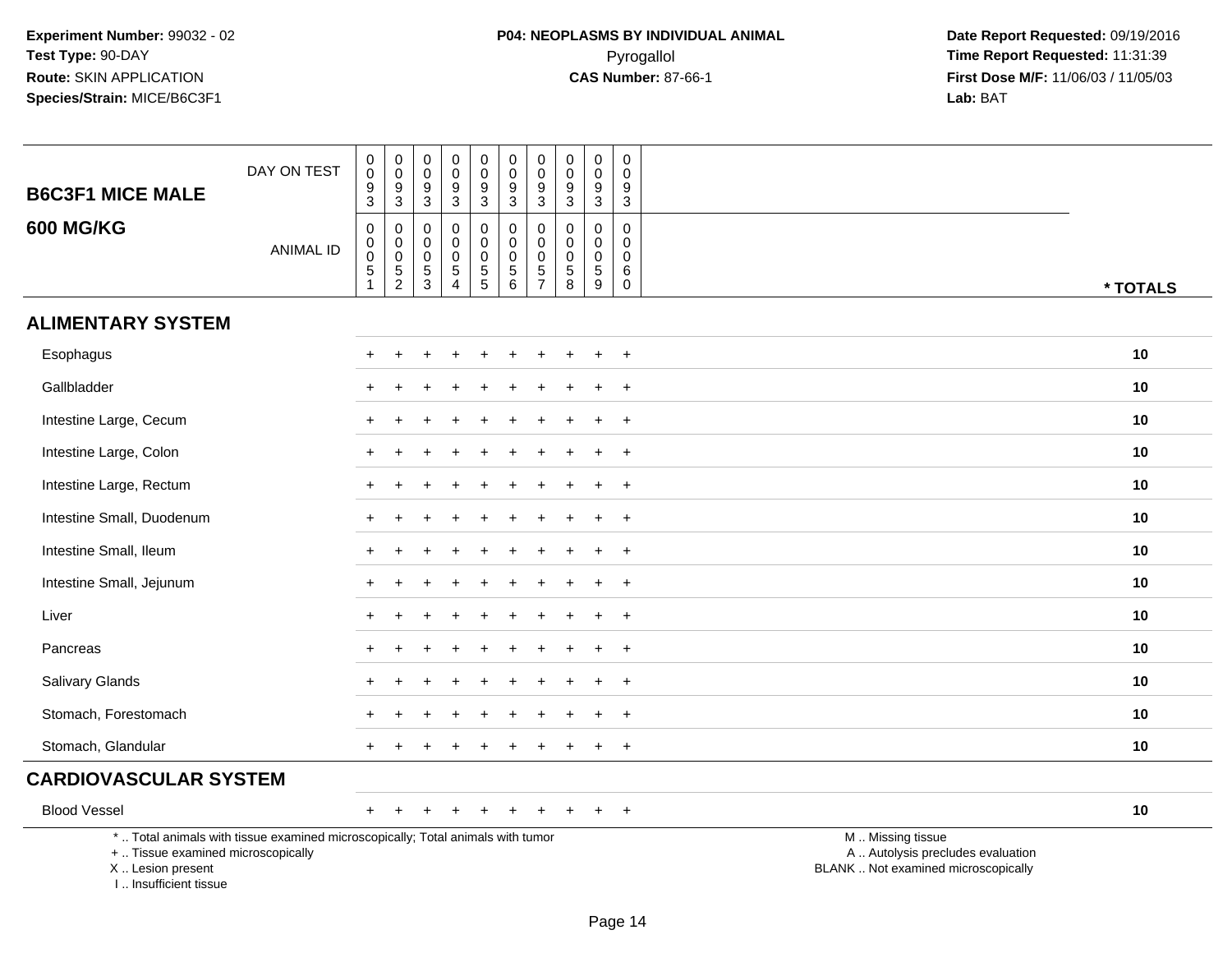| <b>B6C3F1 MICE MALE</b><br><b>600 MG/KG</b> | DAY ON TEST<br><b>ANIMAL ID</b> | $\begin{smallmatrix}0\0\0\end{smallmatrix}$<br>9<br>3<br>0<br>0<br>$\pmb{0}$ | $_{\rm 0}^{\rm 0}$<br>$\boldsymbol{9}$<br>$\ensuremath{\mathsf{3}}$<br>0<br>0005 | $_{\rm 0}^{\rm 0}$<br>$\boldsymbol{9}$<br>3<br>0<br>0<br>0<br>5<br>3 | $_{\rm 0}^{\rm 0}$<br>$\boldsymbol{9}$<br>$\mathbf{3}$<br>$\begin{matrix} 0 \\ 0 \\ 0 \\ 5 \end{matrix}$ | $\begin{smallmatrix} 0\\0 \end{smallmatrix}$<br>$9\,$<br>$\sqrt{3}$<br>0<br>0<br>5<br>5 | 0<br>$\pmb{0}$<br>9<br>3<br>0<br>0<br>$\pmb{0}$ | $\begin{smallmatrix}0\\0\end{smallmatrix}$<br>9<br>3 | $\begin{smallmatrix}0\0\0\end{smallmatrix}$<br>$\boldsymbol{9}$<br>3<br>0<br>$\pmb{0}$<br>$\mathsf 0$ | 0<br>0<br>9<br>3<br>0<br>0<br>0 | 0<br>$\boldsymbol{0}$<br>$9\,$<br>$\mathbf{3}$<br>0<br>$\mathbf 0$<br>$\pmb{0}$ |          |
|---------------------------------------------|---------------------------------|------------------------------------------------------------------------------|----------------------------------------------------------------------------------|----------------------------------------------------------------------|----------------------------------------------------------------------------------------------------------|-----------------------------------------------------------------------------------------|-------------------------------------------------|------------------------------------------------------|-------------------------------------------------------------------------------------------------------|---------------------------------|---------------------------------------------------------------------------------|----------|
|                                             |                                 | 5                                                                            |                                                                                  |                                                                      | $\overline{4}$                                                                                           |                                                                                         | 5<br>6                                          | 5                                                    | $\mathbf 5$<br>8                                                                                      | $\overline{5}$<br>9             | $\,6\,$<br>$\boldsymbol{0}$                                                     | * TOTALS |
| Heart                                       |                                 | $+$                                                                          | $+$                                                                              | $\div$                                                               | $+$                                                                                                      | $+$                                                                                     | $\pm$                                           | $+$                                                  | $+$                                                                                                   | $+$                             | $+$                                                                             | 10       |
| <b>ENDOCRINE SYSTEM</b>                     |                                 |                                                                              |                                                                                  |                                                                      |                                                                                                          |                                                                                         |                                                 |                                                      |                                                                                                       |                                 |                                                                                 |          |
| <b>Adrenal Cortex</b>                       |                                 | $\ddot{}$                                                                    |                                                                                  | $\pm$                                                                | $+$                                                                                                      | $\pm$                                                                                   | $\ddot{}$                                       | $+$                                                  | $+$                                                                                                   | $+$                             | $+$                                                                             | 10       |
| Adrenal Medulla                             |                                 | $\pm$                                                                        | $\pm$                                                                            | $\pm$                                                                | $+$                                                                                                      | $+$                                                                                     | $\pm$                                           | $+$                                                  | $+$                                                                                                   | $+$                             | $+$                                                                             | 10       |
| Islets, Pancreatic                          |                                 | $\pm$                                                                        |                                                                                  |                                                                      | $+$                                                                                                      |                                                                                         | ÷                                               |                                                      | $\pm$                                                                                                 | $+$                             | $+$                                                                             | 10       |
| Parathyroid Gland                           |                                 | $+$                                                                          | $+$                                                                              | M                                                                    | $+$                                                                                                      | $+$                                                                                     | M                                               | $+$                                                  | M                                                                                                     | $M +$                           |                                                                                 | 6        |
| <b>Pituitary Gland</b>                      |                                 | $+$                                                                          |                                                                                  | ÷                                                                    | $+$                                                                                                      | $+$                                                                                     | ÷                                               |                                                      | $\ddot{}$                                                                                             | $+$                             | $+$                                                                             | 10       |
| <b>Thyroid Gland</b>                        |                                 | $\ddot{}$                                                                    |                                                                                  |                                                                      | $\div$                                                                                                   |                                                                                         |                                                 |                                                      | $\div$                                                                                                | $\pm$                           | $+$                                                                             | 10       |

## **GENERAL BODY SYSTEM**

NONE

#### **GENITAL SYSTEM**

| <b>Preputial Gland</b><br>10<br>+ + + + + + + + + +<br>Prostate<br>10<br>+ + + + + + + + + +<br><b>Seminal Vesicle</b><br>10<br>+ + + + + + + + + +<br><b>Testes</b><br>10<br>+ + + + + + + + + + | Epididymis |  | + + + + + + + + + + |  |  |  | 10 |
|---------------------------------------------------------------------------------------------------------------------------------------------------------------------------------------------------|------------|--|---------------------|--|--|--|----|
|                                                                                                                                                                                                   |            |  |                     |  |  |  |    |
|                                                                                                                                                                                                   |            |  |                     |  |  |  |    |
|                                                                                                                                                                                                   |            |  |                     |  |  |  |    |
|                                                                                                                                                                                                   |            |  |                     |  |  |  |    |

\* .. Total animals with tissue examined microscopically; Total animals with tumor

+ .. Tissue examined microscopically

X .. Lesion present

I .. Insufficient tissue

M .. Missing tissue

y the contract of the contract of the contract of the contract of the contract of the contract of the contract of  $A$ . Autolysis precludes evaluation

Lesion present BLANK .. Not examined microscopically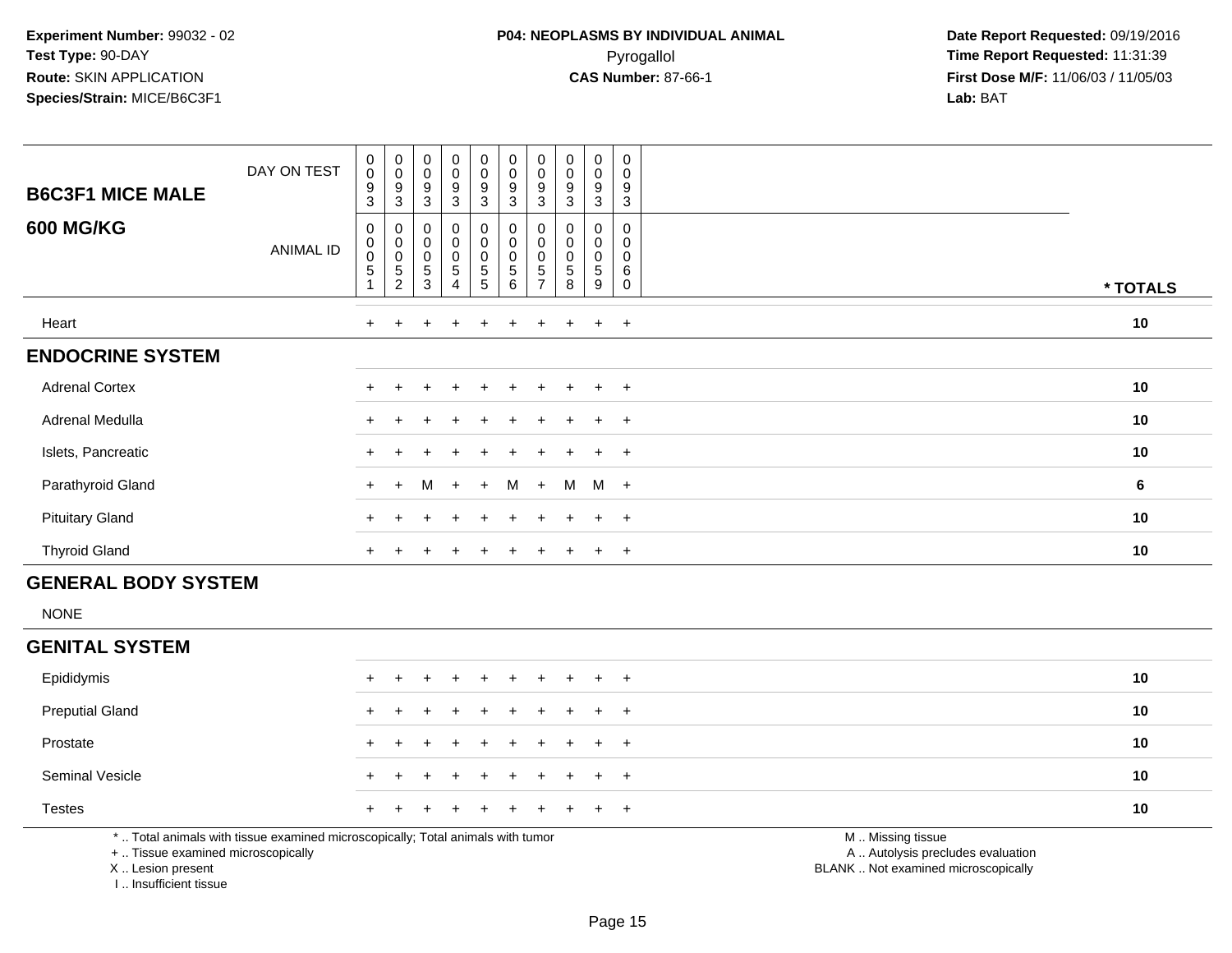| <b>B6C3F1 MICE MALE</b>                                                          | DAY ON TEST                                                                     | $\pmb{0}$<br>$\pmb{0}$<br>$\boldsymbol{9}$<br>3 | $\mathsf 0$<br>$\overline{0}$<br>$\frac{9}{3}$    | $\pmb{0}$<br>$\mathbf 0$<br>$\boldsymbol{9}$<br>$\sqrt{3}$ | $\pmb{0}$<br>$\ddot{\mathbf{0}}$<br>$\boldsymbol{9}$<br>$\mathbf{3}$     | $\pmb{0}$<br>$\pmb{0}$<br>$\boldsymbol{9}$<br>3        | $\pmb{0}$<br>$\pmb{0}$<br>$\boldsymbol{9}$<br>3                       | 0<br>$\mathbf 0$<br>$\boldsymbol{9}$<br>3              | $\mathbf 0$<br>$\mathbf 0$<br>$\boldsymbol{9}$<br>$\mathbf{3}$ | $\pmb{0}$<br>$\pmb{0}$<br>$\boldsymbol{9}$<br>3 | $\pmb{0}$<br>$\mathbf 0$<br>$\boldsymbol{9}$<br>$\mathbf{3}$ |                                                                                               |          |
|----------------------------------------------------------------------------------|---------------------------------------------------------------------------------|-------------------------------------------------|---------------------------------------------------|------------------------------------------------------------|--------------------------------------------------------------------------|--------------------------------------------------------|-----------------------------------------------------------------------|--------------------------------------------------------|----------------------------------------------------------------|-------------------------------------------------|--------------------------------------------------------------|-----------------------------------------------------------------------------------------------|----------|
| <b>600 MG/KG</b>                                                                 | <b>ANIMAL ID</b>                                                                | $\mathbf 0$<br>0<br>0<br>5<br>$\mathbf{1}$      | 0<br>$\mathsf{O}$<br>$\mathbf 0$<br>$\frac{5}{2}$ | $\mathbf 0$<br>$\pmb{0}$<br>$\pmb{0}$<br>$\frac{5}{3}$     | $\mathbf 0$<br>$\mathbf 0$<br>$\pmb{0}$<br>$\mathbf 5$<br>$\overline{4}$ | 0<br>$\mathsf{O}\xspace$<br>$\pmb{0}$<br>$\frac{5}{5}$ | $\mathbf 0$<br>$\mathsf{O}\xspace$<br>$\mathbf 0$<br>$\,$ 5 $\,$<br>6 | $\mathbf 0$<br>0<br>$\mathbf 0$<br>5<br>$\overline{7}$ | $\Omega$<br>$\Omega$<br>$\mathbf 0$<br>5<br>8                  | $\mathbf 0$<br>0<br>$\pmb{0}$<br>$\frac{5}{9}$  | $\mathbf 0$<br>0<br>$\mathbf 0$<br>$\,6\,$<br>$\mathbf 0$    |                                                                                               | * TOTALS |
| <b>HEMATOPOIETIC SYSTEM</b>                                                      |                                                                                 |                                                 |                                                   |                                                            |                                                                          |                                                        |                                                                       |                                                        |                                                                |                                                 |                                                              |                                                                                               |          |
| <b>Bone Marrow</b>                                                               |                                                                                 |                                                 |                                                   |                                                            |                                                                          |                                                        |                                                                       |                                                        |                                                                |                                                 | $\overline{1}$                                               |                                                                                               | 10       |
| Lymph Node, Mandibular                                                           |                                                                                 |                                                 |                                                   |                                                            |                                                                          |                                                        |                                                                       |                                                        |                                                                |                                                 | $\ddot{}$                                                    |                                                                                               | 10       |
| Lymph Node, Mesenteric                                                           |                                                                                 |                                                 |                                                   |                                                            |                                                                          |                                                        |                                                                       |                                                        |                                                                |                                                 | $\overline{+}$                                               |                                                                                               | 10       |
| Spleen                                                                           |                                                                                 |                                                 |                                                   |                                                            |                                                                          |                                                        |                                                                       |                                                        |                                                                | $\div$                                          | $+$                                                          |                                                                                               | 10       |
| Thymus                                                                           |                                                                                 |                                                 |                                                   |                                                            |                                                                          |                                                        |                                                                       |                                                        |                                                                | ÷                                               | $\overline{+}$                                               |                                                                                               | 10       |
| <b>INTEGUMENTARY SYSTEM</b>                                                      |                                                                                 |                                                 |                                                   |                                                            |                                                                          |                                                        |                                                                       |                                                        |                                                                |                                                 |                                                              |                                                                                               |          |
| Mammary Gland                                                                    |                                                                                 | M                                               | M                                                 |                                                            | M M                                                                      | $M_{\odot}$                                            | M                                                                     | M                                                      | M                                                              | M M                                             |                                                              |                                                                                               | $\bf{0}$ |
| Skin                                                                             |                                                                                 |                                                 |                                                   |                                                            |                                                                          |                                                        |                                                                       | ÷                                                      |                                                                | $\ddot{}$                                       | $+$                                                          |                                                                                               | 10       |
| <b>MUSCULOSKELETAL SYSTEM</b>                                                    |                                                                                 |                                                 |                                                   |                                                            |                                                                          |                                                        |                                                                       |                                                        |                                                                |                                                 |                                                              |                                                                                               |          |
| Bone                                                                             |                                                                                 |                                                 |                                                   |                                                            |                                                                          |                                                        |                                                                       |                                                        |                                                                | $\ddot{}$                                       | $\overline{+}$                                               |                                                                                               | 10       |
| <b>NERVOUS SYSTEM</b>                                                            |                                                                                 |                                                 |                                                   |                                                            |                                                                          |                                                        |                                                                       |                                                        |                                                                |                                                 |                                                              |                                                                                               |          |
| <b>Brain</b>                                                                     |                                                                                 | $+$                                             | $\pm$                                             | $\pm$                                                      | $+$                                                                      | $+$                                                    | $\pm$                                                                 | $\pm$                                                  | $+$                                                            | $+$                                             | $+$                                                          |                                                                                               | 10       |
| <b>RESPIRATORY SYSTEM</b>                                                        |                                                                                 |                                                 |                                                   |                                                            |                                                                          |                                                        |                                                                       |                                                        |                                                                |                                                 |                                                              |                                                                                               |          |
| Lung                                                                             |                                                                                 |                                                 |                                                   |                                                            |                                                                          |                                                        |                                                                       |                                                        |                                                                |                                                 | $\overline{ }$                                               |                                                                                               | 10       |
| Nose                                                                             |                                                                                 |                                                 |                                                   |                                                            |                                                                          |                                                        |                                                                       |                                                        |                                                                |                                                 | $\ddot{}$                                                    |                                                                                               | 10       |
| +  Tissue examined microscopically<br>X  Lesion present<br>I Insufficient tissue | *  Total animals with tissue examined microscopically; Total animals with tumor |                                                 |                                                   |                                                            |                                                                          |                                                        |                                                                       |                                                        |                                                                |                                                 |                                                              | M  Missing tissue<br>A  Autolysis precludes evaluation<br>BLANK  Not examined microscopically |          |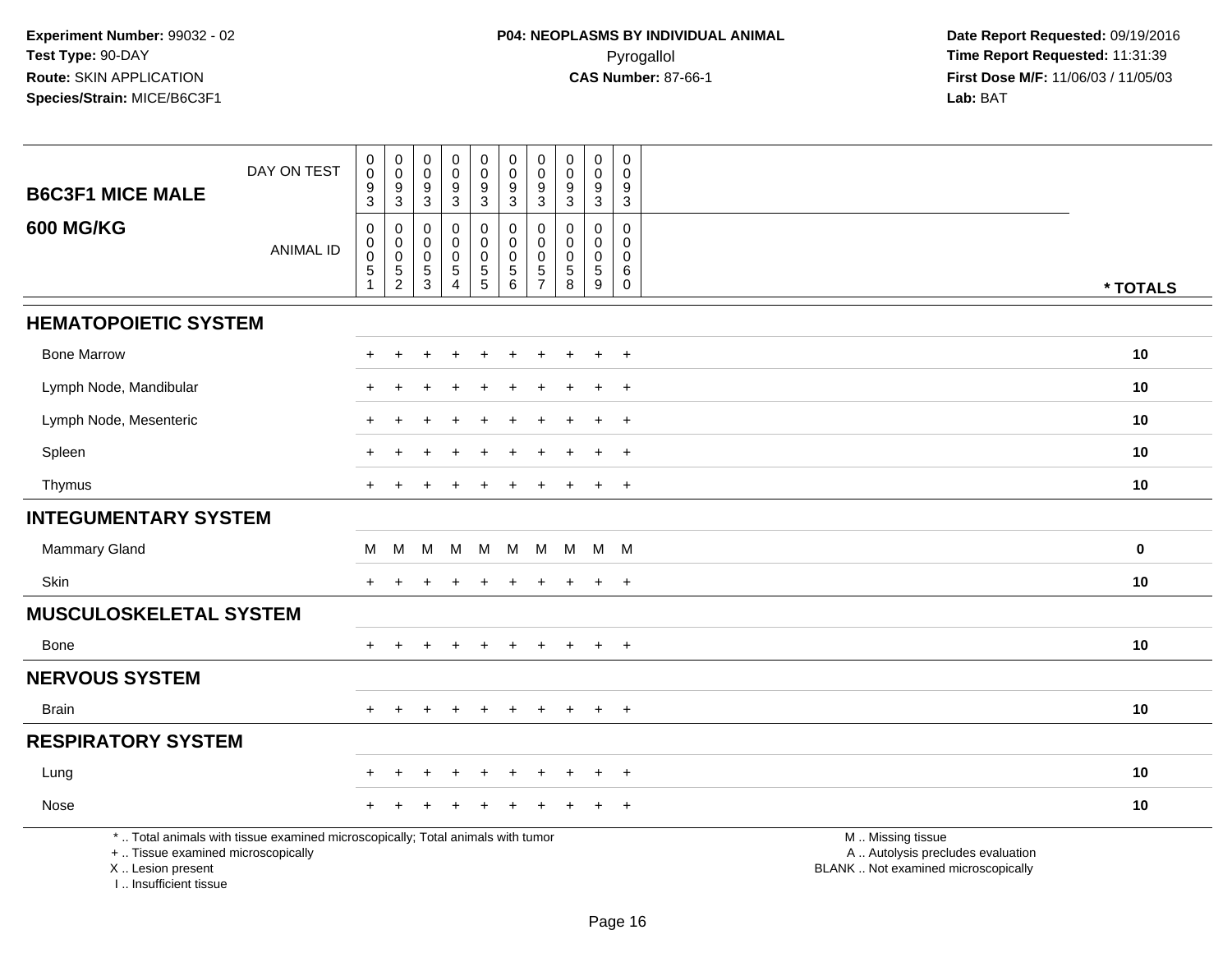| <b>B6C3F1 MICE MALE</b>      | DAY ON TEST      | $\pmb{0}$<br>$\mathbf 0$<br>$\boldsymbol{9}$<br>3 | $\begin{array}{c} 0 \\ 0 \\ 9 \\ 3 \end{array}$                  | $\begin{smallmatrix}0\0\0\9\end{smallmatrix}$<br>$\sqrt{3}$ | $\begin{smallmatrix}0\0\0\end{smallmatrix}$<br>9<br>3 | $_{\rm 0}^{\rm 0}$<br>$\boldsymbol{9}$<br>$\sqrt{3}$                 | $\begin{array}{c} 0 \\ 0 \\ 9 \\ 3 \end{array}$                   | $\begin{smallmatrix} 0\\0 \end{smallmatrix}$<br>9<br>3 | $\begin{smallmatrix}0\\0\\9\end{smallmatrix}$<br>$\sqrt{3}$ | $_{\rm 0}^{\rm 0}$<br>$\boldsymbol{9}$<br>$\mathbf{3}$ | 0<br>0<br>9<br>3                |          |
|------------------------------|------------------|---------------------------------------------------|------------------------------------------------------------------|-------------------------------------------------------------|-------------------------------------------------------|----------------------------------------------------------------------|-------------------------------------------------------------------|--------------------------------------------------------|-------------------------------------------------------------|--------------------------------------------------------|---------------------------------|----------|
| <b>600 MG/KG</b>             | <b>ANIMAL ID</b> | 0<br>$\pmb{0}$<br>$\pmb{0}$<br>$\overline{5}$     | $\begin{matrix} 0 \\ 0 \\ 0 \\ 5 \end{matrix}$<br>$\overline{2}$ | $\pmb{0}$<br>$\begin{matrix} 0 \\ 0 \\ 5 \end{matrix}$<br>3 | 0<br>0<br>$\mathsf 0$<br>5<br>4                       | $\begin{smallmatrix}0\0\0\end{smallmatrix}$<br>$\mathsf 0$<br>5<br>5 | $\begin{matrix} 0 \\ 0 \\ 0 \\ 5 \end{matrix}$<br>$6\phantom{1}6$ | 0<br>0<br>5<br>⇁                                       | 0<br>$\pmb{0}$<br>$\pmb{0}$<br>5<br>8                       | 0<br>$\pmb{0}$<br>0<br>$\,$ 5 $\,$<br>9                | 0<br>0<br>$\mathbf 0$<br>6<br>0 | * TOTALS |
| Trachea                      |                  | $+$                                               |                                                                  | $\ddot{}$                                                   | $\div$                                                | $\pm$                                                                | $+$                                                               | $+$                                                    |                                                             | $+$                                                    | $+$                             | 10       |
| <b>SPECIAL SENSES SYSTEM</b> |                  |                                                   |                                                                  |                                                             |                                                       |                                                                      |                                                                   |                                                        |                                                             |                                                        |                                 |          |
| Eye                          |                  |                                                   |                                                                  | $\div$                                                      | $\ddot{}$                                             | $+$                                                                  | $+$                                                               | $+$                                                    | $+$                                                         | $+$                                                    | $+$                             | 10       |
| Harderian Gland              |                  | $+$                                               |                                                                  |                                                             |                                                       |                                                                      | $\div$                                                            | ÷.                                                     |                                                             | $\pm$                                                  | $+$                             | 10       |
| <b>URINARY SYSTEM</b>        |                  |                                                   |                                                                  |                                                             |                                                       |                                                                      |                                                                   |                                                        |                                                             |                                                        |                                 |          |
| Kidney                       |                  | $+$                                               |                                                                  | $\ddot{}$                                                   | $\ddot{}$                                             | $+$                                                                  | $+$                                                               | $+$                                                    | $+$                                                         | $+$                                                    | $+$                             | 10       |
| <b>Urinary Bladder</b>       |                  | $+$                                               |                                                                  |                                                             |                                                       |                                                                      | $+$                                                               | ÷.                                                     |                                                             | $+$                                                    | $+$                             | 10       |
| <b>SYSTEMIC LESIONS</b>      |                  |                                                   |                                                                  |                                                             |                                                       |                                                                      |                                                                   |                                                        |                                                             |                                                        |                                 |          |
| Multiple Organ               |                  |                                                   |                                                                  |                                                             |                                                       |                                                                      |                                                                   |                                                        |                                                             | $\pm$                                                  | $^{+}$                          | 10       |

\*\*\* END OF MALE DATA \*\*\*

\* .. Total animals with tissue examined microscopically; Total animals with tumor

+ .. Tissue examined microscopically

X .. Lesion present

I .. Insufficient tissue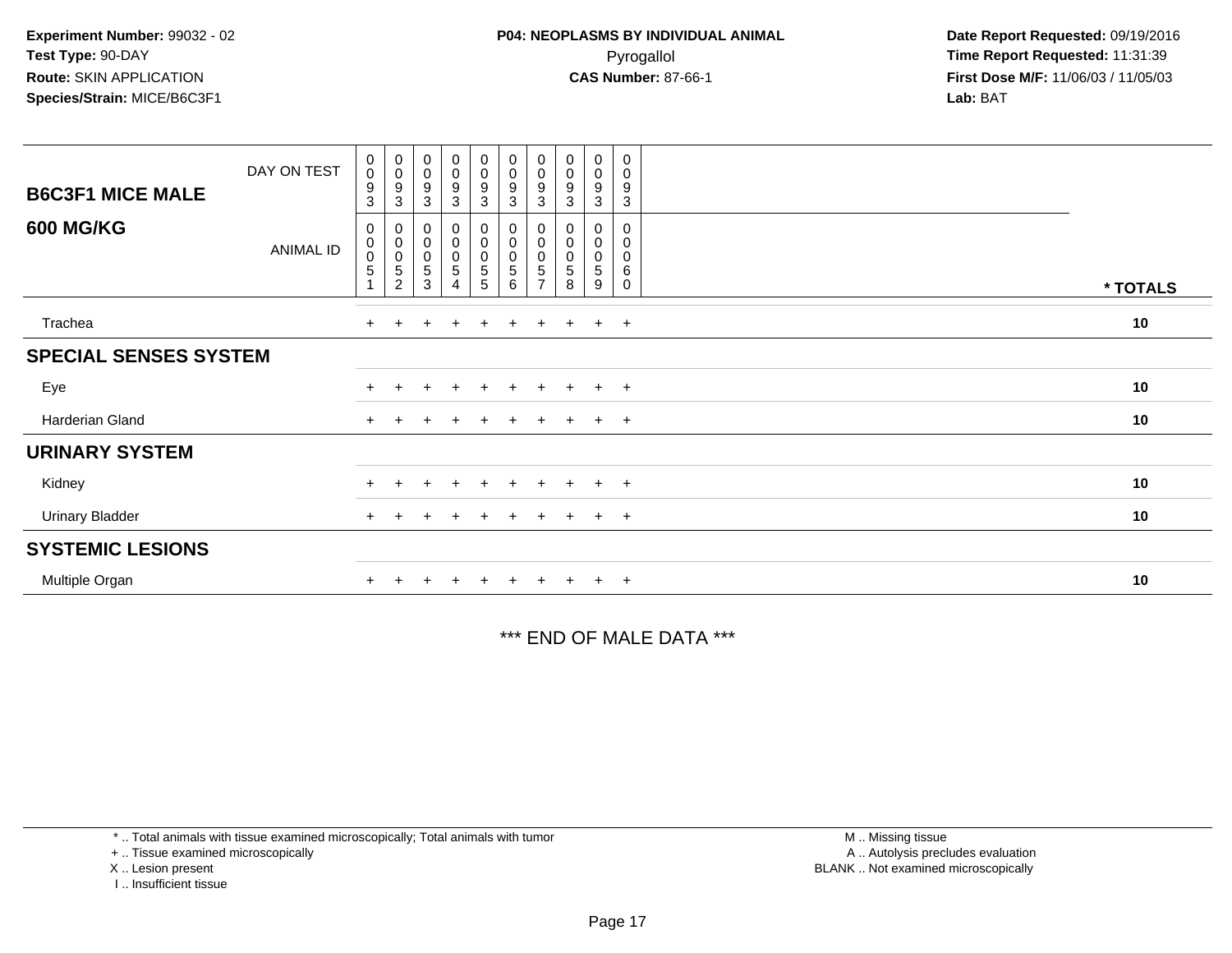| <b>B6C3F1 MICE FEMALE</b>                                                                                                                                          | DAY ON TEST      | $\,0\,$<br>$\pmb{0}$<br>$\frac{9}{3}$                              | $\boldsymbol{0}$<br>$\mathsf{O}\xspace$<br>$\frac{9}{3}$                | 0<br>0<br>9<br>3                              | $\pmb{0}$<br>$\pmb{0}$<br>9<br>$\mathbf{3}$                      | $\pmb{0}$<br>$\mathbf 0$<br>$\overline{9}$<br>$\mathbf{3}$ | $\mathsf 0$<br>$\mathbf 0$<br>$9\,$<br>3                                  | $\pmb{0}$<br>$\mathsf{O}\xspace$<br>$\boldsymbol{9}$<br>$\mathfrak{Z}$ | $\pmb{0}$<br>$\mathbf 0$<br>$\boldsymbol{9}$<br>$\sqrt{3}$     | $\mathbf 0$<br>$\mathbf 0$<br>$\boldsymbol{9}$<br>$\mathbf{3}$ | $\pmb{0}$<br>$\mathbf 0$<br>9<br>$\mathbf{3}$           |                                                                                               |
|--------------------------------------------------------------------------------------------------------------------------------------------------------------------|------------------|--------------------------------------------------------------------|-------------------------------------------------------------------------|-----------------------------------------------|------------------------------------------------------------------|------------------------------------------------------------|---------------------------------------------------------------------------|------------------------------------------------------------------------|----------------------------------------------------------------|----------------------------------------------------------------|---------------------------------------------------------|-----------------------------------------------------------------------------------------------|
| 0 MG/KG                                                                                                                                                            | <b>ANIMAL ID</b> | $\pmb{0}$<br>$\pmb{0}$<br>$\ddot{\mathbf{0}}$<br>6<br>$\mathbf{1}$ | $\pmb{0}$<br>$\mathbf 0$<br>$\overline{0}$<br>$\,6\,$<br>$\overline{2}$ | 0<br>$\mathbf 0$<br>$\mathbf 0$<br>$\,6$<br>3 | $\pmb{0}$<br>$\mathbf 0$<br>$\pmb{0}$<br>$\,6$<br>$\overline{4}$ | $\mathbf 0$<br>0<br>$\mathsf 0$<br>6<br>$\overline{5}$     | $\mathsf 0$<br>$\mathbf 0$<br>$\mathsf{O}\xspace$<br>6<br>$6\overline{6}$ | $\pmb{0}$<br>$\pmb{0}$<br>$\pmb{0}$<br>6<br>$\overline{7}$             | $\mathbf 0$<br>$\mathbf 0$<br>$\pmb{0}$<br>6<br>$\overline{8}$ | $\mathbf 0$<br>$\mathbf 0$<br>$\mathbf 0$<br>$\,6$<br>9        | 0<br>0<br>$\mathsf{O}$<br>$\overline{7}$<br>$\mathbf 0$ | * TOTALS                                                                                      |
| <b>ALIMENTARY SYSTEM</b>                                                                                                                                           |                  |                                                                    |                                                                         |                                               |                                                                  |                                                            |                                                                           |                                                                        |                                                                |                                                                |                                                         |                                                                                               |
| Esophagus                                                                                                                                                          |                  |                                                                    |                                                                         |                                               |                                                                  |                                                            |                                                                           |                                                                        |                                                                |                                                                | $\ddot{}$                                               | 10                                                                                            |
| Gallbladder                                                                                                                                                        |                  |                                                                    |                                                                         |                                               |                                                                  |                                                            |                                                                           |                                                                        |                                                                |                                                                | $\ddot{}$                                               | 10                                                                                            |
| Intestine Large, Cecum                                                                                                                                             |                  |                                                                    |                                                                         |                                               |                                                                  |                                                            |                                                                           |                                                                        |                                                                |                                                                | $\overline{+}$                                          | 10                                                                                            |
| Intestine Large, Colon                                                                                                                                             |                  |                                                                    |                                                                         |                                               |                                                                  |                                                            |                                                                           |                                                                        |                                                                |                                                                | $\overline{+}$                                          | 10                                                                                            |
| Intestine Large, Rectum                                                                                                                                            |                  |                                                                    |                                                                         |                                               |                                                                  |                                                            |                                                                           |                                                                        |                                                                |                                                                | $\ddot{}$                                               | 10                                                                                            |
| Intestine Small, Duodenum                                                                                                                                          |                  |                                                                    |                                                                         |                                               |                                                                  |                                                            |                                                                           |                                                                        |                                                                |                                                                | $\ddot{}$                                               | 10                                                                                            |
| Intestine Small, Ileum                                                                                                                                             |                  | $+$                                                                |                                                                         |                                               |                                                                  |                                                            |                                                                           |                                                                        |                                                                | ÷                                                              | $+$                                                     | 10                                                                                            |
| Intestine Small, Jejunum                                                                                                                                           |                  |                                                                    |                                                                         |                                               |                                                                  |                                                            |                                                                           |                                                                        |                                                                |                                                                | $\ddot{}$                                               | 10                                                                                            |
| Liver                                                                                                                                                              |                  |                                                                    |                                                                         |                                               |                                                                  |                                                            |                                                                           |                                                                        |                                                                |                                                                | $\ddot{}$                                               | 10                                                                                            |
| Pancreas                                                                                                                                                           |                  | $\ddot{}$                                                          |                                                                         |                                               |                                                                  |                                                            |                                                                           |                                                                        |                                                                | ÷                                                              | $+$                                                     | 10                                                                                            |
| Salivary Glands                                                                                                                                                    |                  |                                                                    |                                                                         |                                               |                                                                  |                                                            |                                                                           |                                                                        |                                                                |                                                                | $\ddot{}$                                               | 10                                                                                            |
| Stomach, Forestomach                                                                                                                                               |                  |                                                                    |                                                                         |                                               |                                                                  |                                                            |                                                                           |                                                                        |                                                                |                                                                | $\div$                                                  | 10                                                                                            |
| Stomach, Glandular                                                                                                                                                 |                  | $+$                                                                |                                                                         |                                               |                                                                  |                                                            |                                                                           |                                                                        |                                                                | ÷                                                              | $\overline{+}$                                          | 10                                                                                            |
| <b>CARDIOVASCULAR SYSTEM</b>                                                                                                                                       |                  |                                                                    |                                                                         |                                               |                                                                  |                                                            |                                                                           |                                                                        |                                                                |                                                                |                                                         |                                                                                               |
| <b>Blood Vessel</b>                                                                                                                                                |                  | $+$                                                                | $\div$                                                                  | $\div$                                        |                                                                  | $\pm$                                                      | $\ddot{}$                                                                 | $\pm$                                                                  | $\pm$                                                          | $\pm$                                                          | $+$                                                     | 10                                                                                            |
| *  Total animals with tissue examined microscopically; Total animals with tumor<br>+  Tissue examined microscopically<br>X Lesion present<br>I Insufficient tissue |                  |                                                                    |                                                                         |                                               |                                                                  |                                                            |                                                                           |                                                                        |                                                                |                                                                |                                                         | M  Missing tissue<br>A  Autolysis precludes evaluation<br>BLANK  Not examined microscopically |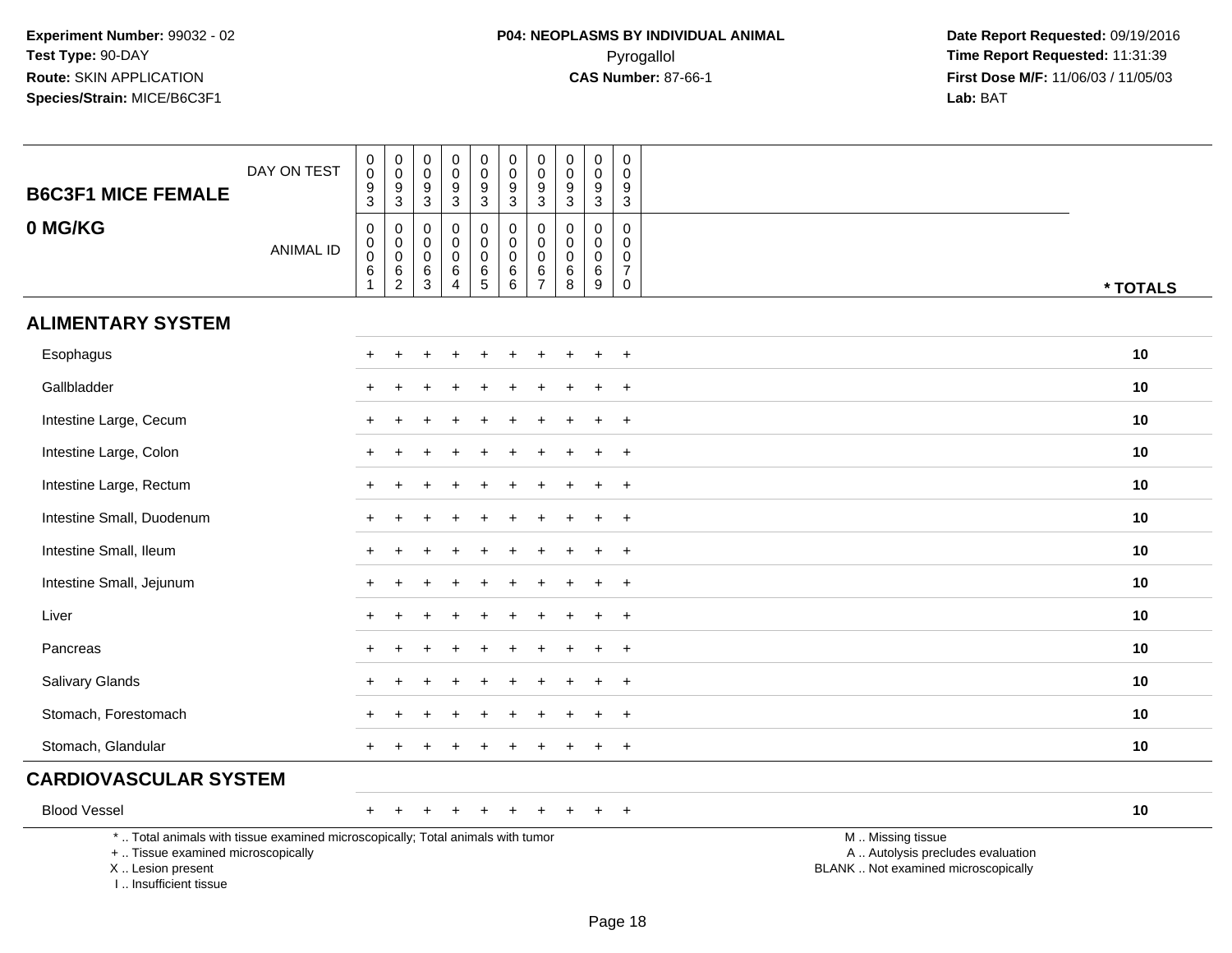| <b>B6C3F1 MICE FEMALE</b>                                                                                                                                           | DAY ON TEST      | $\pmb{0}$<br>$\mathbf 0$<br>$\boldsymbol{9}$<br>$\mathsf 3$           | $\pmb{0}$<br>$\pmb{0}$<br>$\boldsymbol{9}$<br>$\sqrt{3}$ | 0<br>$\mathbf 0$<br>9<br>$\sqrt{3}$          | $\pmb{0}$<br>$\pmb{0}$<br>$\boldsymbol{9}$<br>$\sqrt{3}$ | $\pmb{0}$<br>$\pmb{0}$<br>$\boldsymbol{9}$<br>$\overline{3}$ | $\pmb{0}$<br>$\mathsf 0$<br>$\boldsymbol{9}$<br>$\mathsf 3$ | 0<br>$\mathbf 0$<br>9<br>3                             | $\mathbf 0$<br>$\mathsf{O}\xspace$<br>$\boldsymbol{9}$<br>$\sqrt{3}$ | $\pmb{0}$<br>$\pmb{0}$<br>$\boldsymbol{9}$<br>$\sqrt{3}$ | $\mathbf 0$<br>$\mathbf 0$<br>9<br>$\mathbf{3}$     |                                                                                               |          |
|---------------------------------------------------------------------------------------------------------------------------------------------------------------------|------------------|-----------------------------------------------------------------------|----------------------------------------------------------|----------------------------------------------|----------------------------------------------------------|--------------------------------------------------------------|-------------------------------------------------------------|--------------------------------------------------------|----------------------------------------------------------------------|----------------------------------------------------------|-----------------------------------------------------|-----------------------------------------------------------------------------------------------|----------|
| 0 MG/KG                                                                                                                                                             | <b>ANIMAL ID</b> | $\mathbf 0$<br>$\pmb{0}$<br>$\overline{0}$<br>$\,6\,$<br>$\mathbf{1}$ | 0<br>$\pmb{0}$<br>$\overline{0}$<br>$\frac{6}{2}$        | 0<br>0<br>$\mathbf 0$<br>6<br>$\overline{3}$ | 0<br>$\mathbf 0$<br>$\pmb{0}$<br>$\,6$<br>$\overline{4}$ | $\mathbf 0$<br>$\mathbf 0$<br>$\overline{0}$<br>$^6$ 5       | 0<br>$\mathbf 0$<br>$\pmb{0}$<br>$\,6$<br>6                 | 0<br>$\mathbf 0$<br>$\mathbf 0$<br>6<br>$\overline{7}$ | 0<br>$\Omega$<br>0<br>$\,6$<br>$\overline{8}$                        | 0<br>0<br>$\pmb{0}$<br>$^6_9$                            | 0<br>$\Omega$<br>$\mathbf 0$<br>$\overline{7}$<br>0 |                                                                                               | * TOTALS |
| Heart                                                                                                                                                               |                  | $+$                                                                   | $\ddot{}$                                                |                                              | $\div$                                                   | $\div$                                                       | $\div$                                                      | $\ddot{}$                                              |                                                                      | $\ddot{}$                                                | $+$                                                 |                                                                                               | 10       |
| <b>ENDOCRINE SYSTEM</b>                                                                                                                                             |                  |                                                                       |                                                          |                                              |                                                          |                                                              |                                                             |                                                        |                                                                      |                                                          |                                                     |                                                                                               |          |
| <b>Adrenal Cortex</b>                                                                                                                                               |                  |                                                                       |                                                          |                                              |                                                          |                                                              |                                                             |                                                        |                                                                      |                                                          | $\ddot{}$                                           |                                                                                               | 10       |
| Adrenal Medulla                                                                                                                                                     |                  |                                                                       |                                                          |                                              |                                                          |                                                              |                                                             |                                                        |                                                                      |                                                          | $\ddot{}$                                           |                                                                                               | 10       |
| Islets, Pancreatic                                                                                                                                                  |                  |                                                                       |                                                          |                                              |                                                          |                                                              |                                                             |                                                        |                                                                      | $\ddot{}$                                                | $+$                                                 |                                                                                               | 10       |
| Parathyroid Gland                                                                                                                                                   |                  |                                                                       |                                                          | м                                            | м                                                        |                                                              |                                                             |                                                        |                                                                      |                                                          | $\ddot{}$                                           |                                                                                               | 8        |
| <b>Pituitary Gland</b>                                                                                                                                              |                  |                                                                       |                                                          |                                              |                                                          |                                                              |                                                             |                                                        |                                                                      |                                                          | $\pm$                                               |                                                                                               | 10       |
| <b>Thyroid Gland</b>                                                                                                                                                |                  | $\pm$                                                                 | $\div$                                                   |                                              | $\div$                                                   | +                                                            |                                                             |                                                        |                                                                      | $\ddot{}$                                                | $+$                                                 |                                                                                               | 10       |
| <b>GENERAL BODY SYSTEM</b>                                                                                                                                          |                  |                                                                       |                                                          |                                              |                                                          |                                                              |                                                             |                                                        |                                                                      |                                                          |                                                     |                                                                                               |          |
| <b>NONE</b>                                                                                                                                                         |                  |                                                                       |                                                          |                                              |                                                          |                                                              |                                                             |                                                        |                                                                      |                                                          |                                                     |                                                                                               |          |
| <b>GENITAL SYSTEM</b>                                                                                                                                               |                  |                                                                       |                                                          |                                              |                                                          |                                                              |                                                             |                                                        |                                                                      |                                                          |                                                     |                                                                                               |          |
| <b>Clitoral Gland</b>                                                                                                                                               |                  |                                                                       |                                                          |                                              |                                                          |                                                              |                                                             |                                                        |                                                                      |                                                          | $\overline{1}$                                      |                                                                                               | 10       |
| Ovary                                                                                                                                                               |                  |                                                                       |                                                          |                                              |                                                          |                                                              |                                                             |                                                        |                                                                      |                                                          | $\ddot{}$                                           |                                                                                               | 10       |
| <b>Uterus</b>                                                                                                                                                       |                  |                                                                       |                                                          |                                              |                                                          |                                                              |                                                             |                                                        |                                                                      |                                                          | $+$                                                 |                                                                                               | 10       |
| <b>HEMATOPOIETIC SYSTEM</b>                                                                                                                                         |                  |                                                                       |                                                          |                                              |                                                          |                                                              |                                                             |                                                        |                                                                      |                                                          |                                                     |                                                                                               |          |
| <b>Bone Marrow</b>                                                                                                                                                  |                  | $\pm$                                                                 |                                                          |                                              | $\div$                                                   |                                                              |                                                             |                                                        |                                                                      | $\mathbf +$                                              | $+$                                                 |                                                                                               | 10       |
| *  Total animals with tissue examined microscopically; Total animals with tumor<br>+  Tissue examined microscopically<br>X  Lesion present<br>I Insufficient tissue |                  |                                                                       |                                                          |                                              |                                                          |                                                              |                                                             |                                                        |                                                                      |                                                          |                                                     | M  Missing tissue<br>A  Autolysis precludes evaluation<br>BLANK  Not examined microscopically |          |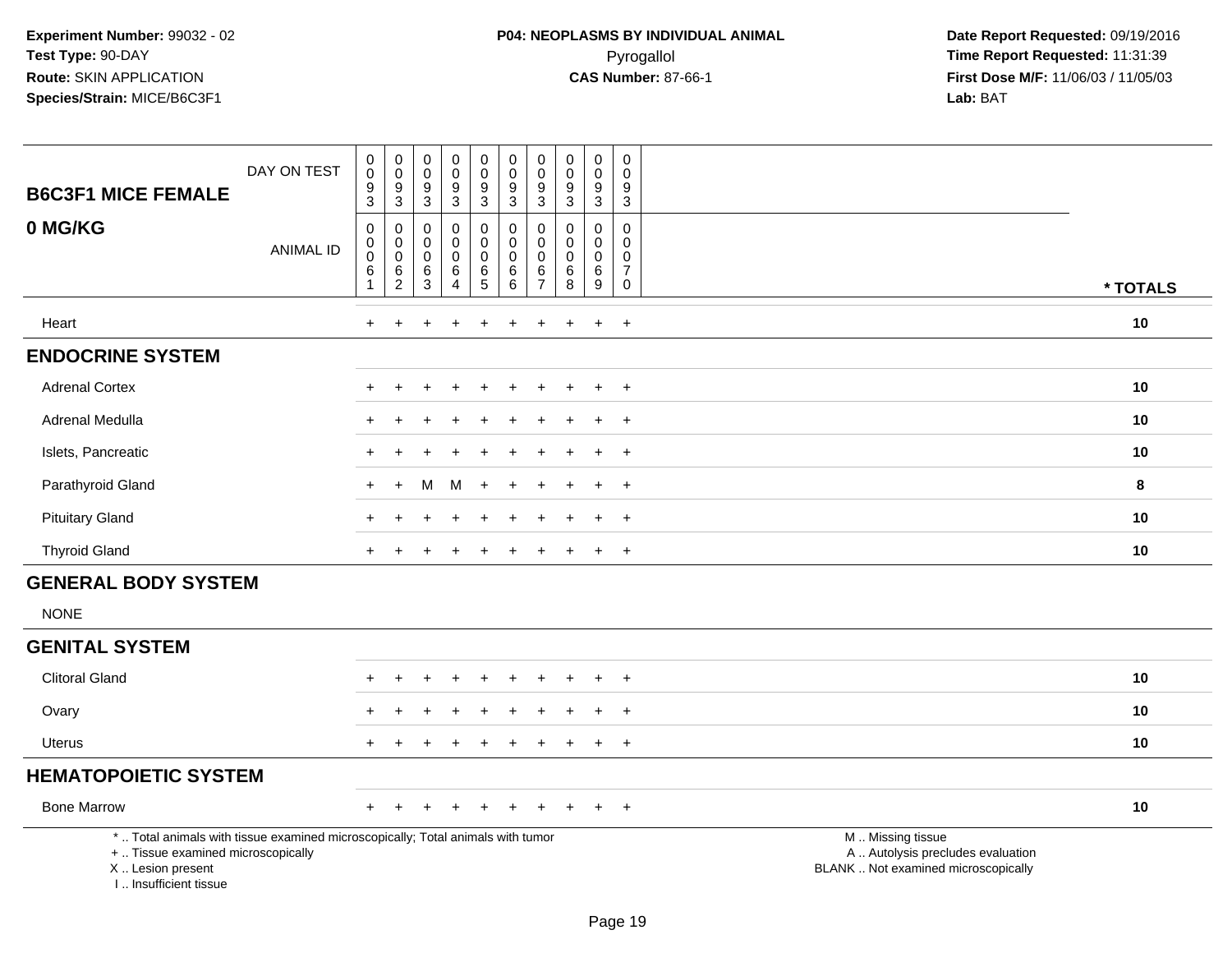| <b>B6C3F1 MICE FEMALE</b>            | DAY ON TEST      | $\begin{smallmatrix}0\\0\end{smallmatrix}$<br>$\boldsymbol{9}$<br>$\mathbf{3}$ | $\begin{smallmatrix} 0\\0 \end{smallmatrix}$<br>$\boldsymbol{9}$<br>3 | $_{\rm 0}^{\rm 0}$<br>$\boldsymbol{9}$<br>$\overline{3}$ | $\begin{smallmatrix} 0\\0 \end{smallmatrix}$<br>$\boldsymbol{9}$<br>$\overline{3}$ | $\mathbf 0$<br>$\mathbf 0$<br>9<br>3                      | $_{\rm 0}^{\rm 0}$<br>$\boldsymbol{9}$<br>$\mathbf 3$     | $\pmb{0}$<br>$\mathbf 0$<br>$9\,$<br>$\sqrt{3}$   | $\begin{smallmatrix} 0\\0 \end{smallmatrix}$<br>$\boldsymbol{9}$<br>$\overline{3}$ | $\begin{smallmatrix}0\0\0\end{smallmatrix}$<br>9<br>$\overline{3}$ | $\mathsf{O}$<br>$\mathbf 0$<br>9<br>$\mathbf{3}$        |                    |
|--------------------------------------|------------------|--------------------------------------------------------------------------------|-----------------------------------------------------------------------|----------------------------------------------------------|------------------------------------------------------------------------------------|-----------------------------------------------------------|-----------------------------------------------------------|---------------------------------------------------|------------------------------------------------------------------------------------|--------------------------------------------------------------------|---------------------------------------------------------|--------------------|
| 0 MG/KG                              | <b>ANIMAL ID</b> | $\mathbf 0$<br>$\boldsymbol{0}$<br>$\mathsf 0$<br>$\,6\,$<br>$\mathbf{1}$      | 0<br>$\pmb{0}$<br>$\boldsymbol{0}$<br>6<br>$\overline{c}$             | $\pmb{0}$<br>$\pmb{0}$<br>$\pmb{0}$<br>6<br>3            | $\pmb{0}$<br>$\pmb{0}$<br>$\pmb{0}$<br>6<br>$\overline{4}$                         | $\mathbf 0$<br>$\mathbf 0$<br>$\mathbf 0$<br>$\,6\,$<br>5 | $\mathbf 0$<br>$\mathbf 0$<br>$\mathbf 0$<br>$\,6\,$<br>6 | 0<br>$\pmb{0}$<br>$\Omega$<br>6<br>$\overline{7}$ | $\mathbf 0$<br>$\pmb{0}$<br>$\pmb{0}$<br>6<br>8                                    | 0<br>$\mathbf 0$<br>$\mathbf 0$<br>6<br>9                          | 0<br>$\mathbf 0$<br>0<br>$\overline{7}$<br>$\mathsf{O}$ | * TOTALS           |
| Lymph Node, Mandibular               |                  | $\div$                                                                         | ÷                                                                     |                                                          |                                                                                    |                                                           |                                                           | +                                                 |                                                                                    | $\ddot{}$                                                          | $\overline{+}$                                          | 10                 |
| Lymph Node, Mesenteric               |                  | +                                                                              |                                                                       |                                                          |                                                                                    |                                                           |                                                           |                                                   |                                                                                    | $\ddot{}$                                                          | $+$                                                     | 10                 |
| Spleen                               |                  |                                                                                |                                                                       |                                                          |                                                                                    |                                                           |                                                           |                                                   |                                                                                    | $\ddot{}$                                                          | $\overline{+}$                                          | 10                 |
| Thymus                               |                  | $\ddot{}$                                                                      |                                                                       |                                                          | ÷                                                                                  |                                                           |                                                           |                                                   |                                                                                    | $\ddot{}$                                                          | $+$                                                     | 10                 |
| <b>INTEGUMENTARY SYSTEM</b>          |                  |                                                                                |                                                                       |                                                          |                                                                                    |                                                           |                                                           |                                                   |                                                                                    |                                                                    |                                                         |                    |
| Mammary Gland                        |                  |                                                                                |                                                                       |                                                          |                                                                                    | ÷                                                         | $\div$                                                    | +                                                 |                                                                                    | $\ddot{}$                                                          | $\overline{+}$                                          | 10                 |
| Skin                                 |                  | $\div$                                                                         |                                                                       |                                                          |                                                                                    |                                                           |                                                           |                                                   |                                                                                    | $\overline{+}$                                                     | $\overline{+}$                                          | 10                 |
| <b>MUSCULOSKELETAL SYSTEM</b>        |                  |                                                                                |                                                                       |                                                          |                                                                                    |                                                           |                                                           |                                                   |                                                                                    |                                                                    |                                                         |                    |
| <b>Bone</b>                          |                  | $+$                                                                            | ÷                                                                     |                                                          | $\overline{+}$                                                                     | $\ddot{}$                                                 | $+$                                                       | $\ddot{}$                                         | $\pm$                                                                              | $+$                                                                | $+$                                                     | 10                 |
| <b>NERVOUS SYSTEM</b>                |                  |                                                                                |                                                                       |                                                          |                                                                                    |                                                           |                                                           |                                                   |                                                                                    |                                                                    |                                                         |                    |
| <b>Brain</b>                         |                  | $+$                                                                            |                                                                       |                                                          | $\div$                                                                             | $\ddot{}$                                                 | $\ddot{}$                                                 |                                                   | $\div$                                                                             | $+$                                                                | $+$                                                     | 10                 |
| <b>RESPIRATORY SYSTEM</b>            |                  |                                                                                |                                                                       |                                                          |                                                                                    |                                                           |                                                           |                                                   |                                                                                    |                                                                    |                                                         |                    |
| Lung<br>Alveolar/Bronchiolar Adenoma |                  | $\ddot{}$                                                                      | +<br>X                                                                |                                                          | $\overline{+}$                                                                     | $\ddot{}$                                                 | $\ddot{}$                                                 | $\pm$                                             |                                                                                    | $+$                                                                | $+$                                                     | 10<br>$\mathbf{1}$ |
| Nose                                 |                  | $\ddot{}$                                                                      | ÷                                                                     |                                                          | $\div$                                                                             | $\ddot{}$                                                 | $\ddot{}$                                                 | $\ddot{}$                                         |                                                                                    | $\overline{+}$                                                     | $+$                                                     | 10                 |
| Trachea                              |                  |                                                                                |                                                                       |                                                          |                                                                                    |                                                           |                                                           |                                                   |                                                                                    |                                                                    | $\ddot{}$                                               | 10                 |

\* .. Total animals with tissue examined microscopically; Total animals with tumor

+ .. Tissue examined microscopically

X .. Lesion present

I .. Insufficient tissue

 M .. Missing tissuey the contract of the contract of the contract of the contract of the contract of the contract of the contract of  $A$ . Autolysis precludes evaluation

Lesion present BLANK .. Not examined microscopically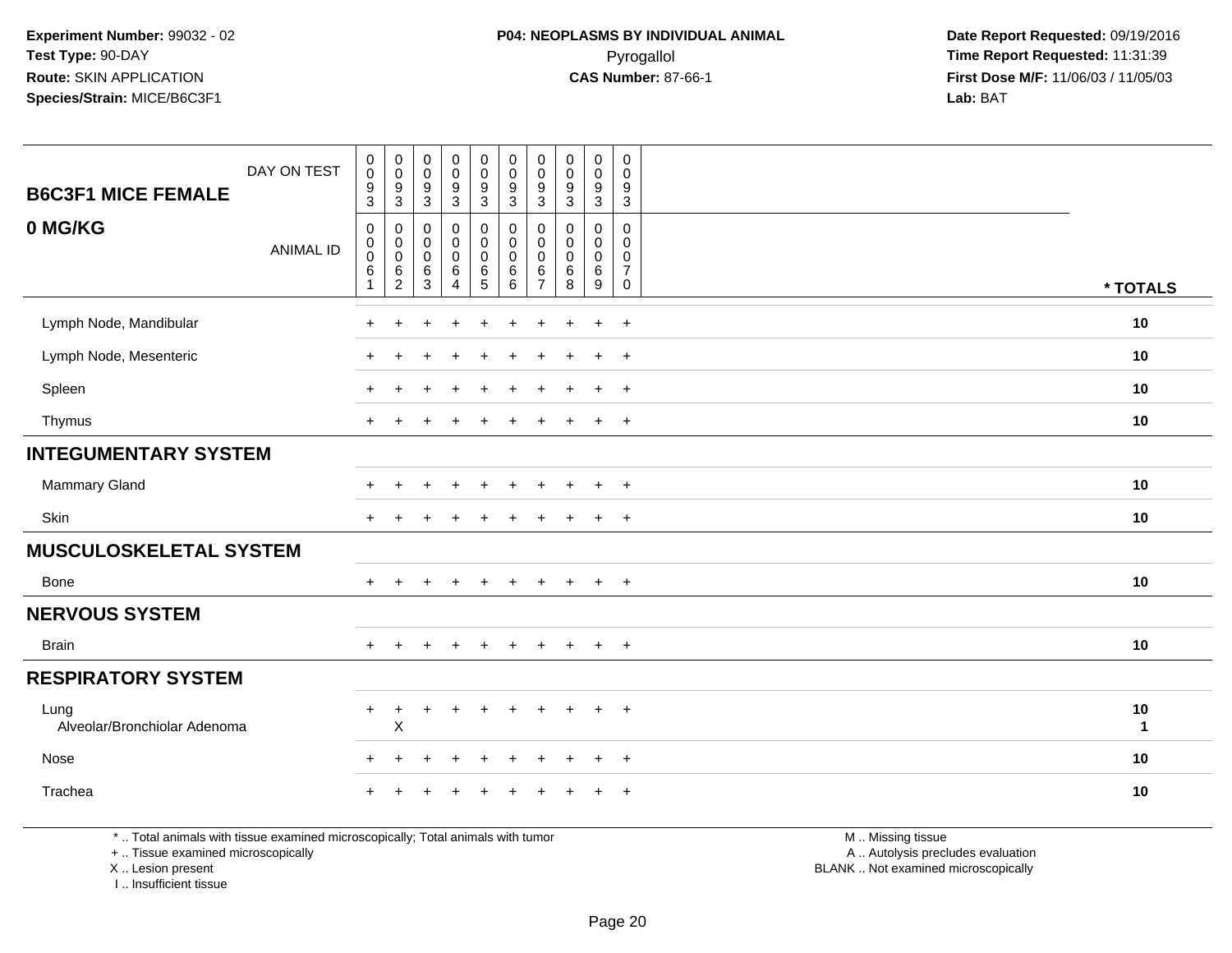| <b>B6C3F1 MICE FEMALE</b>    | DAY ON TEST | $_{\rm 0}^{\rm 0}$<br>$\boldsymbol{9}$<br>3 | $\begin{matrix} 0 \\ 0 \\ 9 \end{matrix}$<br>3                   | $_{\rm 0}^{\rm 0}$<br>$\boldsymbol{9}$<br>3   | $\begin{smallmatrix}0\0\0\end{smallmatrix}$<br>9<br>3 | $\begin{smallmatrix}0\\0\end{smallmatrix}$<br>$\boldsymbol{9}$<br>$\sqrt{3}$ | $\begin{smallmatrix} 0\\0 \end{smallmatrix}$<br>$\boldsymbol{9}$<br>$\mathbf{3}$ | $\pmb{0}$<br>0<br>9<br>3 | $_{\rm 0}^{\rm 0}$<br>$\boldsymbol{9}$<br>3 | 0<br>0<br>9<br>3      | 0<br>$\mathbf 0$<br>9<br>3         |          |
|------------------------------|-------------|---------------------------------------------|------------------------------------------------------------------|-----------------------------------------------|-------------------------------------------------------|------------------------------------------------------------------------------|----------------------------------------------------------------------------------|--------------------------|---------------------------------------------|-----------------------|------------------------------------|----------|
| 0 MG/KG                      | ANIMAL ID   | 0<br>$\pmb{0}$<br>$\,0\,$<br>6              | $\begin{matrix} 0 \\ 0 \\ 0 \\ 6 \end{matrix}$<br>$\overline{2}$ | $\begin{matrix}0\\0\\0\end{matrix}$<br>6<br>3 | 0<br>$\mathsf 0$<br>0<br>6<br>$\overline{4}$          | $\pmb{0}$<br>$\mathbf 0$<br>$\mathbf 0$<br>6<br>5                            | 0<br>$\pmb{0}$<br>$\overline{0}$<br>$\,6$<br>6                                   | 0<br>0<br>6              | 0<br>$\pmb{0}$<br>$\pmb{0}$<br>6<br>8       | 0<br>0<br>0<br>6<br>9 | 0<br>0<br>0<br>$\overline{7}$<br>0 | * TOTALS |
| <b>SPECIAL SENSES SYSTEM</b> |             |                                             |                                                                  |                                               |                                                       |                                                                              |                                                                                  |                          |                                             |                       |                                    |          |
| Ear                          |             |                                             | $\ddot{}$                                                        |                                               |                                                       |                                                                              |                                                                                  |                          |                                             | M                     |                                    | 1        |
| Eye                          |             | $+$                                         |                                                                  | $\div$                                        | $\ddot{}$                                             | $+$                                                                          | $+$                                                                              | $+$                      | $+$                                         | $+$                   | $+$                                | 10       |
| Harderian Gland              |             | $+$                                         |                                                                  | $\ddot{}$                                     | $\ddot{}$                                             | $\pm$                                                                        | $\ddot{}$                                                                        | $+$                      | $+$                                         | $+$                   | $+$                                | 10       |
| <b>URINARY SYSTEM</b>        |             |                                             |                                                                  |                                               |                                                       |                                                                              |                                                                                  |                          |                                             |                       |                                    |          |
| Kidney                       |             | $+$                                         | $\ddot{}$                                                        | $\ddot{}$                                     | $+$                                                   | $+$                                                                          | $+$                                                                              | $+$                      | $+$                                         | $+$                   | $+$                                | 10       |
| <b>Urinary Bladder</b>       |             | $+$                                         |                                                                  | $\div$                                        | $\div$                                                | $\pm$                                                                        | $+$                                                                              | $+$                      | $+$                                         | $+$                   | $+$                                | 10       |
| <b>SYSTEMIC LESIONS</b>      |             |                                             |                                                                  |                                               |                                                       |                                                                              |                                                                                  |                          |                                             |                       |                                    |          |
| Multiple Organ               |             |                                             |                                                                  |                                               |                                                       |                                                                              | $\pm$                                                                            | $+$                      |                                             | $+$                   | $+$                                | 10       |

\* .. Total animals with tissue examined microscopically; Total animals with tumor

+ .. Tissue examined microscopically

X .. Lesion present

I .. Insufficient tissue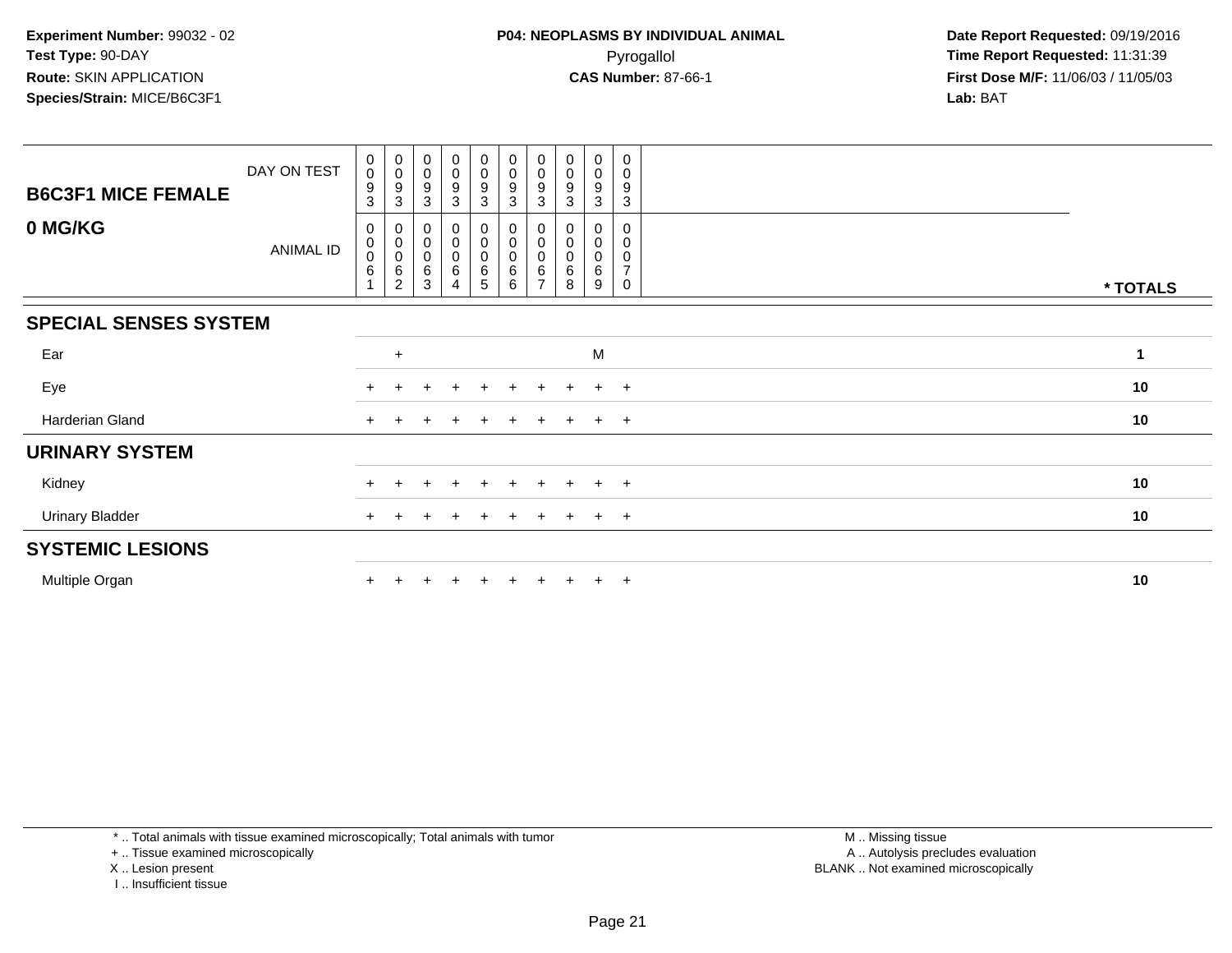**Date Report Requested:** 09/19/2016 **First Dose M/F:** 11/06/03 / 11/05/03<br>**Lab:** BAT **Lab:** BAT

|                                                                                 | DAY ON TEST      | 0<br>$\mathbf 0$<br>9              | 0<br>$\mathbf 0$<br>9                                          | 0<br>$\mathbf 0$<br>9              | 0<br>0                | $\pmb{0}$<br>$\pmb{0}$<br>9                                | $\mathbf 0$<br>$\mathbf 0$                         | 0<br>$\mathbf 0$<br>9                                                   | $\mathbf 0$<br>$\mathbf 0$<br>9 | 0<br>$\Omega$<br>9                     | 0<br>$\Omega$<br>9                                          |                   |          |
|---------------------------------------------------------------------------------|------------------|------------------------------------|----------------------------------------------------------------|------------------------------------|-----------------------|------------------------------------------------------------|----------------------------------------------------|-------------------------------------------------------------------------|---------------------------------|----------------------------------------|-------------------------------------------------------------|-------------------|----------|
| <b>B6C3F1 MICE FEMALE</b>                                                       |                  | 3                                  | $\mathbf{3}$                                                   | 3                                  | $\frac{9}{3}$         | $\overline{3}$                                             | $\frac{9}{3}$                                      | 3                                                                       | 3                               | 3                                      | $\mathbf{3}$                                                |                   |          |
| <b>38 MG/KG</b>                                                                 | <b>ANIMAL ID</b> | 0<br>0<br>0<br>$\overline{7}$<br>1 | 0<br>0<br>$\boldsymbol{0}$<br>$\overline{7}$<br>$\overline{2}$ | 0<br>0<br>0<br>$\overline{7}$<br>3 | 0<br>0<br>0<br>7<br>4 | $\Omega$<br>0<br>$\pmb{0}$<br>$\overline{7}$<br>$\sqrt{5}$ | 0<br>0<br>$\mathbf 0$<br>$\overline{7}$<br>$\,6\,$ | $\Omega$<br>$\Omega$<br>$\mathbf 0$<br>$\overline{7}$<br>$\overline{7}$ | 0<br>0<br>0<br>7<br>8           | $\Omega$<br>0<br>$\mathbf 0$<br>7<br>9 | $\mathbf 0$<br>$\mathbf 0$<br>$\mathbf 0$<br>8<br>$\pmb{0}$ |                   | * TOTALS |
| <b>ALIMENTARY SYSTEM</b>                                                        |                  |                                    |                                                                |                                    |                       |                                                            |                                                    |                                                                         |                                 |                                        |                                                             |                   |          |
| <b>NONE</b>                                                                     |                  |                                    |                                                                |                                    |                       |                                                            |                                                    |                                                                         |                                 |                                        |                                                             |                   |          |
| <b>CARDIOVASCULAR SYSTEM</b>                                                    |                  |                                    |                                                                |                                    |                       |                                                            |                                                    |                                                                         |                                 |                                        |                                                             |                   |          |
| <b>NONE</b>                                                                     |                  |                                    |                                                                |                                    |                       |                                                            |                                                    |                                                                         |                                 |                                        |                                                             |                   |          |
| <b>ENDOCRINE SYSTEM</b>                                                         |                  |                                    |                                                                |                                    |                       |                                                            |                                                    |                                                                         |                                 |                                        |                                                             |                   |          |
| <b>NONE</b>                                                                     |                  |                                    |                                                                |                                    |                       |                                                            |                                                    |                                                                         |                                 |                                        |                                                             |                   |          |
| <b>GENERAL BODY SYSTEM</b>                                                      |                  |                                    |                                                                |                                    |                       |                                                            |                                                    |                                                                         |                                 |                                        |                                                             |                   |          |
| <b>NONE</b>                                                                     |                  |                                    |                                                                |                                    |                       |                                                            |                                                    |                                                                         |                                 |                                        |                                                             |                   |          |
| <b>GENITAL SYSTEM</b>                                                           |                  |                                    |                                                                |                                    |                       |                                                            |                                                    |                                                                         |                                 |                                        |                                                             |                   |          |
| <b>NONE</b>                                                                     |                  |                                    |                                                                |                                    |                       |                                                            |                                                    |                                                                         |                                 |                                        |                                                             |                   |          |
| <b>HEMATOPOIETIC SYSTEM</b>                                                     |                  |                                    |                                                                |                                    |                       |                                                            |                                                    |                                                                         |                                 |                                        |                                                             |                   |          |
| Spleen                                                                          |                  | $+$                                | $+$                                                            | $+$                                | $+$                   | $+$                                                        | $+$                                                | $+$                                                                     | $+$                             | $+$ $+$                                |                                                             |                   | 10       |
| <b>INTEGUMENTARY SYSTEM</b>                                                     |                  |                                    |                                                                |                                    |                       |                                                            |                                                    |                                                                         |                                 |                                        |                                                             |                   |          |
| Skin                                                                            |                  | $+$                                | $+$                                                            | $+$                                | $+$                   | $+$                                                        | $+$                                                | $+$                                                                     | $+$                             |                                        | $+$ $+$                                                     |                   | 10       |
| <b>MUSCULOSKELETAL SYSTEM</b>                                                   |                  |                                    |                                                                |                                    |                       |                                                            |                                                    |                                                                         |                                 |                                        |                                                             |                   |          |
| <b>NONE</b>                                                                     |                  |                                    |                                                                |                                    |                       |                                                            |                                                    |                                                                         |                                 |                                        |                                                             |                   |          |
| *  Total animals with tissue examined microscopically; Total animals with tumor |                  |                                    |                                                                |                                    |                       |                                                            |                                                    |                                                                         |                                 |                                        |                                                             | M  Missing tissue |          |

+ .. Tissue examined microscopically

X .. Lesion present

I .. Insufficient tissue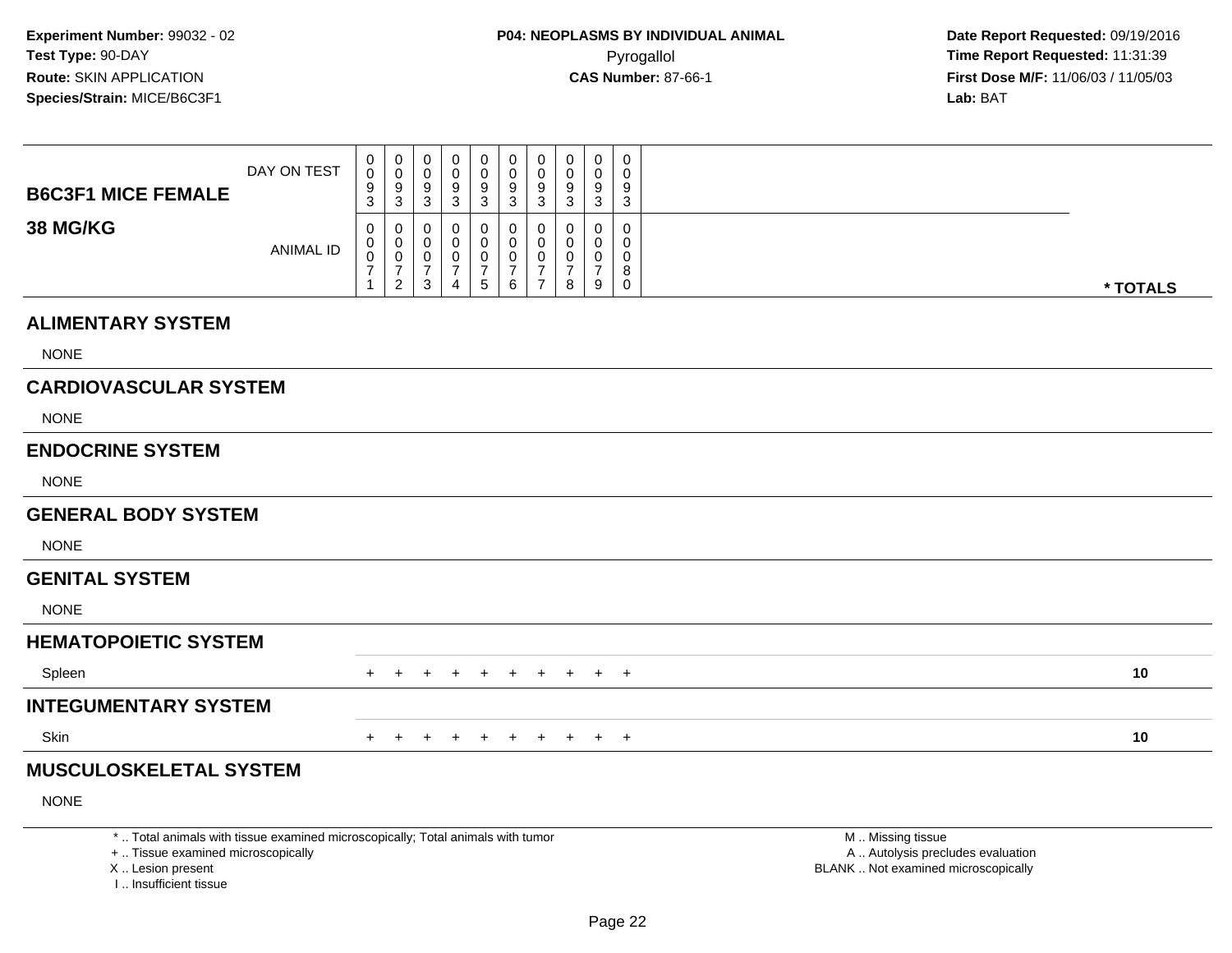| <b>B6C3F1 MICE FEMALE</b> | DAY ON TEST | ◡ | U            | U<br>У<br>w      | 0<br>9           | 0<br>U<br>9<br>3 | 0<br>υ<br>9<br><sup>o</sup><br>ت |  | u<br>9<br>⌒<br>د | 0<br>9<br>◠ | $\overline{0}$<br>0<br>9<br>-3 |
|---------------------------|-------------|---|--------------|------------------|------------------|------------------|----------------------------------|--|------------------|-------------|--------------------------------|
| <b>38 MG/KG</b>           | ANIMAL ID   | ◡ | 0<br>ັບ<br>∼ | U<br>U<br>U<br>3 | 0<br>U<br>U<br>4 | 0<br>U<br>U<br>5 | 0<br>υ<br>υ<br>6                 |  | 0<br>u<br>υ<br>8 | 9           | 0<br>0<br>0<br>Ω<br>o<br>0     |

### **NERVOUS SYSTEM**

NONE

## **RESPIRATORY SYSTEM**

NONE

#### **SPECIAL SENSES SYSTEM**

NONE

#### **URINARY SYSTEM**

NONE

## **SYSTEMIC LESIONS**

Multiple Organn  $+$ 

<sup>+</sup> <sup>+</sup> <sup>+</sup> <sup>+</sup> <sup>+</sup> <sup>+</sup> <sup>+</sup> <sup>+</sup> <sup>+</sup> **<sup>10</sup>**

\* .. Total animals with tissue examined microscopically; Total animals with tumor

+ .. Tissue examined microscopically

X .. Lesion present

I .. Insufficient tissue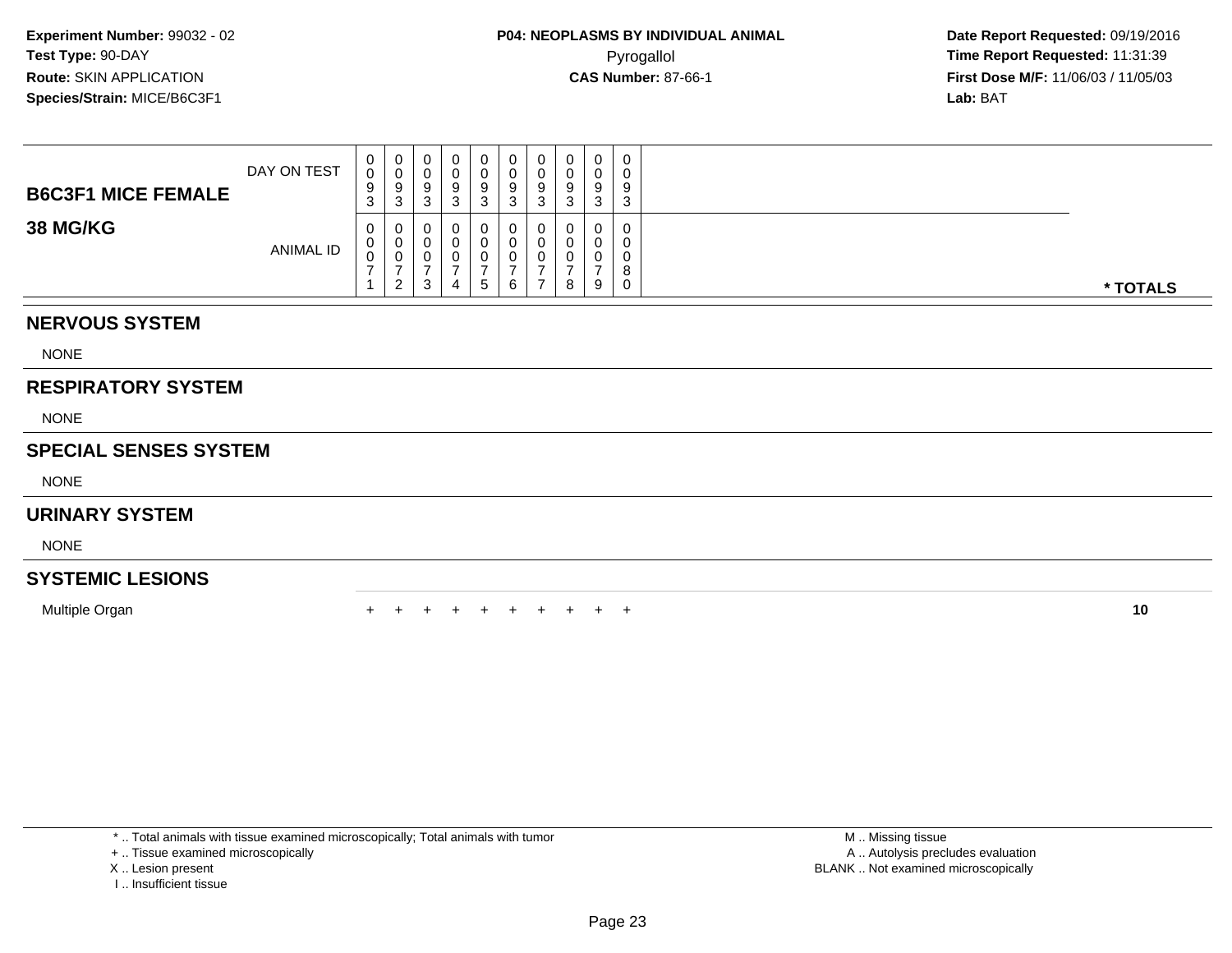| *  Total animals with tissue examined microscopically; Total animals with tumor |                  |                                                   |                                                |                                   |                                       |                              |                                   |                                                     |                                               |                                       |                                         | M  Missing tissue |          |
|---------------------------------------------------------------------------------|------------------|---------------------------------------------------|------------------------------------------------|-----------------------------------|---------------------------------------|------------------------------|-----------------------------------|-----------------------------------------------------|-----------------------------------------------|---------------------------------------|-----------------------------------------|-------------------|----------|
| <b>NONE</b>                                                                     |                  |                                                   |                                                |                                   |                                       |                              |                                   |                                                     |                                               |                                       |                                         |                   |          |
| <b>MUSCULOSKELETAL SYSTEM</b>                                                   |                  |                                                   |                                                |                                   |                                       |                              |                                   |                                                     |                                               |                                       |                                         |                   |          |
| Skin                                                                            |                  |                                                   |                                                |                                   |                                       | $+$                          | $+$                               | $\pm$                                               | $+$                                           | $+$ $+$                               |                                         |                   | 10       |
| <b>INTEGUMENTARY SYSTEM</b>                                                     |                  |                                                   |                                                |                                   |                                       |                              |                                   |                                                     |                                               |                                       |                                         |                   |          |
| Spleen                                                                          |                  | $+$                                               | $\pm$                                          | $\ddot{}$                         |                                       | $+$                          | $+$                               | $+$                                                 | $+$                                           | $+$ $+$                               |                                         |                   | 10       |
| <b>HEMATOPOIETIC SYSTEM</b>                                                     |                  |                                                   |                                                |                                   |                                       |                              |                                   |                                                     |                                               |                                       |                                         |                   |          |
| <b>NONE</b>                                                                     |                  |                                                   |                                                |                                   |                                       |                              |                                   |                                                     |                                               |                                       |                                         |                   |          |
| <b>GENITAL SYSTEM</b>                                                           |                  |                                                   |                                                |                                   |                                       |                              |                                   |                                                     |                                               |                                       |                                         |                   |          |
| <b>NONE</b>                                                                     |                  |                                                   |                                                |                                   |                                       |                              |                                   |                                                     |                                               |                                       |                                         |                   |          |
| <b>GENERAL BODY SYSTEM</b>                                                      |                  |                                                   |                                                |                                   |                                       |                              |                                   |                                                     |                                               |                                       |                                         |                   |          |
| <b>NONE</b>                                                                     |                  |                                                   |                                                |                                   |                                       |                              |                                   |                                                     |                                               |                                       |                                         |                   |          |
| <b>ENDOCRINE SYSTEM</b>                                                         |                  |                                                   |                                                |                                   |                                       |                              |                                   |                                                     |                                               |                                       |                                         |                   |          |
| <b>NONE</b>                                                                     |                  |                                                   |                                                |                                   |                                       |                              |                                   |                                                     |                                               |                                       |                                         |                   |          |
| <b>CARDIOVASCULAR SYSTEM</b>                                                    |                  |                                                   |                                                |                                   |                                       |                              |                                   |                                                     |                                               |                                       |                                         |                   |          |
| <b>NONE</b>                                                                     |                  |                                                   |                                                |                                   |                                       |                              |                                   |                                                     |                                               |                                       |                                         |                   |          |
| <b>ALIMENTARY SYSTEM</b>                                                        |                  |                                                   |                                                |                                   |                                       |                              |                                   |                                                     |                                               |                                       |                                         |                   |          |
| <b>75 MG/KG</b>                                                                 | <b>ANIMAL ID</b> | 0<br>0<br>$\pmb{0}$<br>8                          | 0<br>0<br>$\mathbf 0$<br>8<br>$\boldsymbol{2}$ | 0<br>0<br>0<br>8<br>3             | 0<br>0<br>0<br>8<br>$\overline{4}$    | 0<br>0<br>0<br>$\frac{8}{5}$ | 0<br>0<br>$\pmb{0}$<br>$_{6}^{8}$ | $\Omega$<br>0<br>$\mathbf 0$<br>8<br>$\overline{7}$ | 0<br>0<br>0<br>8<br>8                         | 0<br>0<br>$\mathbf 0$<br>8<br>9       | 0<br>$\mathbf 0$<br>0<br>9<br>$\pmb{0}$ |                   | * TOTALS |
| <b>B6C3F1 MICE FEMALE</b>                                                       | DAY ON TEST      | $\pmb{0}$<br>$\mathsf{O}\xspace$<br>$\frac{9}{3}$ | $\pmb{0}$<br>$\mathbf 0$<br>9<br>$\mathbf{3}$  | $\mathbf 0$<br>$\Omega$<br>9<br>3 | 0<br>$\mathbf 0$<br>9<br>$\mathbf{3}$ | $\pmb{0}$<br>0<br>9<br>3     | $\pmb{0}$<br>0<br>$\frac{9}{3}$   | $\pmb{0}$<br>$\mathbf 0$<br>9<br>$\mathbf{3}$       | $\pmb{0}$<br>$\mathbf 0$<br>9<br>$\mathbf{3}$ | 0<br>$\mathbf 0$<br>9<br>$\mathbf{3}$ | $\mathbf 0$<br>$\Omega$<br>9<br>3       |                   |          |
|                                                                                 |                  |                                                   |                                                |                                   |                                       |                              |                                   |                                                     |                                               |                                       |                                         |                   |          |

+ .. Tissue examined microscopically

X .. Lesion present

I .. Insufficient tissue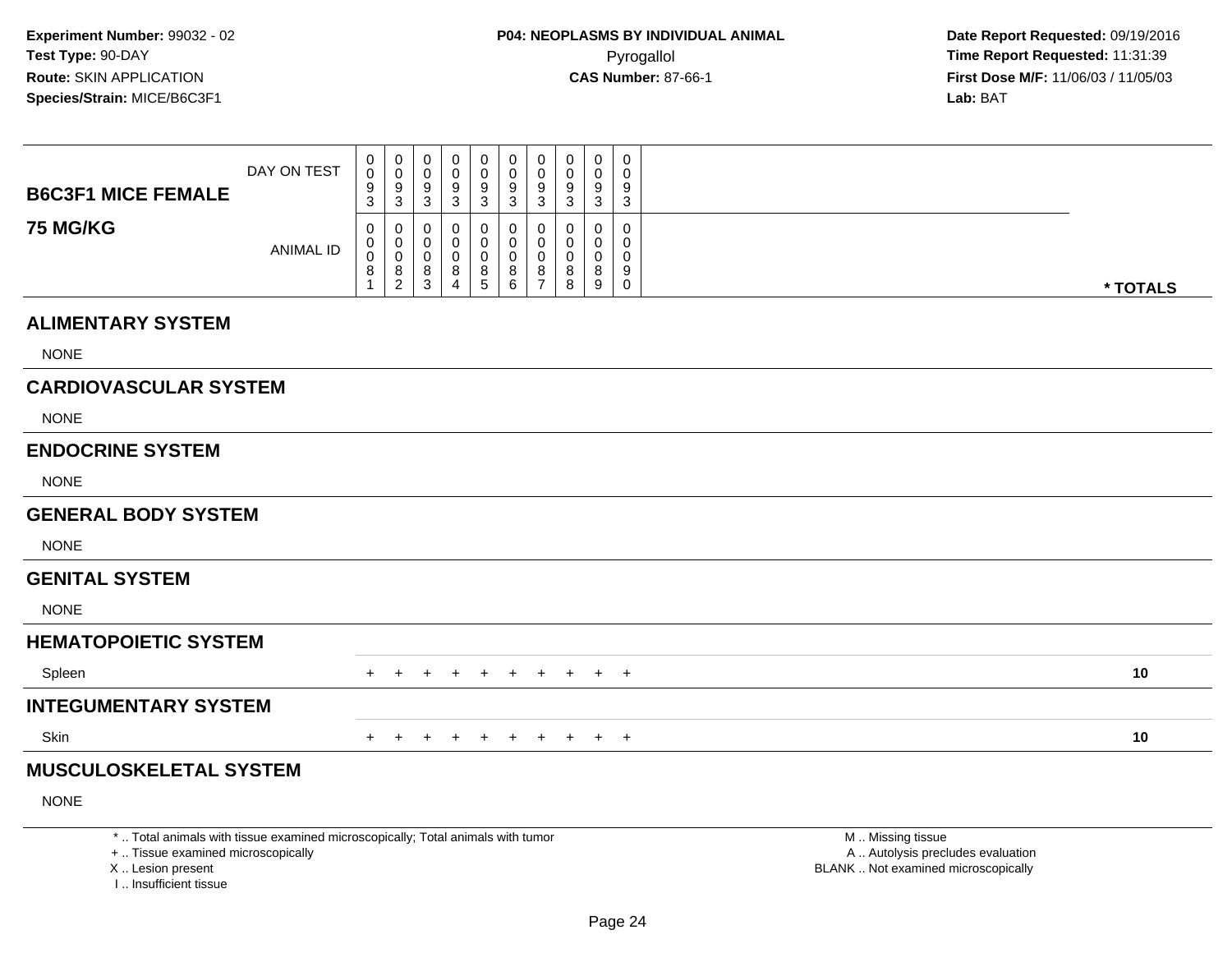| <b>B6C3F1 MICE FEMALE</b> | DAY ON TEST      | ◡<br>ັ | U           | υ<br>У<br>u                 | 0<br>9      | 0<br>9<br>3   | 0<br>υ<br>9<br><sup>o</sup><br>ື | O | 0<br>9<br>د      | Ω       | $\overline{0}$<br>0<br>9<br>3 |          |
|---------------------------|------------------|--------|-------------|-----------------------------|-------------|---------------|----------------------------------|---|------------------|---------|-------------------------------|----------|
| <b>75 MG/KG</b>           | <b>ANIMAL ID</b> | v<br>O | ັ<br>O<br>∠ | U<br>U<br>ດ<br>o<br>◠<br>-3 | U<br>8<br>4 | 0<br>8<br>. 5 | 0<br>8<br>6                      |   | 0<br>u<br>8<br>8 | ິດ<br>9 | 0<br>$\Omega$<br>0<br>9<br>0  | * TOTALS |

## **NERVOUS SYSTEM**

NONE

## **RESPIRATORY SYSTEM**

NONE

#### **SPECIAL SENSES SYSTEM**

NONE

#### **URINARY SYSTEM**

NONE

## **SYSTEMIC LESIONS**

Multiple Organn  $+$ 

<sup>+</sup> <sup>+</sup> <sup>+</sup> <sup>+</sup> <sup>+</sup> <sup>+</sup> <sup>+</sup> <sup>+</sup> <sup>+</sup> **<sup>10</sup>**

\* .. Total animals with tissue examined microscopically; Total animals with tumor

+ .. Tissue examined microscopically

- X .. Lesion present
- I .. Insufficient tissue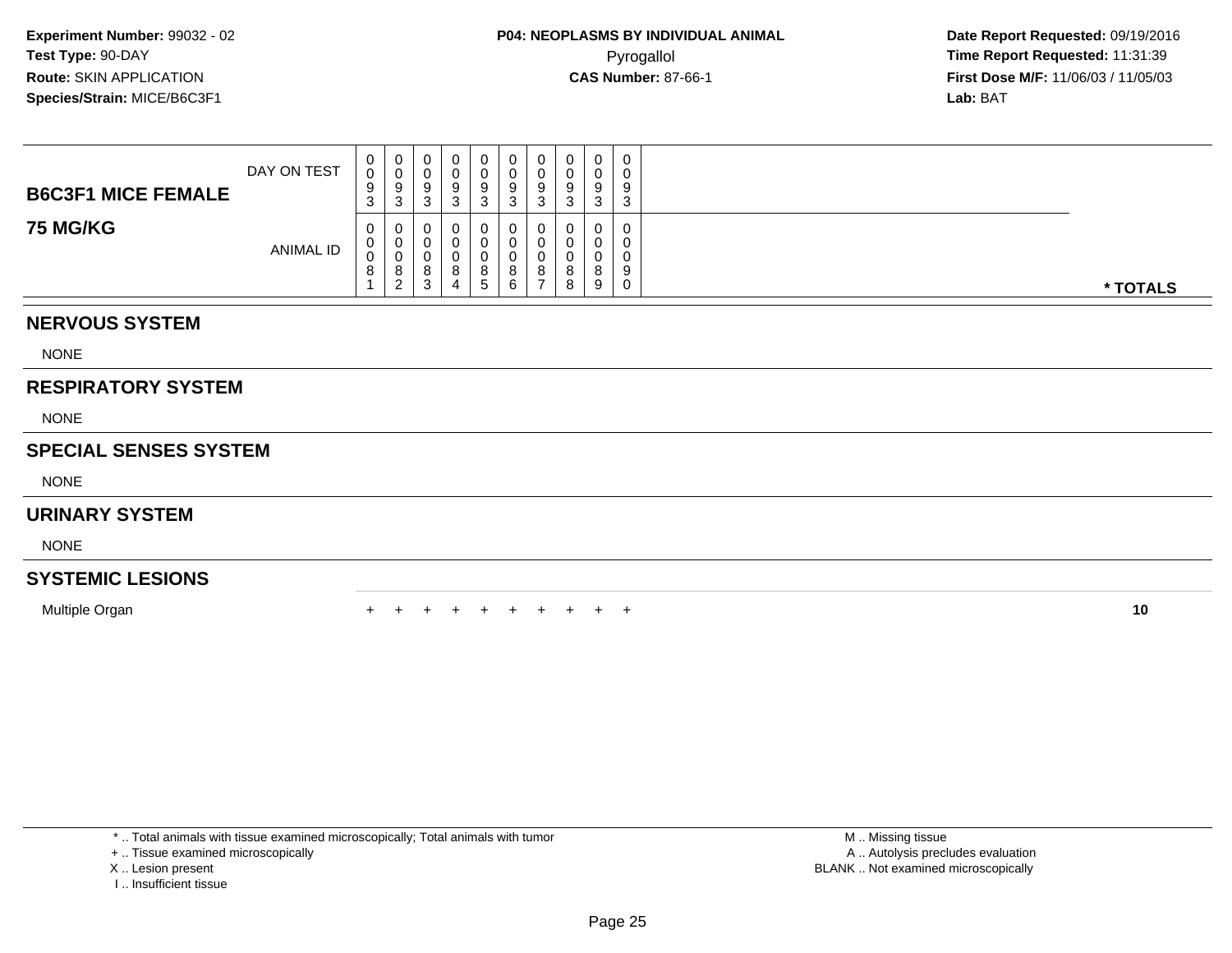| DAY ON TEST                  | 0<br>0<br>9<br>3                | $\mathbf 0$<br>$\pmb{0}$<br>$\frac{9}{3}$                | $\mathbf 0$<br>0<br>$\frac{9}{3}$ | 0<br>0<br>$\frac{9}{3}$ | $\pmb{0}$<br>$\pmb{0}$<br>$\frac{9}{3}$           | $\pmb{0}$<br>$\pmb{0}$<br>$^9_3$                | 0<br>$\mathbf 0$<br>$9\,$<br>$\overline{3}$ | $\mathbf 0$<br>0<br>9<br>3 | $\mathbf 0$<br>0<br>9<br>3 | 0<br>0<br>9<br>3 |                     |          |
|------------------------------|---------------------------------|----------------------------------------------------------|-----------------------------------|-------------------------|---------------------------------------------------|-------------------------------------------------|---------------------------------------------|----------------------------|----------------------------|------------------|---------------------|----------|
| <b>ANIMAL ID</b>             | 0<br>0<br>$\boldsymbol{0}$<br>9 | 0<br>$\boldsymbol{0}$<br>$\mathbf 0$<br>$\boldsymbol{9}$ | 0<br>0<br>$\mathbf 0$<br>9        | 0<br>0<br>0<br>9        | 0<br>$\mathbf 0$<br>$\pmb{0}$<br>$\boldsymbol{9}$ | 0<br>$\pmb{0}$<br>$\pmb{0}$<br>$\boldsymbol{9}$ | 0<br>$\mathbf 0$<br>$\mathbf 0$<br>9        | 0<br>0<br>0<br>9           | 0<br>0<br>$\mathbf 0$<br>9 | 0<br>0<br>1<br>0 |                     |          |
|                              |                                 |                                                          |                                   |                         |                                                   |                                                 |                                             |                            |                            |                  |                     | * TOTALS |
|                              |                                 |                                                          |                                   |                         |                                                   |                                                 |                                             |                            |                            |                  |                     |          |
|                              |                                 |                                                          |                                   |                         |                                                   |                                                 |                                             |                            |                            |                  |                     |          |
| <b>CARDIOVASCULAR SYSTEM</b> |                                 |                                                          |                                   |                         |                                                   |                                                 |                                             |                            |                            |                  |                     |          |
|                              |                                 |                                                          |                                   |                         |                                                   |                                                 |                                             |                            |                            |                  |                     |          |
|                              |                                 |                                                          |                                   |                         |                                                   |                                                 |                                             |                            |                            |                  |                     |          |
|                              |                                 |                                                          |                                   |                         |                                                   |                                                 |                                             |                            |                            |                  |                     |          |
| <b>GENERAL BODY SYSTEM</b>   |                                 |                                                          |                                   |                         |                                                   |                                                 |                                             |                            |                            |                  |                     |          |
|                              |                                 |                                                          |                                   |                         |                                                   |                                                 |                                             |                            |                            |                  |                     |          |
|                              |                                 |                                                          |                                   |                         |                                                   |                                                 |                                             |                            |                            |                  |                     |          |
|                              |                                 |                                                          |                                   |                         |                                                   |                                                 |                                             |                            |                            |                  |                     |          |
| <b>HEMATOPOIETIC SYSTEM</b>  |                                 |                                                          |                                   |                         |                                                   |                                                 |                                             |                            |                            |                  |                     |          |
|                              | $+$                             |                                                          |                                   |                         | $\div$                                            | $+$                                             | $\pm$                                       | $\pm$                      | $+$                        |                  |                     | 10       |
| <b>INTEGUMENTARY SYSTEM</b>  |                                 |                                                          |                                   |                         |                                                   |                                                 |                                             |                            |                            |                  |                     |          |
|                              | $\pm$                           |                                                          |                                   |                         |                                                   |                                                 |                                             |                            | $\pm$                      | $+$              |                     | 10       |
|                              |                                 |                                                          | $\overline{c}$                    | 3                       | $\overline{4}$                                    | $\overline{5}$                                  | $\,6\,$                                     | $\overline{7}$             | 8                          | 9                | $\mathsf{O}$<br>$+$ |          |

# **MUSCULOSKELETAL SYSTEM**

NONE

\* .. Total animals with tissue examined microscopically; Total animals with tumor

+ .. Tissue examined microscopically

X .. Lesion present

I .. Insufficient tissue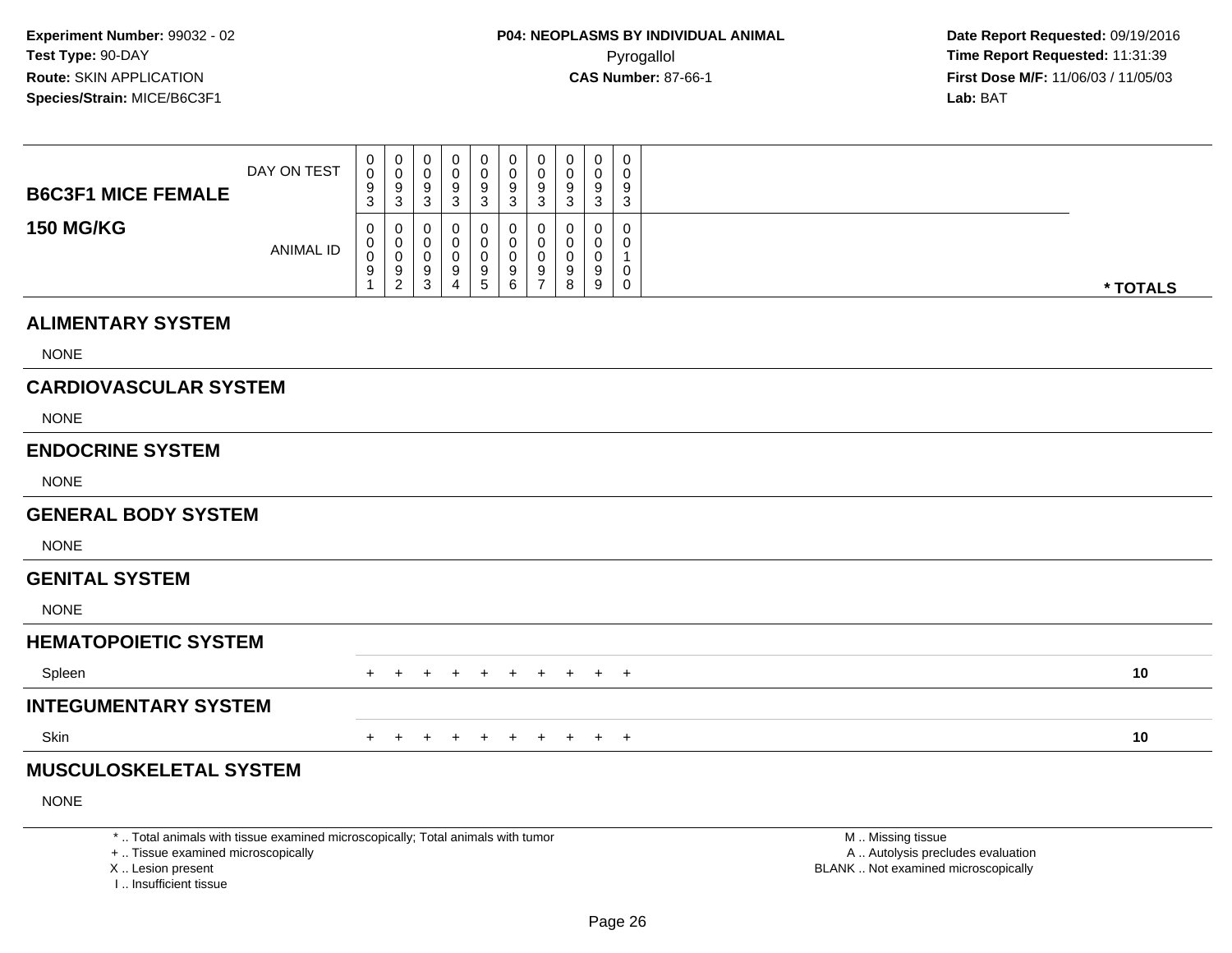| <b>B6C3F1 MICE FEMALE</b> | DAY ON TEST      | U<br>$\Omega$<br>9<br>J. | $\mathbf{0}$<br>-<br>3 | U<br>U<br>9<br>◠<br>J      | 0<br>9<br>ು           | 0<br>0<br>9<br>3       | 0<br>9<br>◠<br>◡ | ◡<br>- ა | 0<br>υ<br>9<br>ა      | 9<br>◡       | 0<br>0<br>9<br>3 |          |
|---------------------------|------------------|--------------------------|------------------------|----------------------------|-----------------------|------------------------|------------------|----------|-----------------------|--------------|------------------|----------|
| <b>150 MG/KG</b>          | <b>ANIMAL ID</b> | 0<br>v<br>9              | 0<br>2<br>_            | U<br>U<br>u<br>y<br>◠<br>ت | 0<br>0<br>0<br>9<br>4 | 0<br>0<br>0<br>9<br>b. | 0<br>9<br>6      |          | υ<br>υ<br>υ<br>9<br>8 | U<br>9<br>-9 | 0<br>0<br>0<br>0 | * TOTALS |

### **NERVOUS SYSTEM**

NONE

## **RESPIRATORY SYSTEM**

NONE

#### **SPECIAL SENSES SYSTEM**

NONE

#### **URINARY SYSTEM**

NONE

## **SYSTEMIC LESIONS**

Multiple Organn  $+$ 

<sup>+</sup> <sup>+</sup> <sup>+</sup> <sup>+</sup> <sup>+</sup> <sup>+</sup> <sup>+</sup> <sup>+</sup> <sup>+</sup> **<sup>10</sup>**

\* .. Total animals with tissue examined microscopically; Total animals with tumor

+ .. Tissue examined microscopically

X .. Lesion present

I .. Insufficient tissue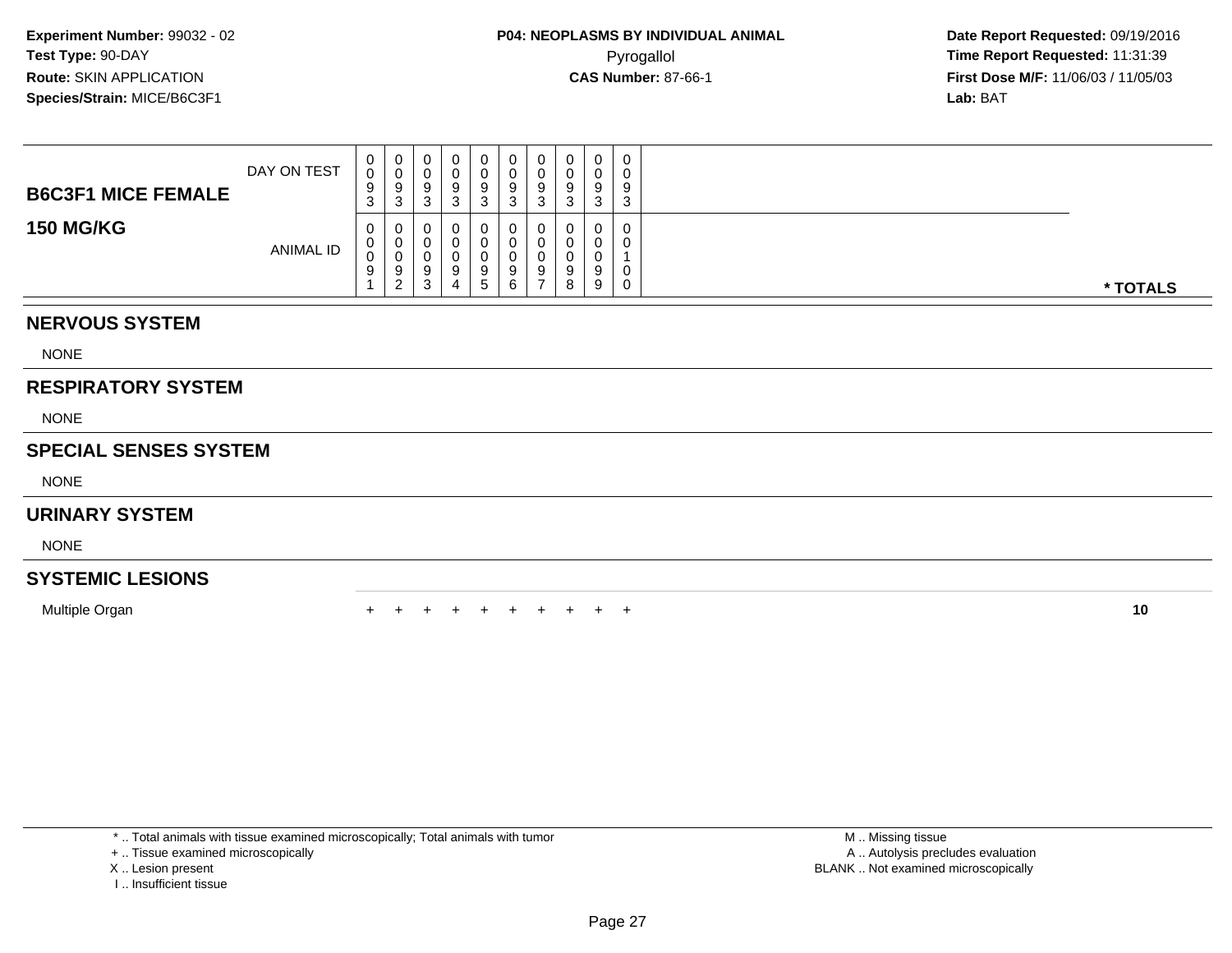| <b>B6C3F1 MICE FEMALE</b>                                                                                             | DAY ON TEST      | 0<br>$\mathbf 0$<br>9<br>3       | $\pmb{0}$<br>$\mathbf 0$<br>9<br>3                                | 0<br>0<br>9<br>3                 | 0<br>0<br>9<br>$\mathbf{3}$                  | 0<br>0<br>$\frac{9}{3}$                              | 0<br>0<br>$9\,$<br>$\mathbf{3}$    | 0<br>$\mathbf 0$<br>9<br>$\mathbf{3}$                   | 0<br>$\Omega$<br>9<br>3 | $\mathbf 0$<br>0<br>9<br>3                    | 0<br>0<br>9<br>3                  |                                                        |
|-----------------------------------------------------------------------------------------------------------------------|------------------|----------------------------------|-------------------------------------------------------------------|----------------------------------|----------------------------------------------|------------------------------------------------------|------------------------------------|---------------------------------------------------------|-------------------------|-----------------------------------------------|-----------------------------------|--------------------------------------------------------|
| <b>300 MG/KG</b>                                                                                                      | <b>ANIMAL ID</b> | 0<br>0<br>$\mathbf{1}$<br>0<br>1 | 0<br>$\mathbf 0$<br>$\mathbf{1}$<br>$\mathbf 0$<br>$\overline{2}$ | 0<br>0<br>1<br>0<br>$\mathbf{3}$ | 0<br>0<br>1<br>$\mathbf 0$<br>$\overline{4}$ | 0<br>0<br>1<br>$\begin{array}{c} 0 \\ 5 \end{array}$ | 0<br>0<br>1<br>0<br>$6\phantom{1}$ | 0<br>0<br>$\mathbf{1}$<br>$\mathbf 0$<br>$\overline{7}$ | $\Omega$<br>0<br>8      | $\Omega$<br>$\Omega$<br>1<br>$\mathbf 0$<br>9 | 0<br>$\Omega$<br>1<br>$\mathbf 0$ | * TOTALS                                               |
| <b>ALIMENTARY SYSTEM</b>                                                                                              |                  |                                  |                                                                   |                                  |                                              |                                                      |                                    |                                                         |                         |                                               |                                   |                                                        |
| <b>NONE</b>                                                                                                           |                  |                                  |                                                                   |                                  |                                              |                                                      |                                    |                                                         |                         |                                               |                                   |                                                        |
| <b>CARDIOVASCULAR SYSTEM</b>                                                                                          |                  |                                  |                                                                   |                                  |                                              |                                                      |                                    |                                                         |                         |                                               |                                   |                                                        |
| <b>NONE</b>                                                                                                           |                  |                                  |                                                                   |                                  |                                              |                                                      |                                    |                                                         |                         |                                               |                                   |                                                        |
| <b>ENDOCRINE SYSTEM</b>                                                                                               |                  |                                  |                                                                   |                                  |                                              |                                                      |                                    |                                                         |                         |                                               |                                   |                                                        |
| <b>NONE</b>                                                                                                           |                  |                                  |                                                                   |                                  |                                              |                                                      |                                    |                                                         |                         |                                               |                                   |                                                        |
| <b>GENERAL BODY SYSTEM</b>                                                                                            |                  |                                  |                                                                   |                                  |                                              |                                                      |                                    |                                                         |                         |                                               |                                   |                                                        |
| <b>NONE</b>                                                                                                           |                  |                                  |                                                                   |                                  |                                              |                                                      |                                    |                                                         |                         |                                               |                                   |                                                        |
| <b>GENITAL SYSTEM</b>                                                                                                 |                  |                                  |                                                                   |                                  |                                              |                                                      |                                    |                                                         |                         |                                               |                                   |                                                        |
| <b>NONE</b>                                                                                                           |                  |                                  |                                                                   |                                  |                                              |                                                      |                                    |                                                         |                         |                                               |                                   |                                                        |
| <b>HEMATOPOIETIC SYSTEM</b>                                                                                           |                  |                                  |                                                                   |                                  |                                              |                                                      |                                    |                                                         |                         |                                               |                                   |                                                        |
| Spleen                                                                                                                |                  | $+$                              | $+$                                                               | $+$                              |                                              | $+$                                                  | $+$                                |                                                         | + + + +                 |                                               |                                   | 10                                                     |
| <b>INTEGUMENTARY SYSTEM</b>                                                                                           |                  |                                  |                                                                   |                                  |                                              |                                                      |                                    |                                                         |                         |                                               |                                   |                                                        |
| Skin                                                                                                                  |                  |                                  |                                                                   | $\div$                           | $\pm$                                        | $+$                                                  | $+$                                | $+$                                                     | $+$                     |                                               | $+$ $+$                           | 10                                                     |
| <b>MUSCULOSKELETAL SYSTEM</b>                                                                                         |                  |                                  |                                                                   |                                  |                                              |                                                      |                                    |                                                         |                         |                                               |                                   |                                                        |
| <b>NONE</b>                                                                                                           |                  |                                  |                                                                   |                                  |                                              |                                                      |                                    |                                                         |                         |                                               |                                   |                                                        |
| *  Total animals with tissue examined microscopically; Total animals with tumor<br>+  Tissue examined microscopically |                  |                                  |                                                                   |                                  |                                              |                                                      |                                    |                                                         |                         |                                               |                                   | M  Missing tissue<br>A  Autolysis precludes evaluation |

X .. Lesion present

I .. Insufficient tissue

 A .. Autolysis precludes evaluationLesion present BLANK .. Not examined microscopically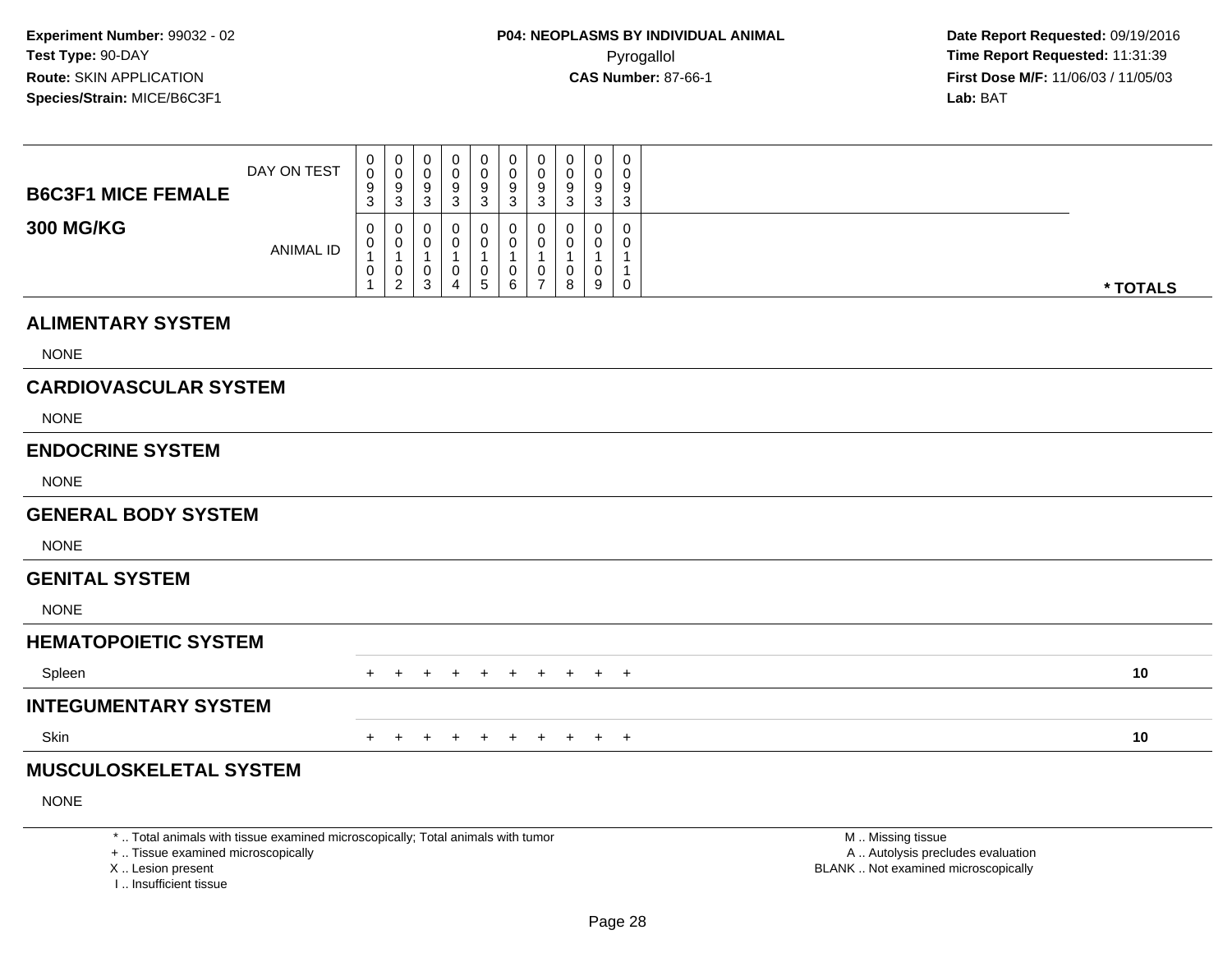| <b>NERVOUS SYSTEM</b>     |                  |                   |                  |                        |              |                    |        |    |                       |                       |                  |          |
|---------------------------|------------------|-------------------|------------------|------------------------|--------------|--------------------|--------|----|-----------------------|-----------------------|------------------|----------|
|                           | <b>ANIMAL ID</b> | 0<br>$\mathbf{0}$ | υ<br>v<br>റ<br>ے | 0<br>0<br>3            | ັບ<br>4      | $\Omega$<br>0<br>5 |        |    | U<br>υ<br>8           | $\mathbf 0$<br>0<br>9 | 0<br>0           | * TOTALS |
| <b>300 MG/KG</b>          |                  | $\overline{0}$    | U                | 0                      |              | 0                  |        |    | 0                     | 0                     | 0                |          |
| <b>B6C3F1 MICE FEMALE</b> | DAY ON TEST      | 0<br>0<br>9<br>3  | 0<br>v<br>9<br>3 | $\mathbf{0}$<br>9<br>3 | U<br>9<br>J. | 0<br>0<br>9<br>3   | 9<br>Ő | J. | 0<br>U<br>9<br>◠<br>J | 0<br>0<br>9<br>3      | 0<br>0<br>9<br>3 |          |

NONE

#### **RESPIRATORY SYSTEM**

NONE

## **SPECIAL SENSES SYSTEM**

NONE

#### **URINARY SYSTEM**

NONE

## **SYSTEMIC LESIONS**

Multiple Organn  $+$ 

<sup>+</sup> <sup>+</sup> <sup>+</sup> <sup>+</sup> <sup>+</sup> <sup>+</sup> <sup>+</sup> <sup>+</sup> <sup>+</sup> **<sup>10</sup>**

\* .. Total animals with tissue examined microscopically; Total animals with tumor

+ .. Tissue examined microscopically

X .. Lesion present

I .. Insufficient tissue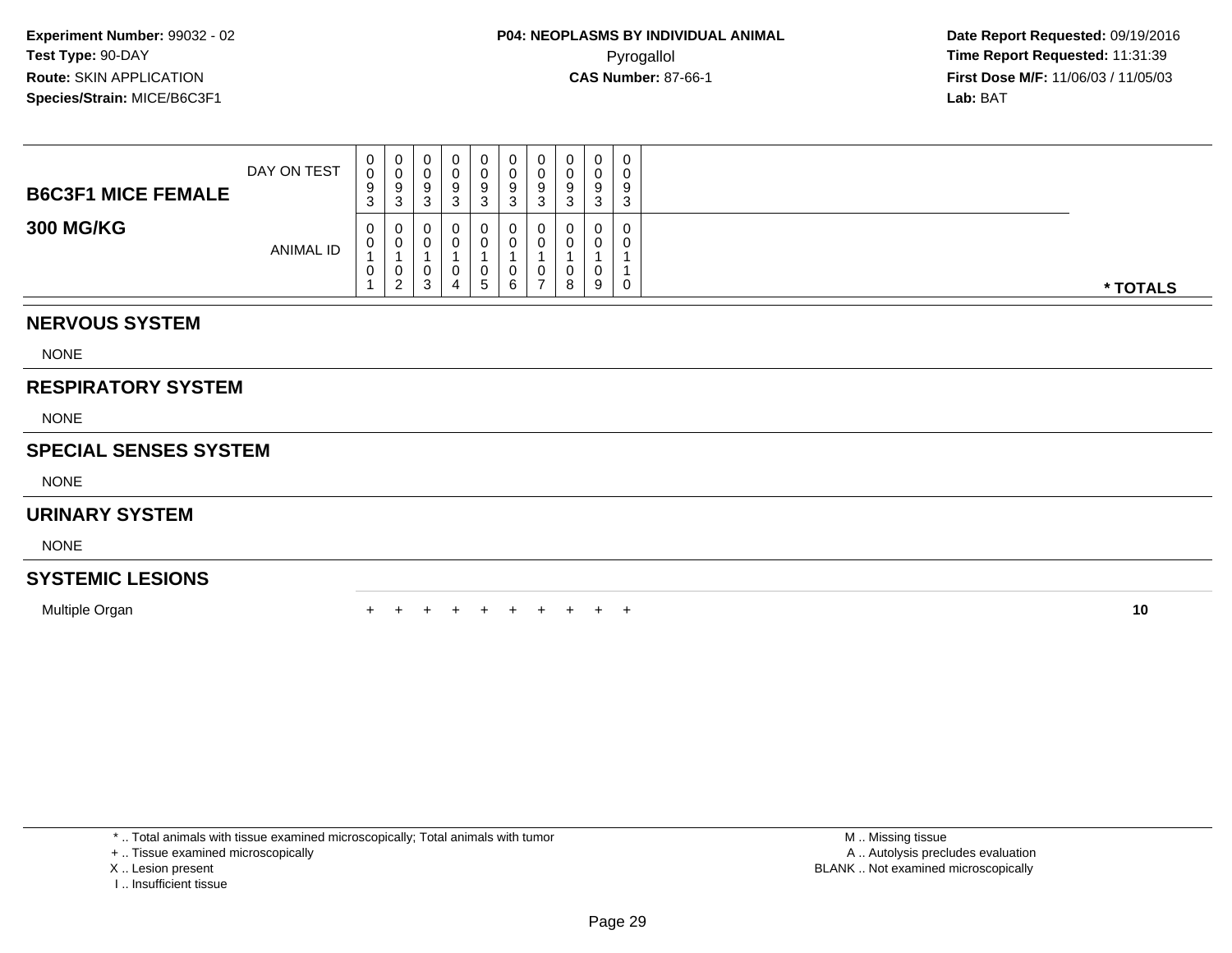| <b>B6C3F1 MICE FEMALE</b>                                                                                                                                          | DAY ON TEST      | $\begin{smallmatrix} 0\\0 \end{smallmatrix}$<br>$\frac{9}{3}$                | $_{\rm 0}^{\rm 0}$<br>$\frac{9}{3}$                                        | $\pmb{0}$<br>$\pmb{0}$<br>9<br>$\mathbf{3}$                                | $\pmb{0}$<br>$\pmb{0}$<br>$\boldsymbol{9}$<br>$\overline{3}$     | $\pmb{0}$<br>$\mathbf 0$<br>9<br>$\overline{3}$               | $\mathsf{O}\xspace$<br>$\mathsf 0$<br>9<br>$\overline{3}$ | $\pmb{0}$<br>$\mathsf{O}\xspace$<br>9<br>$\mathfrak{Z}$                | $\pmb{0}$<br>$\pmb{0}$<br>$\boldsymbol{9}$<br>$\overline{3}$    | $\pmb{0}$<br>$\pmb{0}$<br>$\boldsymbol{9}$<br>$\overline{3}$        | $\mathbf 0$<br>$\mathbf 0$<br>9<br>$\overline{3}$                       |                                                                                               |          |
|--------------------------------------------------------------------------------------------------------------------------------------------------------------------|------------------|------------------------------------------------------------------------------|----------------------------------------------------------------------------|----------------------------------------------------------------------------|------------------------------------------------------------------|---------------------------------------------------------------|-----------------------------------------------------------|------------------------------------------------------------------------|-----------------------------------------------------------------|---------------------------------------------------------------------|-------------------------------------------------------------------------|-----------------------------------------------------------------------------------------------|----------|
| <b>600 MG/KG</b>                                                                                                                                                   | <b>ANIMAL ID</b> | $\mathsf{O}\xspace$<br>$\mathbf 0$<br>$\overline{1}$<br>$\overline{1}$<br>-1 | $\mathbf 0$<br>$\mathbf 0$<br>$\overline{1}$<br>$\mathbf{1}$<br>$\sqrt{2}$ | $\mathbf 0$<br>$\mathbf 0$<br>$\mathbf{1}$<br>$\mathbf{1}$<br>$\mathbf{3}$ | 0<br>$\pmb{0}$<br>$\mathbf{1}$<br>$\mathbf{1}$<br>$\overline{4}$ | $\pmb{0}$<br>$\mathbf 0$<br>$\mathbf{1}$<br>$\mathbf{1}$<br>5 | $\mathbf 0$<br>$\mathbf 0$<br>1<br>1<br>6                 | $\Omega$<br>$\Omega$<br>$\mathbf{1}$<br>$\mathbf{1}$<br>$\overline{7}$ | $\mathbf 0$<br>$\mathbf 0$<br>$\mathbf{1}$<br>$\mathbf{1}$<br>8 | $\mathbf 0$<br>$\mathbf 0$<br>$\mathbf{1}$<br>1<br>$\boldsymbol{9}$ | $\mathbf 0$<br>$\mathbf 0$<br>$\mathbf{1}$<br>$\sqrt{2}$<br>$\mathbf 0$ |                                                                                               | * TOTALS |
| <b>ALIMENTARY SYSTEM</b>                                                                                                                                           |                  |                                                                              |                                                                            |                                                                            |                                                                  |                                                               |                                                           |                                                                        |                                                                 |                                                                     |                                                                         |                                                                                               |          |
| Esophagus                                                                                                                                                          |                  |                                                                              | ÷                                                                          |                                                                            |                                                                  |                                                               |                                                           |                                                                        |                                                                 | ÷                                                                   | $\ddot{}$                                                               |                                                                                               | 10       |
| Gallbladder                                                                                                                                                        |                  |                                                                              |                                                                            |                                                                            |                                                                  |                                                               |                                                           |                                                                        |                                                                 |                                                                     | $\overline{1}$                                                          |                                                                                               | 10       |
| Intestine Large, Cecum                                                                                                                                             |                  |                                                                              |                                                                            |                                                                            |                                                                  |                                                               |                                                           |                                                                        |                                                                 |                                                                     | $\overline{1}$                                                          |                                                                                               | 10       |
| Intestine Large, Colon                                                                                                                                             |                  |                                                                              |                                                                            |                                                                            |                                                                  |                                                               |                                                           |                                                                        |                                                                 | $\div$                                                              | $\ddot{}$                                                               |                                                                                               | 10       |
| Intestine Large, Rectum                                                                                                                                            |                  |                                                                              |                                                                            |                                                                            |                                                                  |                                                               |                                                           |                                                                        |                                                                 |                                                                     | $\overline{ }$                                                          |                                                                                               | 10       |
| Intestine Small, Duodenum                                                                                                                                          |                  |                                                                              |                                                                            |                                                                            |                                                                  |                                                               |                                                           |                                                                        |                                                                 |                                                                     | $\overline{1}$                                                          |                                                                                               | 10       |
| Intestine Small, Ileum                                                                                                                                             |                  |                                                                              |                                                                            |                                                                            |                                                                  |                                                               |                                                           |                                                                        |                                                                 | $\ddot{}$                                                           | $+$                                                                     |                                                                                               | 10       |
| Intestine Small, Jejunum                                                                                                                                           |                  |                                                                              |                                                                            |                                                                            |                                                                  |                                                               |                                                           |                                                                        |                                                                 |                                                                     | $\ddot{}$                                                               |                                                                                               | 10       |
| Liver                                                                                                                                                              |                  |                                                                              |                                                                            |                                                                            |                                                                  |                                                               |                                                           |                                                                        |                                                                 |                                                                     | $\overline{1}$                                                          |                                                                                               | 10       |
| Pancreas                                                                                                                                                           |                  |                                                                              |                                                                            |                                                                            |                                                                  |                                                               |                                                           |                                                                        |                                                                 | $\ddot{}$                                                           | $^{+}$                                                                  |                                                                                               | 10       |
| Salivary Glands                                                                                                                                                    |                  |                                                                              |                                                                            |                                                                            |                                                                  |                                                               |                                                           |                                                                        |                                                                 | $\div$                                                              | $+$                                                                     |                                                                                               | 10       |
| Stomach, Forestomach                                                                                                                                               |                  |                                                                              |                                                                            |                                                                            |                                                                  |                                                               |                                                           |                                                                        |                                                                 |                                                                     |                                                                         |                                                                                               | 10       |
| Stomach, Glandular                                                                                                                                                 |                  |                                                                              |                                                                            |                                                                            |                                                                  |                                                               |                                                           |                                                                        |                                                                 | +                                                                   | $^{+}$                                                                  |                                                                                               | 10       |
| <b>CARDIOVASCULAR SYSTEM</b>                                                                                                                                       |                  |                                                                              |                                                                            |                                                                            |                                                                  |                                                               |                                                           |                                                                        |                                                                 |                                                                     |                                                                         |                                                                                               |          |
| <b>Blood Vessel</b>                                                                                                                                                |                  | $+$                                                                          | ÷                                                                          |                                                                            | $\ddot{}$                                                        |                                                               |                                                           |                                                                        |                                                                 | $\ddot{}$                                                           | $+$                                                                     |                                                                                               | 10       |
| *  Total animals with tissue examined microscopically; Total animals with tumor<br>+  Tissue examined microscopically<br>X Lesion present<br>I Insufficient tissue |                  |                                                                              |                                                                            |                                                                            |                                                                  |                                                               |                                                           |                                                                        |                                                                 |                                                                     |                                                                         | M  Missing tissue<br>A  Autolysis precludes evaluation<br>BLANK  Not examined microscopically |          |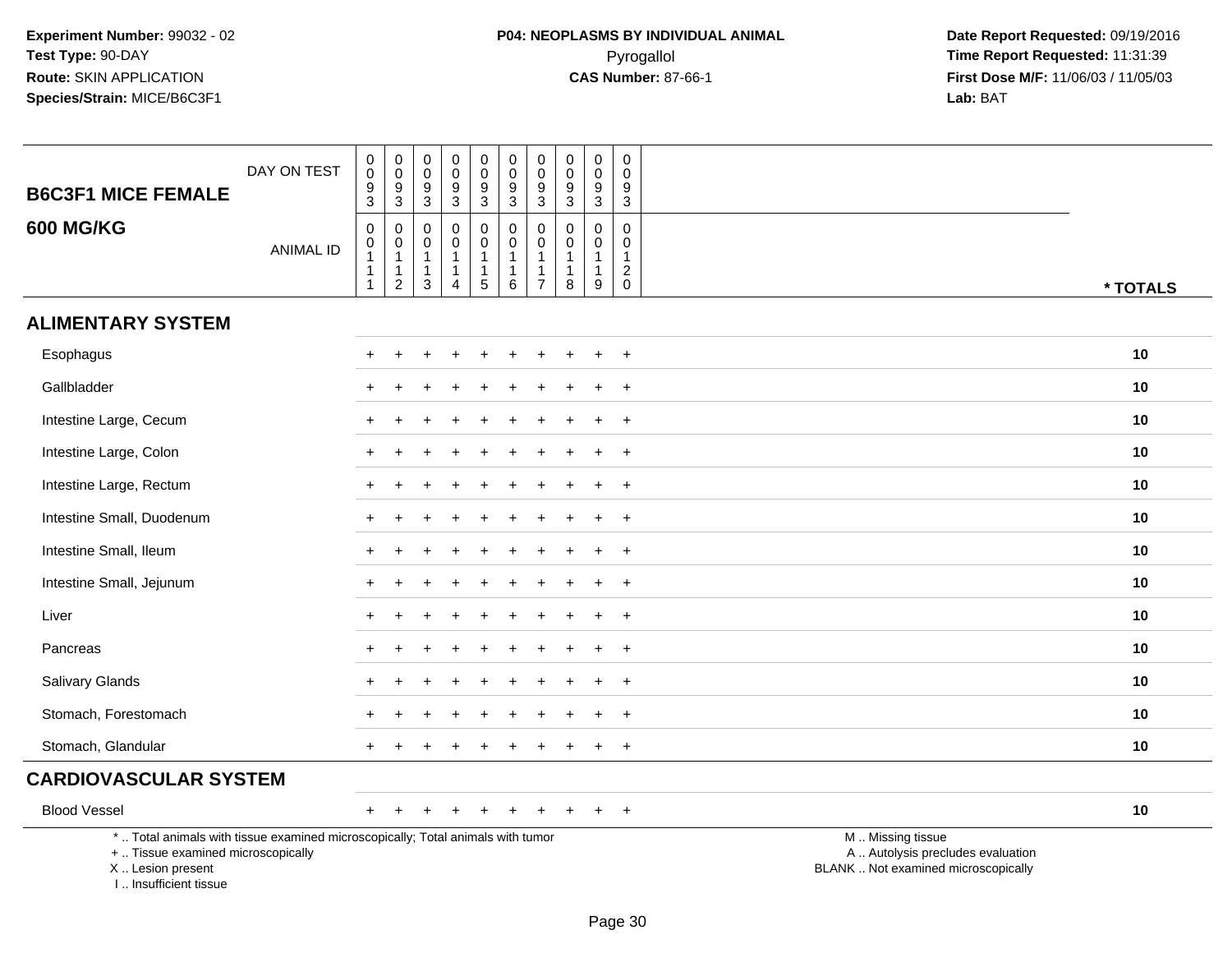| <b>B6C3F1 MICE FEMALE</b>                                                                                                                                           | DAY ON TEST      | $\pmb{0}$<br>$\mathbf 0$<br>$\boldsymbol{9}$<br>3                          | $\pmb{0}$<br>$\pmb{0}$<br>$\boldsymbol{9}$<br>$\mathbf{3}$       | $\pmb{0}$<br>$\mathbf 0$<br>$\boldsymbol{9}$<br>$\sqrt{3}$ | $\pmb{0}$<br>$\ddot{\mathbf{0}}$<br>$\boldsymbol{9}$<br>$\mathbf{3}$ | $\pmb{0}$<br>$\pmb{0}$<br>$\boldsymbol{9}$<br>$\mathbf{3}$        | $\mathbf 0$<br>$\mathbf 0$<br>$\boldsymbol{9}$<br>3             | 0<br>$\mathbf 0$<br>9<br>3                   | $\mathbf 0$<br>$\mathbf 0$<br>$\boldsymbol{9}$<br>$\mathbf{3}$ | $\pmb{0}$<br>$\pmb{0}$<br>$\boldsymbol{9}$<br>$\mathbf{3}$ | $\pmb{0}$<br>$\mathbf 0$<br>$\boldsymbol{9}$<br>$\mathbf{3}$ |                                                                                               |                  |
|---------------------------------------------------------------------------------------------------------------------------------------------------------------------|------------------|----------------------------------------------------------------------------|------------------------------------------------------------------|------------------------------------------------------------|----------------------------------------------------------------------|-------------------------------------------------------------------|-----------------------------------------------------------------|----------------------------------------------|----------------------------------------------------------------|------------------------------------------------------------|--------------------------------------------------------------|-----------------------------------------------------------------------------------------------|------------------|
| <b>600 MG/KG</b>                                                                                                                                                    | <b>ANIMAL ID</b> | $\mathbf 0$<br>$\pmb{0}$<br>$\mathbf{1}$<br>$\overline{1}$<br>$\mathbf{1}$ | 0<br>$\pmb{0}$<br>$\mathbf{1}$<br>$\mathbf{1}$<br>$\overline{c}$ | 0<br>0<br>$\mathbf{1}$<br>$\mathbf{1}$<br>3                | 0<br>$\mathbf 0$<br>1<br>1<br>$\overline{4}$                         | 0<br>$\mathbf 0$<br>$\overline{1}$<br>$\mathbf{1}$<br>$\,$ 5 $\,$ | $\mathbf 0$<br>$\pmb{0}$<br>$\mathbf{1}$<br>$\overline{1}$<br>6 | $\mathbf 0$<br>0<br>1<br>1<br>$\overline{7}$ | $\Omega$<br>$\Omega$<br>-1<br>-1<br>8                          | $\mathbf 0$<br>0<br>$\mathbf 1$<br>1<br>$9\,$              | $\mathbf 0$<br>$\mathbf 0$<br>$\mathbf{1}$<br>$^2_{\rm 0}$   |                                                                                               | * TOTALS         |
| Heart                                                                                                                                                               |                  | $+$                                                                        | $\ddot{}$                                                        |                                                            | $\div$                                                               | $\div$                                                            | $\ddot{}$                                                       | $\ddot{}$                                    | $\pm$                                                          | $\ddot{}$                                                  | $+$                                                          |                                                                                               | 10               |
| <b>ENDOCRINE SYSTEM</b>                                                                                                                                             |                  |                                                                            |                                                                  |                                                            |                                                                      |                                                                   |                                                                 |                                              |                                                                |                                                            |                                                              |                                                                                               |                  |
| <b>Adrenal Cortex</b>                                                                                                                                               |                  |                                                                            |                                                                  |                                                            |                                                                      |                                                                   |                                                                 |                                              |                                                                |                                                            | $\overline{+}$                                               |                                                                                               | 10               |
| Adrenal Medulla                                                                                                                                                     |                  |                                                                            |                                                                  |                                                            |                                                                      |                                                                   |                                                                 |                                              |                                                                |                                                            | $+$                                                          |                                                                                               | 10               |
| Islets, Pancreatic                                                                                                                                                  |                  |                                                                            |                                                                  |                                                            |                                                                      |                                                                   |                                                                 |                                              |                                                                | $\div$                                                     | $+$                                                          |                                                                                               | 10               |
| Parathyroid Gland                                                                                                                                                   |                  | $\pm$                                                                      | M                                                                |                                                            |                                                                      |                                                                   |                                                                 |                                              |                                                                |                                                            | $\ddot{}$                                                    |                                                                                               | $\boldsymbol{9}$ |
| <b>Pituitary Gland</b>                                                                                                                                              |                  |                                                                            |                                                                  |                                                            |                                                                      |                                                                   |                                                                 |                                              |                                                                |                                                            | $\overline{+}$                                               |                                                                                               | 10               |
| <b>Thyroid Gland</b>                                                                                                                                                |                  | $\pm$                                                                      | ÷                                                                |                                                            |                                                                      | ÷                                                                 |                                                                 |                                              |                                                                | $\pm$                                                      | $+$                                                          |                                                                                               | 10               |
| <b>GENERAL BODY SYSTEM</b>                                                                                                                                          |                  |                                                                            |                                                                  |                                                            |                                                                      |                                                                   |                                                                 |                                              |                                                                |                                                            |                                                              |                                                                                               |                  |
| <b>NONE</b>                                                                                                                                                         |                  |                                                                            |                                                                  |                                                            |                                                                      |                                                                   |                                                                 |                                              |                                                                |                                                            |                                                              |                                                                                               |                  |
| <b>GENITAL SYSTEM</b>                                                                                                                                               |                  |                                                                            |                                                                  |                                                            |                                                                      |                                                                   |                                                                 |                                              |                                                                |                                                            |                                                              |                                                                                               |                  |
| <b>Clitoral Gland</b>                                                                                                                                               |                  |                                                                            |                                                                  |                                                            |                                                                      |                                                                   |                                                                 |                                              |                                                                |                                                            | $\ddot{}$                                                    |                                                                                               | 10               |
| Ovary                                                                                                                                                               |                  |                                                                            |                                                                  |                                                            |                                                                      |                                                                   |                                                                 |                                              |                                                                |                                                            | $\ddot{}$                                                    |                                                                                               | 10               |
| <b>Uterus</b>                                                                                                                                                       |                  |                                                                            |                                                                  |                                                            |                                                                      |                                                                   |                                                                 |                                              |                                                                |                                                            | $+$                                                          |                                                                                               | 10               |
| <b>HEMATOPOIETIC SYSTEM</b>                                                                                                                                         |                  |                                                                            |                                                                  |                                                            |                                                                      |                                                                   |                                                                 |                                              |                                                                |                                                            |                                                              |                                                                                               |                  |
| <b>Bone Marrow</b>                                                                                                                                                  |                  | $+$                                                                        |                                                                  |                                                            |                                                                      |                                                                   |                                                                 |                                              |                                                                | ÷                                                          | $+$                                                          |                                                                                               | 10               |
| *  Total animals with tissue examined microscopically; Total animals with tumor<br>+  Tissue examined microscopically<br>X  Lesion present<br>I Insufficient tissue |                  |                                                                            |                                                                  |                                                            |                                                                      |                                                                   |                                                                 |                                              |                                                                |                                                            |                                                              | M  Missing tissue<br>A  Autolysis precludes evaluation<br>BLANK  Not examined microscopically |                  |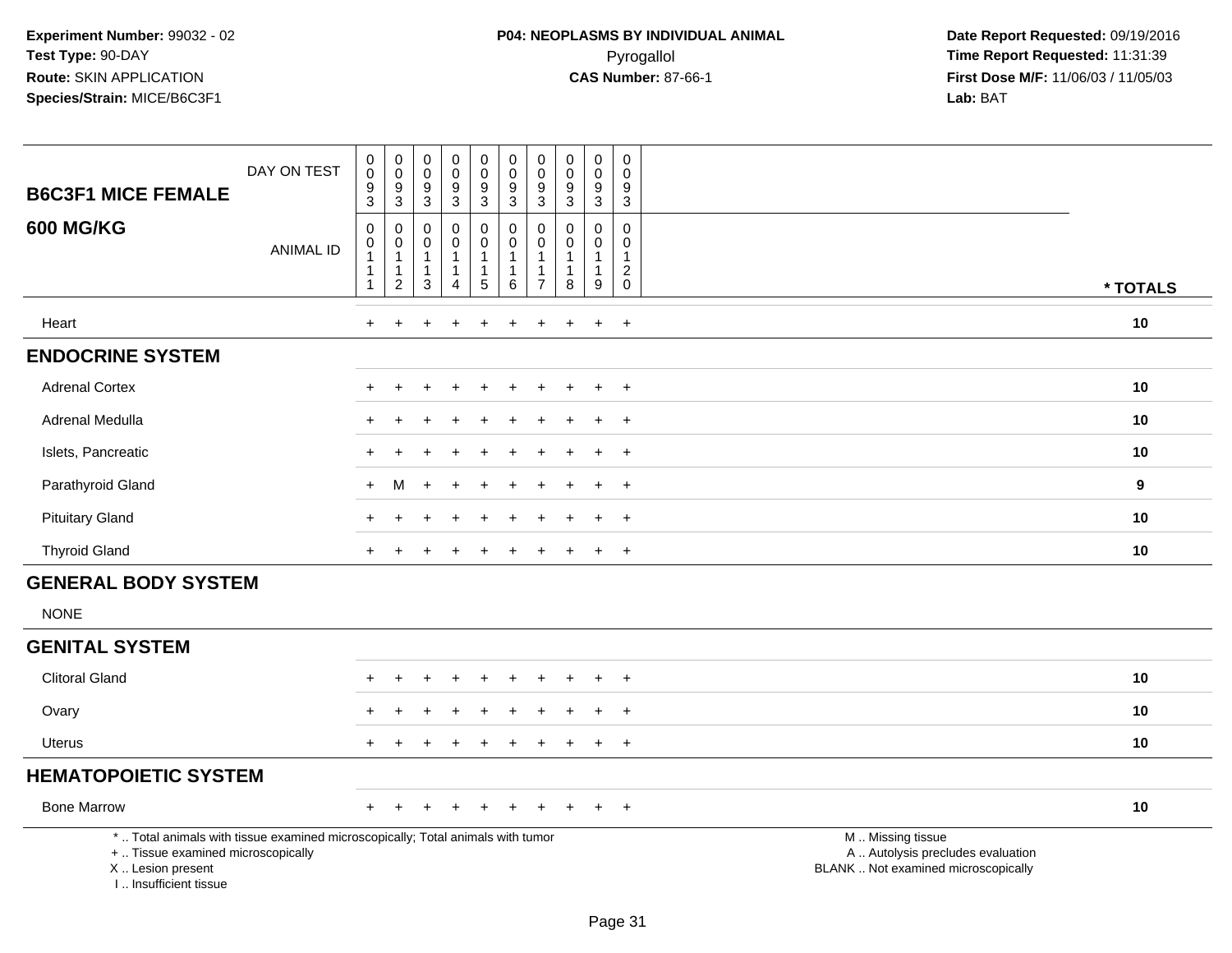| <b>B6C3F1 MICE FEMALE</b>     | DAY ON TEST      | $\begin{smallmatrix} 0\\0 \end{smallmatrix}$<br>$\frac{9}{3}$              | $\pmb{0}$<br>$\mathbf 0$<br>$\frac{9}{3}$     | $_{\rm 0}^{\rm 0}$<br>$\boldsymbol{9}$<br>$\mathbf{3}$                     | $\begin{smallmatrix}0\0\0\end{smallmatrix}$<br>$\frac{9}{3}$ | $\begin{smallmatrix} 0\\0 \end{smallmatrix}$<br>$\frac{9}{3}$ | $\begin{smallmatrix} 0\\0 \end{smallmatrix}$<br>$\frac{9}{3}$           | $\pmb{0}$<br>$\mathbf 0$<br>9<br>$\mathbf{3}$ | 0<br>$\mathsf{O}\xspace$<br>$\boldsymbol{9}$<br>3 | $\pmb{0}$<br>$\mathbf 0$<br>$\frac{9}{3}$ | $\mathsf{O}\xspace$<br>$\mathbf 0$<br>$\boldsymbol{9}$<br>$\sqrt{3}$ |          |
|-------------------------------|------------------|----------------------------------------------------------------------------|-----------------------------------------------|----------------------------------------------------------------------------|--------------------------------------------------------------|---------------------------------------------------------------|-------------------------------------------------------------------------|-----------------------------------------------|---------------------------------------------------|-------------------------------------------|----------------------------------------------------------------------|----------|
| <b>600 MG/KG</b>              | <b>ANIMAL ID</b> | $\mathbf 0$<br>$\pmb{0}$<br>$\mathbf{1}$<br>$\overline{1}$<br>$\mathbf{1}$ | 0<br>0<br>$\mathbf{1}$<br>1<br>$\overline{c}$ | $\mathbf 0$<br>$\mathbf 0$<br>$\mathbf{1}$<br>$\mathbf{1}$<br>$\mathbf{3}$ | $\mathbf 0$<br>$\overline{0}$<br>$\mathbf{1}$<br>4           | $_{\rm 0}^{\rm 0}$<br>$\mathbf{1}$<br>1<br>$\sqrt{5}$         | $\mathbf 0$<br>$\overline{0}$<br>$\mathbf{1}$<br>$\mathbf 1$<br>$\,6\,$ | 0<br>0<br>-1<br>$\overline{7}$                | 0<br>$\mathbf 0$<br>$\mathbf{1}$<br>1<br>8        | 0<br>0<br>$\mathbf{1}$<br>9               | $\pmb{0}$<br>0<br>$\mathbf{1}$<br>$\sqrt{2}$<br>$\mathsf{O}\xspace$  | * TOTALS |
| Lymph Node, Mandibular        |                  | $\pm$                                                                      | $\ddot{}$                                     | ÷                                                                          | $\ddot{}$                                                    | $\ddot{}$                                                     | $\ddot{}$                                                               | $\ddot{}$                                     | $\ddot{}$                                         | $\ddot{}$                                 | $+$                                                                  | 10       |
| Lymph Node, Mesenteric        |                  | $\div$                                                                     |                                               |                                                                            |                                                              |                                                               |                                                                         |                                               |                                                   | $\ddot{}$                                 | $+$                                                                  | 10       |
| Spleen                        |                  |                                                                            |                                               |                                                                            |                                                              | ÷                                                             |                                                                         | $\pm$                                         |                                                   | $\ddot{}$                                 | $+$                                                                  | 10       |
| Thymus                        |                  | $+$                                                                        |                                               |                                                                            |                                                              |                                                               |                                                                         |                                               |                                                   | $\ddot{}$                                 | $+$                                                                  | 10       |
| <b>INTEGUMENTARY SYSTEM</b>   |                  |                                                                            |                                               |                                                                            |                                                              |                                                               |                                                                         |                                               |                                                   |                                           |                                                                      |          |
| Mammary Gland                 |                  | $\div$                                                                     |                                               |                                                                            |                                                              |                                                               |                                                                         |                                               |                                                   | $\div$                                    | $+$                                                                  | 10       |
| Skin                          |                  | $\pm$                                                                      |                                               |                                                                            |                                                              |                                                               |                                                                         |                                               |                                                   | $\div$                                    | $\overline{+}$                                                       | 10       |
| <b>MUSCULOSKELETAL SYSTEM</b> |                  |                                                                            |                                               |                                                                            |                                                              |                                                               |                                                                         |                                               |                                                   |                                           |                                                                      |          |
| Bone                          |                  | $\ddot{}$                                                                  | $\ddot{}$                                     | $\ddot{}$                                                                  | $\ddot{}$                                                    | $+$                                                           | $\ddot{}$                                                               | $+$                                           | $\ddot{}$                                         | $\ddot{}$                                 | $+$                                                                  | 10       |
| <b>NERVOUS SYSTEM</b>         |                  |                                                                            |                                               |                                                                            |                                                              |                                                               |                                                                         |                                               |                                                   |                                           |                                                                      |          |
| <b>Brain</b>                  |                  | $+$                                                                        | $\ddot{}$                                     |                                                                            | $\ddot{}$                                                    | $\ddot{}$                                                     | $+$                                                                     | $+$                                           | $+$                                               | $+$                                       | $+$                                                                  | 10       |
| <b>RESPIRATORY SYSTEM</b>     |                  |                                                                            |                                               |                                                                            |                                                              |                                                               |                                                                         |                                               |                                                   |                                           |                                                                      |          |
| Lung                          |                  | $\pm$                                                                      | $\ddot{}$                                     |                                                                            |                                                              |                                                               |                                                                         |                                               |                                                   | $\div$                                    | $+$                                                                  | 10       |
| Nose                          |                  | $\ddot{}$                                                                  | $\ddot{}$                                     |                                                                            |                                                              |                                                               |                                                                         |                                               |                                                   | $\div$                                    | $+$                                                                  | 10       |
| Trachea                       |                  |                                                                            |                                               |                                                                            |                                                              |                                                               |                                                                         |                                               |                                                   | $\ddot{}$                                 | $+$                                                                  | 10       |

#### **SPECIAL SENSES SYSTEM**

\* .. Total animals with tissue examined microscopically; Total animals with tumor

+ .. Tissue examined microscopically

X .. Lesion present

I .. Insufficient tissue